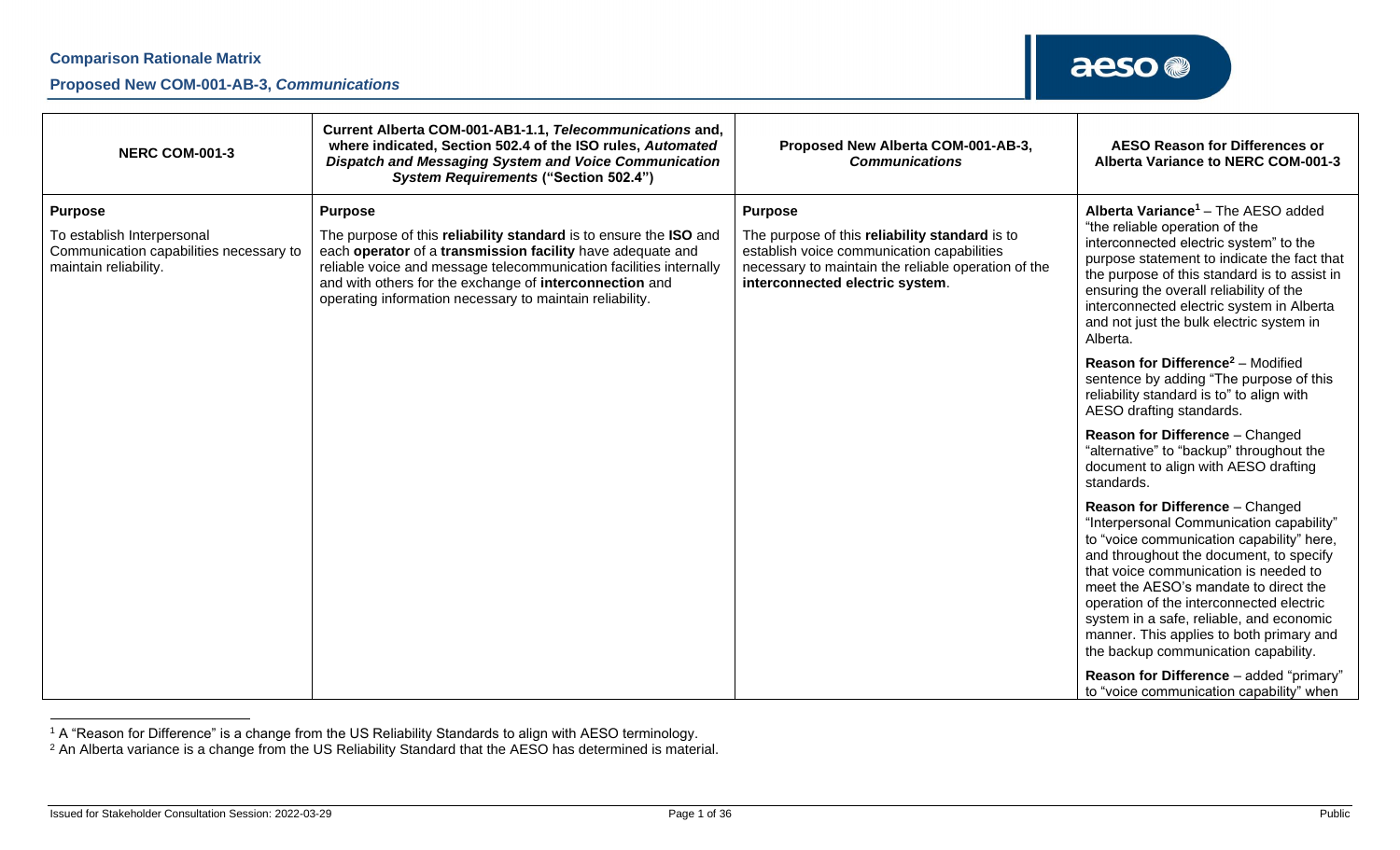### **Proposed New COM-001-AB-3,** *Communications*

| <b>NERC COM-001-3</b>                                                                                                     | Current Alberta COM-001-AB1-1.1, Telecommunications and,<br>where indicated, Section 502.4 of the ISO rules, Automated<br>Dispatch and Messaging System and Voice Communication<br><b>System Requirements ("Section 502.4")</b>                                                                                                                                                                                                     | Proposed New Alberta COM-001-AB-3,<br><b>Communications</b>                                                                                                                                                                                                                                                                                                                                                                                                                                                                                                                           | <b>AESO Reason for Differences or</b><br>Alberta Variance to NERC COM-001-3                                                                                                                                                                                                                                                                                                                                                                                                                         |
|---------------------------------------------------------------------------------------------------------------------------|-------------------------------------------------------------------------------------------------------------------------------------------------------------------------------------------------------------------------------------------------------------------------------------------------------------------------------------------------------------------------------------------------------------------------------------|---------------------------------------------------------------------------------------------------------------------------------------------------------------------------------------------------------------------------------------------------------------------------------------------------------------------------------------------------------------------------------------------------------------------------------------------------------------------------------------------------------------------------------------------------------------------------------------|-----------------------------------------------------------------------------------------------------------------------------------------------------------------------------------------------------------------------------------------------------------------------------------------------------------------------------------------------------------------------------------------------------------------------------------------------------------------------------------------------------|
|                                                                                                                           |                                                                                                                                                                                                                                                                                                                                                                                                                                     |                                                                                                                                                                                                                                                                                                                                                                                                                                                                                                                                                                                       | referring to the main communication<br>capability for added clarity throughout the<br>document.                                                                                                                                                                                                                                                                                                                                                                                                     |
| <b>Applicability</b><br>4.1. Functional Entities:                                                                         | <b>Applicability</b><br>This reliability standard applies to the following:                                                                                                                                                                                                                                                                                                                                                         | <b>Applicability</b><br>This reliability standard applies to:                                                                                                                                                                                                                                                                                                                                                                                                                                                                                                                         | Reason for Difference - In Alberta, the<br>NERC functional entity types:                                                                                                                                                                                                                                                                                                                                                                                                                            |
| 4.1.1. Transmission Operator                                                                                              | (a) the operator of a transmission facility that is:                                                                                                                                                                                                                                                                                                                                                                                | (a) the operator of a transmission facility;                                                                                                                                                                                                                                                                                                                                                                                                                                                                                                                                          | Transmission Operator, Distribution<br>Provider, and Generator Operator are                                                                                                                                                                                                                                                                                                                                                                                                                         |
| 4.1.2. Balancing Authority<br>4.1.3. Reliability Coordinator<br>4.1.4. Distribution Provider<br>4.1.5. Generator Operator | (i) part of the bulk electric system; or<br>(ii) not part of the bulk electric system but which the<br>ISO:<br>(A) determines is necessary for the reliable<br>operation of either the interconnected electric<br>system or the City of Medicine Hat electric<br>system; and<br>(B) publishes on the AESO website and may<br>amend from time to time in accordance with the<br>process set out in Appendix 1; and<br>(b) the $ISO.$ | the operator of an electric distribution<br>(b)<br>system that is directly connected to the<br>transmission system or to transmission<br>facilities within the City of Medicine Hat;<br>the operator of a generating unit that is<br>(c)<br>directly connected to the transmission<br>system or to transmission facilities within<br>the City of Medicine Hat and has a<br>maximum authorized real power greater<br>than or equal to 5 MW;<br>the operator of an aggregated generating<br>(d)<br>facility that is directly connected to the<br>transmission system or to transmission | referred to as an operator of a<br>transmission facility, an operator of an<br>electric distribution system, and an<br>operator of a generating unit or operator of<br>an aggregated generating facility,<br>respectively.<br>Reason for Difference - In the Alberta<br>electricity industry structure, the AESO<br>performs the functions of the NERC<br>functional entities Balancing Authority and<br>the Reliability Coordinator, and some of<br>the functions of the Transmission<br>Operator. |
|                                                                                                                           | Section 502.4, Applicability<br>1 Section 502.4 applies to:<br>(a) the legal owner of a generating unit;<br>(b) the legal owner of an aggregated generating facility;<br>(c) the legal owner of a transmission facility;<br>(d) the legal owner of an electric distribution system;                                                                                                                                                 | facilities within the City of Medicine Hat and<br>has a maximum authorized real power<br>greater than or equal to 5 MW; and<br>(e) the $ISO.$<br>For the purpose of the requirements contained<br>herein, the above list of entities will be collectively<br>referred to as "Responsible Entities". For<br>requirements in this reliability standard where a<br>specific entity or subset of entities are the applicable<br>entity or entities, the entity or entities are specified                                                                                                  | Alberta Variance - The AESO applied<br>this standard to each operator of a<br>transmission facility and to each operator<br>of an electric distribution system, that is<br>directly connected to the transmission<br>system or to transmission facilities within<br>the City of Medicine Hat, rather than just to<br>those that are part of the bulk electric<br>system to help ensure the overall reliable<br>operation of the interconnected electric<br>system and not just the bulk electric    |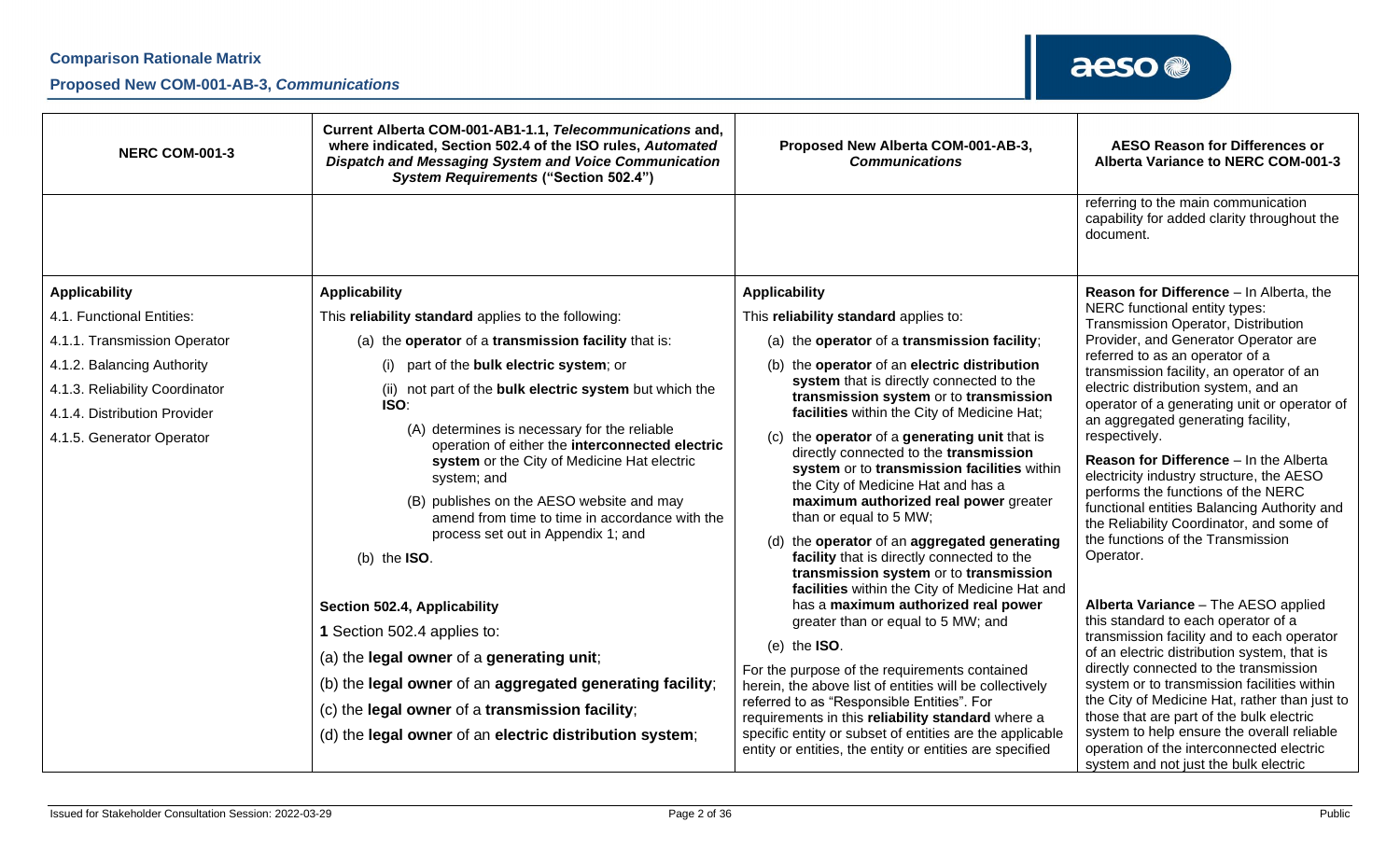### **Proposed New COM-001-AB-3,** *Communications*

| <b>NERC COM-001-3</b>                                                                                                                                                                                                                                                                                                                                                                                                                                                                                   | Current Alberta COM-001-AB1-1.1, Telecommunications and,<br>where indicated, Section 502.4 of the ISO rules, Automated<br>Dispatch and Messaging System and Voice Communication<br><b>System Requirements ("Section 502.4")</b>                                                                                                                                                                                                                                                                                                                                         | Proposed New Alberta COM-001-AB-3,<br><b>Communications</b>                                                                                                                                                                                                                                                                                                                                                                                                                                                                                                                                                   | <b>AESO Reason for Differences or</b><br>Alberta Variance to NERC COM-001-3                                                                                                                                                                                                                                                                                                                                                                                                                                                                                                                                |
|---------------------------------------------------------------------------------------------------------------------------------------------------------------------------------------------------------------------------------------------------------------------------------------------------------------------------------------------------------------------------------------------------------------------------------------------------------------------------------------------------------|-------------------------------------------------------------------------------------------------------------------------------------------------------------------------------------------------------------------------------------------------------------------------------------------------------------------------------------------------------------------------------------------------------------------------------------------------------------------------------------------------------------------------------------------------------------------------|---------------------------------------------------------------------------------------------------------------------------------------------------------------------------------------------------------------------------------------------------------------------------------------------------------------------------------------------------------------------------------------------------------------------------------------------------------------------------------------------------------------------------------------------------------------------------------------------------------------|------------------------------------------------------------------------------------------------------------------------------------------------------------------------------------------------------------------------------------------------------------------------------------------------------------------------------------------------------------------------------------------------------------------------------------------------------------------------------------------------------------------------------------------------------------------------------------------------------------|
|                                                                                                                                                                                                                                                                                                                                                                                                                                                                                                         | (e) a pool participant; and                                                                                                                                                                                                                                                                                                                                                                                                                                                                                                                                             | explicitly.                                                                                                                                                                                                                                                                                                                                                                                                                                                                                                                                                                                                   | system in Alberta.                                                                                                                                                                                                                                                                                                                                                                                                                                                                                                                                                                                         |
|                                                                                                                                                                                                                                                                                                                                                                                                                                                                                                         | (f) the $ISO.$                                                                                                                                                                                                                                                                                                                                                                                                                                                                                                                                                          |                                                                                                                                                                                                                                                                                                                                                                                                                                                                                                                                                                                                               | Alberta Variance - The AESO applied<br>this standard to each operator of a<br>generating unit and aggregated generating<br>facility that is directly connected to the<br>transmission system or to transmission<br>facilities within the City of Medicine Hat<br>and has a maximum authorized real power<br>greater than or equal to 5 MW as these<br>are the entities that the AESO and each<br>operator of a transmission facility are<br>required to communicate with during<br>events in real time to maintain system<br>reliability.                                                                  |
| <b>Effective Date</b>                                                                                                                                                                                                                                                                                                                                                                                                                                                                                   | <b>Effective Date</b>                                                                                                                                                                                                                                                                                                                                                                                                                                                                                                                                                   | <b>Effective Date</b>                                                                                                                                                                                                                                                                                                                                                                                                                                                                                                                                                                                         |                                                                                                                                                                                                                                                                                                                                                                                                                                                                                                                                                                                                            |
|                                                                                                                                                                                                                                                                                                                                                                                                                                                                                                         | 2015-05-01                                                                                                                                                                                                                                                                                                                                                                                                                                                                                                                                                              | TBD (3 calendar quarters after AUC approval)                                                                                                                                                                                                                                                                                                                                                                                                                                                                                                                                                                  |                                                                                                                                                                                                                                                                                                                                                                                                                                                                                                                                                                                                            |
|                                                                                                                                                                                                                                                                                                                                                                                                                                                                                                         | Section 502.4 Effective Date 2015-03-27                                                                                                                                                                                                                                                                                                                                                                                                                                                                                                                                 |                                                                                                                                                                                                                                                                                                                                                                                                                                                                                                                                                                                                               |                                                                                                                                                                                                                                                                                                                                                                                                                                                                                                                                                                                                            |
| R1 Each Reliability Coordinator shall<br>have Interpersonal Communication<br>capability with the following entities<br>(unless the Reliability Coordinator<br>detects a failure of its Interpersonal<br>Communication capability in which case<br>Requirement R10 shall apply): [Violation<br>Risk Factor: High] [Time Horizon: Real-<br>time Operations]<br>1.1. All Transmission Operators and<br>Balancing Authorities within its Reliability<br>Coordinator Area.<br>1.2. Each adjacent Reliability | R1 The ISO must, as necessary to maintain reliability, provide<br>adequate, reliable, and, where applicable, diverse and redundant<br>voice and message telecommunication facilities for the exchange<br>of interconnection and internal Alberta operating information<br>with the following:<br>(a) each operator of a transmission facility;<br>(b) each adjacent interconnected transmission operator<br>directly connected to Alberta;<br>(c) each adjacent balancing authority directly connected to<br>Alberta; and<br>(d) the adjacent reliability coordinators. | R1 The ISO must, as it determines to be necessary<br>to maintain reliability, have primary voice<br>communication capability to communicate with<br>the following entities, unless the ISO detects a<br>failure of its primary voice communication<br>capability, in which case requirement R10<br>applies:<br>each operator of a transmission facility;<br>(a)<br>(b)<br>each operator of an electric distribution<br>system that is directly connected to the<br>transmission system or to transmission<br>facilities within the City of Medicine Hat;<br>each operator of a generating unit that is<br>(c) | Reason for Difference: Added the word<br>"primary" to "communication capability" to<br>better align with AESO terminology.<br>Alberta Variance: Requirement R1 was<br>expanded for the AESO to have primary<br>voice communication capability with<br>entities that are not included in the NERC<br>requirement R1, including each adjacent<br>interconnected transmission operator,<br>each operator of generating unit, each<br>operator of an aggregated generating<br>facility, and each operator of an electric<br>distribution system in order for the AESO<br>to meet its mandate to ensure overall |
| Coordinator within the same                                                                                                                                                                                                                                                                                                                                                                                                                                                                             |                                                                                                                                                                                                                                                                                                                                                                                                                                                                                                                                                                         | directly connected to the transmission                                                                                                                                                                                                                                                                                                                                                                                                                                                                                                                                                                        | reliability of the interconnected electric                                                                                                                                                                                                                                                                                                                                                                                                                                                                                                                                                                 |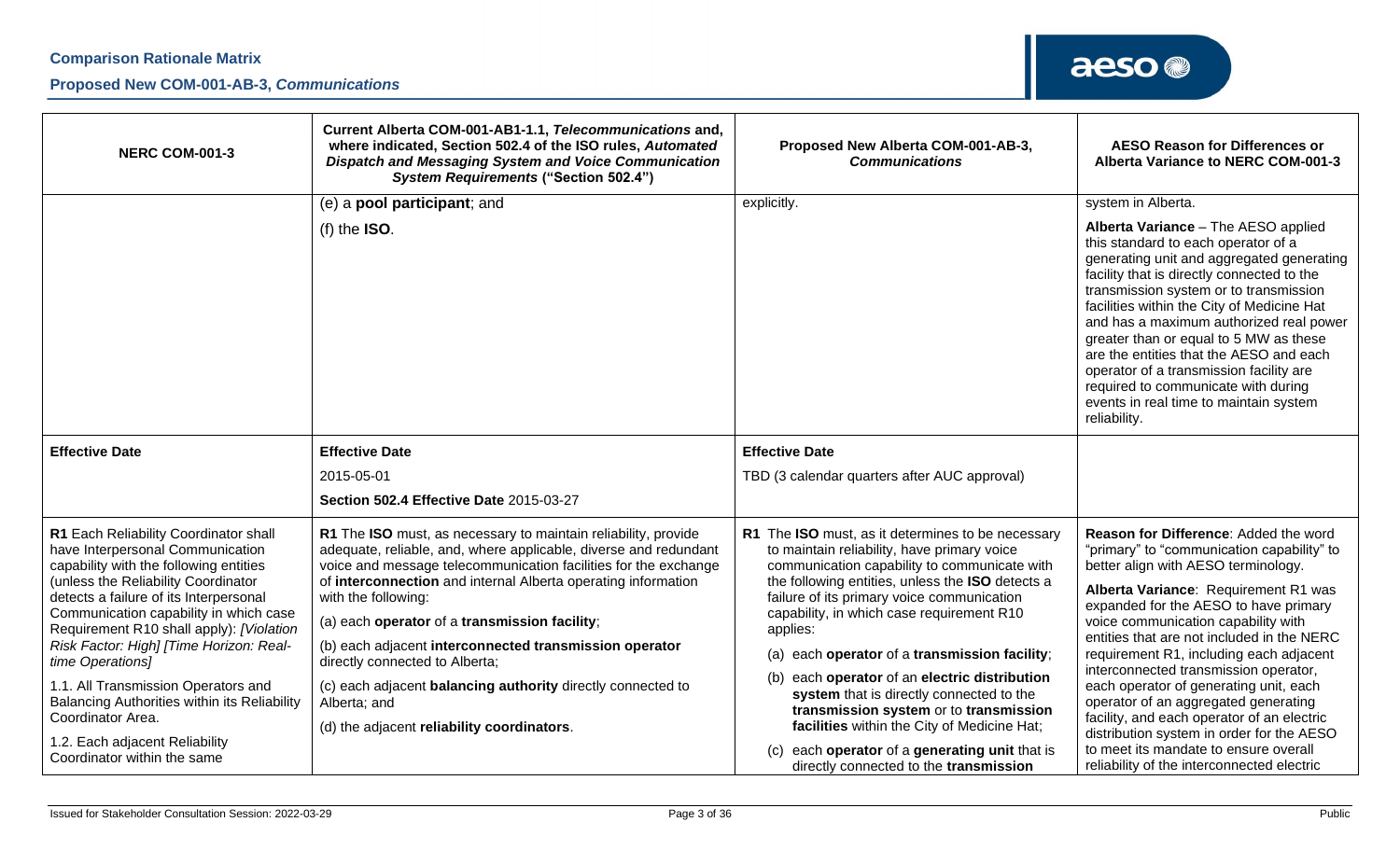| <b>NERC COM-001-3</b>                                                                                                                                                                                                                                                                         | Current Alberta COM-001-AB1-1.1, Telecommunications and,<br>where indicated, Section 502.4 of the ISO rules, Automated<br><b>Dispatch and Messaging System and Voice Communication</b><br><b>System Requirements ("Section 502.4")</b>                                                                                                                                                                                                                                                                                                                                                                                                                                                                                                                                                                                                                                                                                                                                                                                                                                                                                                                                                                                                                                                                                                                                                                                                                                                                         | Proposed New Alberta COM-001-AB-3,<br><b>Communications</b>                                                                                                                                                                                                                                                                                                                                                                                                                                                                                                                                        | <b>AESO Reason for Differences or</b><br>Alberta Variance to NERC COM-001-3                                                                                                                                                                                                                                                                                                                                                                                                                                            |
|-----------------------------------------------------------------------------------------------------------------------------------------------------------------------------------------------------------------------------------------------------------------------------------------------|----------------------------------------------------------------------------------------------------------------------------------------------------------------------------------------------------------------------------------------------------------------------------------------------------------------------------------------------------------------------------------------------------------------------------------------------------------------------------------------------------------------------------------------------------------------------------------------------------------------------------------------------------------------------------------------------------------------------------------------------------------------------------------------------------------------------------------------------------------------------------------------------------------------------------------------------------------------------------------------------------------------------------------------------------------------------------------------------------------------------------------------------------------------------------------------------------------------------------------------------------------------------------------------------------------------------------------------------------------------------------------------------------------------------------------------------------------------------------------------------------------------|----------------------------------------------------------------------------------------------------------------------------------------------------------------------------------------------------------------------------------------------------------------------------------------------------------------------------------------------------------------------------------------------------------------------------------------------------------------------------------------------------------------------------------------------------------------------------------------------------|------------------------------------------------------------------------------------------------------------------------------------------------------------------------------------------------------------------------------------------------------------------------------------------------------------------------------------------------------------------------------------------------------------------------------------------------------------------------------------------------------------------------|
| Interconnection.                                                                                                                                                                                                                                                                              | R4 The ISO must provide a means to coordinate voice and<br>message telecommunications with each operator of a<br>transmission facility, adjacent interconnected transmission<br>operator, adjacent balancing authority and adjacent reliability<br>coordinators, which coordination must include the ability to<br>investigate and recommend solutions to voice and message<br>telecommunications problems within Alberta.<br>Section 502.4, New and Existing Systems<br>2(5) The ISO must havevoice communication systems in its<br>coordination centre and other back up locations to exchange<br>communications with the control room of any market participant<br>that is required to comply with the provisions of this section 502.4.<br><b>Subsection 502.4, Dedicated Primary Direct Access</b><br><b>Telephone and Cell Phone Connections</b><br>5(1) If there is a requirement under this section 502.4 for one (1)<br>or more primary direct access telephone connections to the ISO<br>coordination centre from a market participant control room, then<br>the connection must be dedicated for the exclusive use of the ISO<br>and the market participant, and must not be degraded by any<br>other communication or data transfer activities if there is any<br>shared equipment or functionality associated with the connection.<br>(2) Each primary direct access telephone connection must be<br>dedicated to the specific applicable operational function in the ISO<br>coordination centre. | system or to transmission facilities within<br>the City of Medicine Hat and has a<br>maximum authorized real power greater<br>than or equal to 5 MW;<br>each operator of an aggregated generating<br>(d)<br>facility that is directly connected to the<br>transmission system or to transmission<br>facilities within the City of Medicine Hat and<br>has a maximum authorized real power<br>greater than or equal to 5 MW;<br>(e) each adjacent reliability coordinator within<br>the WECC; and<br>each adjacent interconnected<br>(f)<br>transmission operator directly connected<br>to Alberta. | system and not just the bulk electric<br>system in Alberta.<br>Reason for Difference: Added, to<br>requirement R1, primary interpersonal<br>communication requirement from NERC<br>COM-001-3 requirement R5, which<br>requires the balancing authority to have<br>primary voice communication capability<br>with each adjacent balancing authority<br>because, in the Alberta electricity industry<br>structure, the AESO performs the function<br>of both the reliability coordinator and the<br>balancing authority. |
| M1 Each Reliability Coordinator shall<br>have and provide upon request evidence<br>that it has Interpersonal Communication<br>capability with all Transmission<br><b>Operators and Balancing Authorities</b><br>within its Reliability Coordinator Area and<br>with each adjacent Reliability | MR1 Evidence of providing voice and message<br>telecommunication facilities as required in requirement R1 exists.<br>Evidence may include:<br>(a) a list identifying each telecommunication facility for the<br>exchange of interconnection and Alberta operating<br>information; and                                                                                                                                                                                                                                                                                                                                                                                                                                                                                                                                                                                                                                                                                                                                                                                                                                                                                                                                                                                                                                                                                                                                                                                                                          | MR1 Evidence of having primary voice<br>communication capability as required in<br>requirement R1 exists. Evidence may include<br>physical assets, dated evidence, such as,<br>equipment specifications and installation<br>documentation, test records, operator logs,<br>voice recordings, transcripts of voice                                                                                                                                                                                                                                                                                  |                                                                                                                                                                                                                                                                                                                                                                                                                                                                                                                        |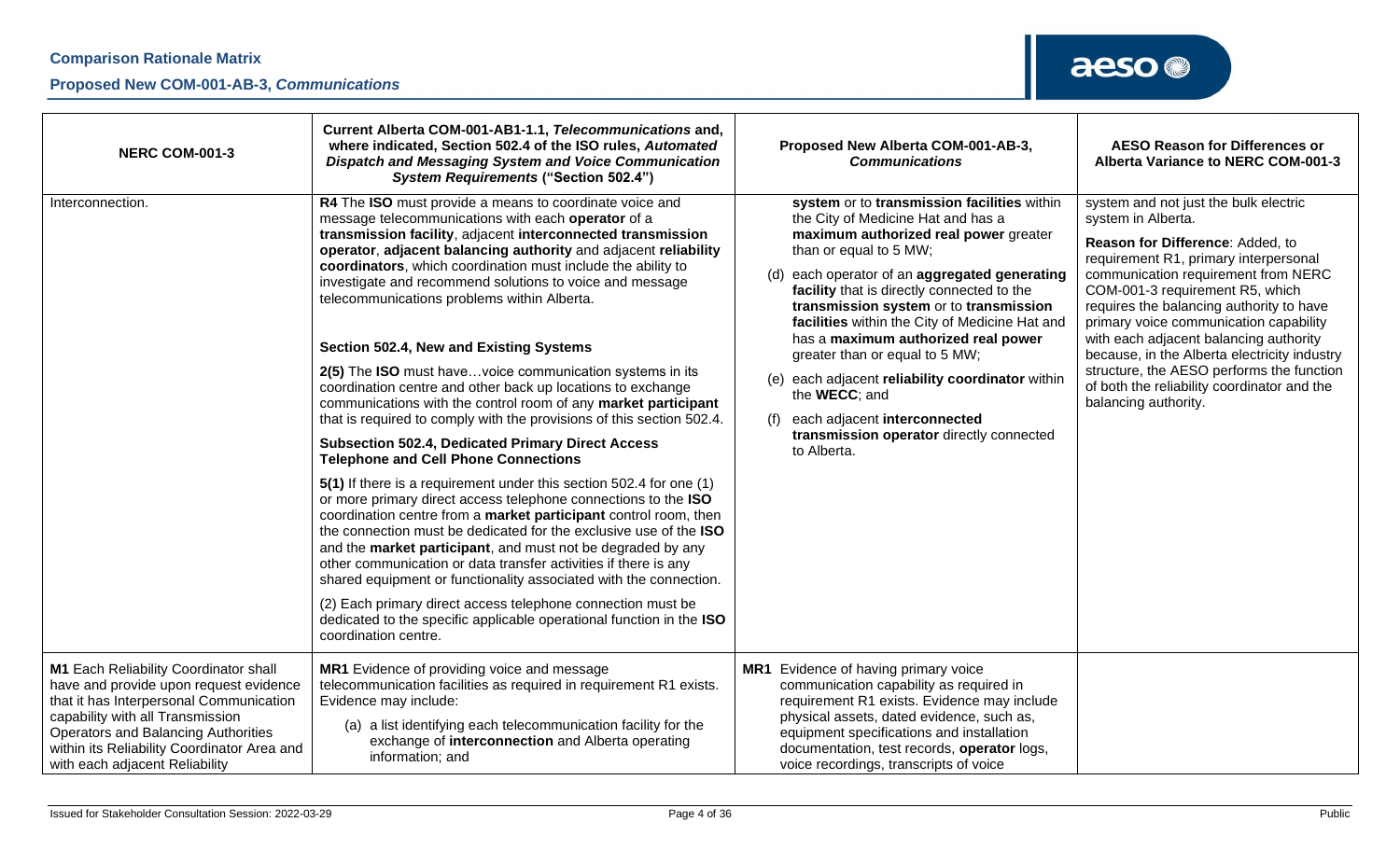### **Proposed New COM-001-AB-3,** *Communications*

| <b>NERC COM-001-3</b>                                                                                                                                                                                                                                                                                                                                                                                                 | Current Alberta COM-001-AB1-1.1, Telecommunications and,<br>where indicated, Section 502.4 of the ISO rules, Automated<br>Dispatch and Messaging System and Voice Communication<br><b>System Requirements ("Section 502.4")</b>                                                                                                                          | Proposed New Alberta COM-001-AB-3,<br><b>Communications</b>                                                                                                                                                                                                                                                                                                                                                                                                                                                                                                                                                                                                                                                                                                                                                                                                                                                   | <b>AESO Reason for Differences or</b><br>Alberta Variance to NERC COM-001-3                                                                                                                                                                                                                                                                                                                                                                                                                                                                                                                                                                                                                                                                                                                                                                                                                 |
|-----------------------------------------------------------------------------------------------------------------------------------------------------------------------------------------------------------------------------------------------------------------------------------------------------------------------------------------------------------------------------------------------------------------------|----------------------------------------------------------------------------------------------------------------------------------------------------------------------------------------------------------------------------------------------------------------------------------------------------------------------------------------------------------|---------------------------------------------------------------------------------------------------------------------------------------------------------------------------------------------------------------------------------------------------------------------------------------------------------------------------------------------------------------------------------------------------------------------------------------------------------------------------------------------------------------------------------------------------------------------------------------------------------------------------------------------------------------------------------------------------------------------------------------------------------------------------------------------------------------------------------------------------------------------------------------------------------------|---------------------------------------------------------------------------------------------------------------------------------------------------------------------------------------------------------------------------------------------------------------------------------------------------------------------------------------------------------------------------------------------------------------------------------------------------------------------------------------------------------------------------------------------------------------------------------------------------------------------------------------------------------------------------------------------------------------------------------------------------------------------------------------------------------------------------------------------------------------------------------------------|
| Coordinator within the same<br>Interconnection, which could include, but<br>is not limited to:                                                                                                                                                                                                                                                                                                                        | documentation demonstrating the implementation of<br>(b)<br>diverse routing and redundancy capability.                                                                                                                                                                                                                                                   | recordings, or electronic communications or<br>other equivalent evidence.                                                                                                                                                                                                                                                                                                                                                                                                                                                                                                                                                                                                                                                                                                                                                                                                                                     |                                                                                                                                                                                                                                                                                                                                                                                                                                                                                                                                                                                                                                                                                                                                                                                                                                                                                             |
| • physical assets, or<br>· dated evidence, such as, equipment<br>specifications and installation<br>documentation, test records, operator<br>logs, voice recordings, transcripts of<br>voice recordings, or electronic<br>communications. (R1.)                                                                                                                                                                       | MR4 Evidence of providing a means to coordinate voice and<br>message telecommunications as required in requirement R4<br>exists. Evidence may include a documented procedure in place<br>which identifies a process for coordinating telecommunications<br>and a process for investigating and recommending solutions to<br>telecommunications problems. |                                                                                                                                                                                                                                                                                                                                                                                                                                                                                                                                                                                                                                                                                                                                                                                                                                                                                                               |                                                                                                                                                                                                                                                                                                                                                                                                                                                                                                                                                                                                                                                                                                                                                                                                                                                                                             |
| R2 Each Reliability Coordinator shall<br>designate an Alternative Interpersonal<br>Communication capability with the<br>following entities: [Violation Risk Factor:<br>High] [Time Horizon: Real-time<br>Operations]<br>2.1. All Transmission Operators and<br>Balancing Authorities within its Reliability<br>Coordinator Area.<br>2.2. Each adjacent Reliability<br>Coordinator within the same<br>Interconnection. | No equivalent                                                                                                                                                                                                                                                                                                                                            | R2 The ISO must designate a backup voice<br>communication capability in each control room to<br>communicate with the following entities:<br>(a) each operator of a transmission facility;<br>(b) each operator of an electric distribution<br>system that is directly connected to the<br>transmission system or to transmission<br>facilities within the City of Medicine Hat;<br>each operator of a generating unit that is<br>(c)<br>directly connected to the transmission<br>system or to transmission facilities within<br>the City of Medicine Hat and has a<br>maximum authorized real power greater<br>than or equal to 5 MW;<br>(d) each operator of an aggregated<br>generating facility that is directly connected<br>to the transmission system or to<br>transmission facilities within the City of<br>Medicine Hat and has a maximum<br>authorized real power greater than or equal<br>to 5 MW; | Reason for Difference: replaced the word<br>"alternative" with "backup" to align with<br>AESO terminology.<br>Reason for Difference: added "in each<br>control room" to clarify that backup voice<br>communication system is required in all<br>control rooms.<br>Alberta Variance: Requirement R2 was<br>expanded for the AESO to designate<br>backup voice communication systems with<br>entities that are not included in the NERC<br>requirement R2, including each adjacent<br>interconnected transmission operator,<br>each operator of generating unit and each<br>operator of an aggregated generating<br>facility in order to help ensure overall<br>reliability of the interconnected electric<br>system and not just the bulk electric<br>system in Alberta.<br>Reason for Difference: Added, to<br>requirement R2, backup interpersonal<br>communication requirements from NERC |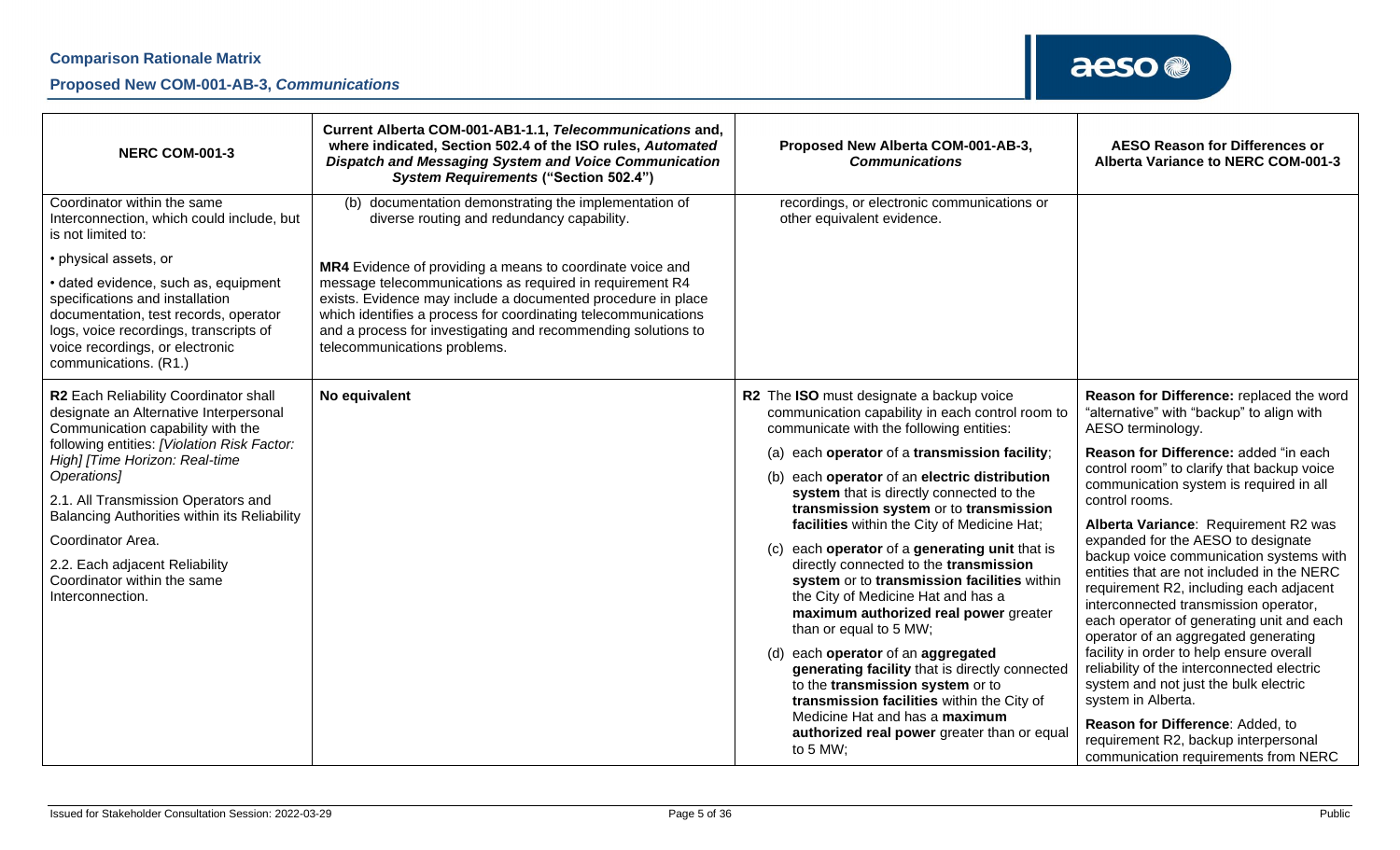### **Proposed New COM-001-AB-3,** *Communications*

| <b>NERC COM-001-3</b>                                                                                                                                                                                                                                                                                                                                                                                                                                                                                                                                                                                                                                                    | Current Alberta COM-001-AB1-1.1, Telecommunications and,<br>where indicated, Section 502.4 of the ISO rules, Automated<br>Dispatch and Messaging System and Voice Communication<br><b>System Requirements ("Section 502.4")</b>                                                                                                                                                                             | Proposed New Alberta COM-001-AB-3,<br><b>Communications</b>                                                                                                                                                                                                                                                                                                                                             | <b>AESO Reason for Differences or</b><br>Alberta Variance to NERC COM-001-3                                                                                                                                                                                                                                                                              |
|--------------------------------------------------------------------------------------------------------------------------------------------------------------------------------------------------------------------------------------------------------------------------------------------------------------------------------------------------------------------------------------------------------------------------------------------------------------------------------------------------------------------------------------------------------------------------------------------------------------------------------------------------------------------------|-------------------------------------------------------------------------------------------------------------------------------------------------------------------------------------------------------------------------------------------------------------------------------------------------------------------------------------------------------------------------------------------------------------|---------------------------------------------------------------------------------------------------------------------------------------------------------------------------------------------------------------------------------------------------------------------------------------------------------------------------------------------------------------------------------------------------------|----------------------------------------------------------------------------------------------------------------------------------------------------------------------------------------------------------------------------------------------------------------------------------------------------------------------------------------------------------|
|                                                                                                                                                                                                                                                                                                                                                                                                                                                                                                                                                                                                                                                                          |                                                                                                                                                                                                                                                                                                                                                                                                             | each adjacent reliability coordinator within<br>(e)<br>the WECC; and<br>each adjacent interconnected<br>(f)<br>transmission operator directly connected<br>to Alberta.                                                                                                                                                                                                                                  | COM-001-3 requirement R6, which<br>requires the balancing authority to have<br>backup voice communication capability<br>with each balancing authority because, in<br>the Alberta electricity industry structure,<br>the AESO performs the function of both<br>the reliability coordinator and the balancing<br>authority.                                |
| <b>M2</b> Each Reliability Coordinator shall<br>have and provide upon request evidence<br>that it designated an Alternative<br>Interpersonal Communication capability<br>with all Transmission Operators and<br>Balancing Authorities within its Reliability<br>Coordinator Area and with each adjacent<br>Reliability Coordinator within the same<br>Interconnection, which could include, but<br>is not limited to:<br>• physical assets, or<br>· dated evidence, such as, equipment<br>specifications and installation<br>documentation, test records, operator<br>logs, voice recordings, transcripts of<br>voice recordings, or electronic<br>communications. (R2.) | MR2 Evidence of providing voice and message<br>telecommunication facilities as required in requirement R2 exists.<br>Evidence may include:<br>(a) a list identifying each telecommunication facility for the<br>exchange of interconnection and Alberta operating<br>information; and<br>(b) documentation demonstrating the implementation of<br>diverse routing and redundancy capability, if applicable. | MR2 Evidence of designating a backup voice<br>communication capability as required in<br>requirement R2 exists. Evidence may include<br>physical assets, or dated evidence, such as,<br>equipment specifications and installation<br>documentation, test records, operator logs,<br>voice recordings, transcripts of voice<br>recordings, or electronic communications or<br>other equivalent evidence. |                                                                                                                                                                                                                                                                                                                                                          |
| R3 Each Transmission Operator shall<br>have Interpersonal Communication<br>capability with the following entities<br>(unless the Transmission Operator<br>detects a failure of its Interpersonal<br>Communication capability in which case<br>Requirement R10 shall apply): [Violation<br>Risk Factor: High] [Time Horizon: Real-                                                                                                                                                                                                                                                                                                                                        | R <sub>2</sub><br>Each operator of a transmission facility must, as<br>necessary to maintain reliability, provide adequate, reliable, and,<br>where applicable, diversely routed and redundant voice and<br>message telecommunication facilities for the exchange of<br>interconnection and Alberta operating information with the<br>following:<br>(a) each adjacent operator of a transmission facility;  | R3 Each operator of a transmission facility must<br>have primary voice communication capability to<br>communicate with the following entities, unless<br>the operator of a transmission facility detects<br>a failure of its primary voice communication<br>capability in which case requirement R10 must<br>apply:                                                                                     | Reason for Difference - In the Alberta<br>electricity industry structure, the AESO<br>performs the functions of the Balancing<br>Authority and the Reliability Coordinator,<br>and some of the functions of the NERC<br>Transmission Operator. Therefore, COM-<br>001-AB-3 requirement R3 requires each<br>operator of a transmission facility to have a |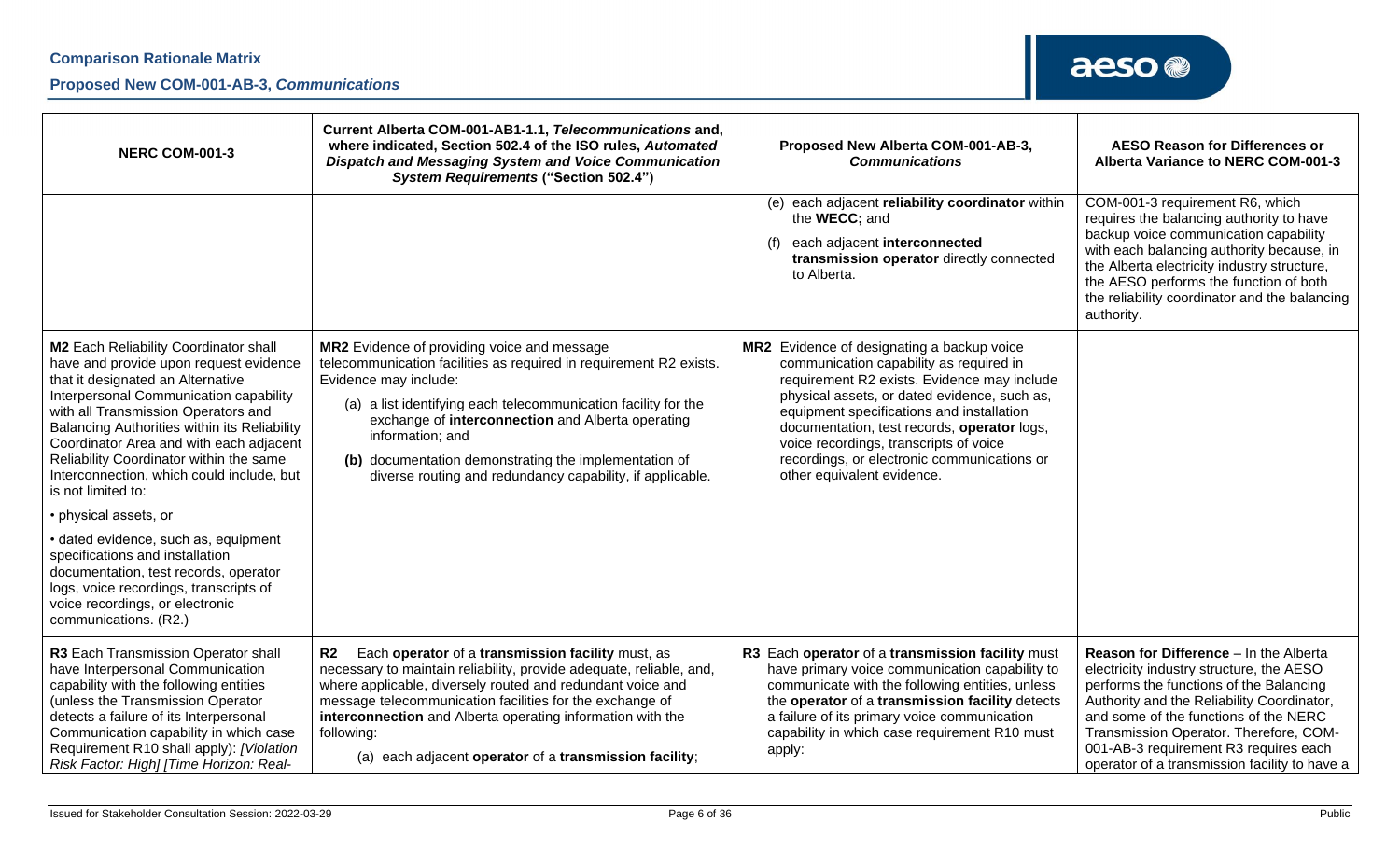### **Proposed New COM-001-AB-3,** *Communications*

| <b>NERC COM-001-3</b>                                                                                                                                                                                                                                                                                                                                                                                                                    | Current Alberta COM-001-AB1-1.1, Telecommunications and,<br>where indicated, Section 502.4 of the ISO rules, Automated<br>Dispatch and Messaging System and Voice Communication<br><b>System Requirements ("Section 502.4")</b>                                                                                                                                                                                                                                                                                                                                                                                                                                                                                                                                                                                                                                                                                                                                                                                                                                                                                                                                                                                                                                                                                                                                                       | Proposed New Alberta COM-001-AB-3,<br><b>Communications</b>                                                                                                                                                                                                                                                                                                                                                                                                                                                                                                                                                                                                                                                                                                             | <b>AESO Reason for Differences or</b><br>Alberta Variance to NERC COM-001-3                                                                                                                                                                                                                                                                                                                                                                                                                                                                                          |
|------------------------------------------------------------------------------------------------------------------------------------------------------------------------------------------------------------------------------------------------------------------------------------------------------------------------------------------------------------------------------------------------------------------------------------------|---------------------------------------------------------------------------------------------------------------------------------------------------------------------------------------------------------------------------------------------------------------------------------------------------------------------------------------------------------------------------------------------------------------------------------------------------------------------------------------------------------------------------------------------------------------------------------------------------------------------------------------------------------------------------------------------------------------------------------------------------------------------------------------------------------------------------------------------------------------------------------------------------------------------------------------------------------------------------------------------------------------------------------------------------------------------------------------------------------------------------------------------------------------------------------------------------------------------------------------------------------------------------------------------------------------------------------------------------------------------------------------|-------------------------------------------------------------------------------------------------------------------------------------------------------------------------------------------------------------------------------------------------------------------------------------------------------------------------------------------------------------------------------------------------------------------------------------------------------------------------------------------------------------------------------------------------------------------------------------------------------------------------------------------------------------------------------------------------------------------------------------------------------------------------|----------------------------------------------------------------------------------------------------------------------------------------------------------------------------------------------------------------------------------------------------------------------------------------------------------------------------------------------------------------------------------------------------------------------------------------------------------------------------------------------------------------------------------------------------------------------|
| time Operations]<br>3.1. Its Reliability Coordinator.<br>3.2. Each Balancing Authority within its<br>Transmission Operator Area.<br>3.3. Each Distribution Provider within its<br>Transmission Operator Area.<br>3.4. Each Generator Operator within its<br>Transmission Operator Area.<br>3.5. Each adjacent Transmission<br>Operator synchronously connected.<br>3.6. Each adjacent Transmission<br>Operator asynchronously connected. | (b) each adjacent interconnected transmission operator<br>that is directly connected to Alberta; and<br>(c) the $ISO.$<br>R5 Each operator of a transmission facility must provide a<br>means to coordinate voice and message telecommunications with<br>the ISO and adjacent interconnected transmission operators,<br>which coordination must include the ability to investigate and<br>recommend solutions to voice and message telecommunications<br>problems within Alberta.<br><b>Section 502.4, Specific Requirements</b><br>7 The more specific systems requirements are as set out in the<br>following Table 1:<br>Table 1 Automated Dispatch and Messaging System and Voice<br>Communication Systems Requirements ("Table 1"). Table 1 has 2<br>categories of legal owner of transmission facility (7 and 8).<br>A. Market Participant<br>7. A. A legal owner of a transmission facility, except those who<br>operate only radial transmission system equipment.<br><b>B. Primary Requirement:</b><br>1. A commercial service with primary direct access telephone<br>connection from the control room to the ISO coordination centre,<br>with the service having mute and conference call capabilities.<br>A. Market Participant<br>8.A. A legal owner of a transmission facility operating only<br>radial transmission system equipment.<br><b>B. Primary Requirement</b> | (a) the $ISO;$<br>(b) each adjacent operator of a transmission<br>facility directly connected to its<br>transmission facility;<br>each operator of an electric distribution<br>(C)<br>system that is directly connected to its<br>transmission facility;<br>(d) each operator of a generating unit that is<br>directly connected to its transmission<br>facility and has a maximum authorized<br>real power greater than or equal to 5 MW;<br>(e) each operator of an aggregated generating<br>facility that is directly connected to its<br>transmission facility and has a maximum<br>authorized real power greater than or equal<br>to 5 MW; and<br>each adjacent interconnected<br>(f)<br>transmission operator directly connected<br>to its transmission facility. | backup with the AESO and not the<br><b>Reliability Coordinator and Balancing</b><br>Authority.<br>Reason for Difference - Included<br>maximum authorized real power threshold<br>in requirement R3 for required primary<br>voice communication capability with each<br>operator of generating unit and aggregated<br>generating facility that are directly<br>connected to its facility. This aligns to the<br>entities each operator of a transmission<br>facility is required to communicate with<br>during events in real time to maintain<br>system reliability. |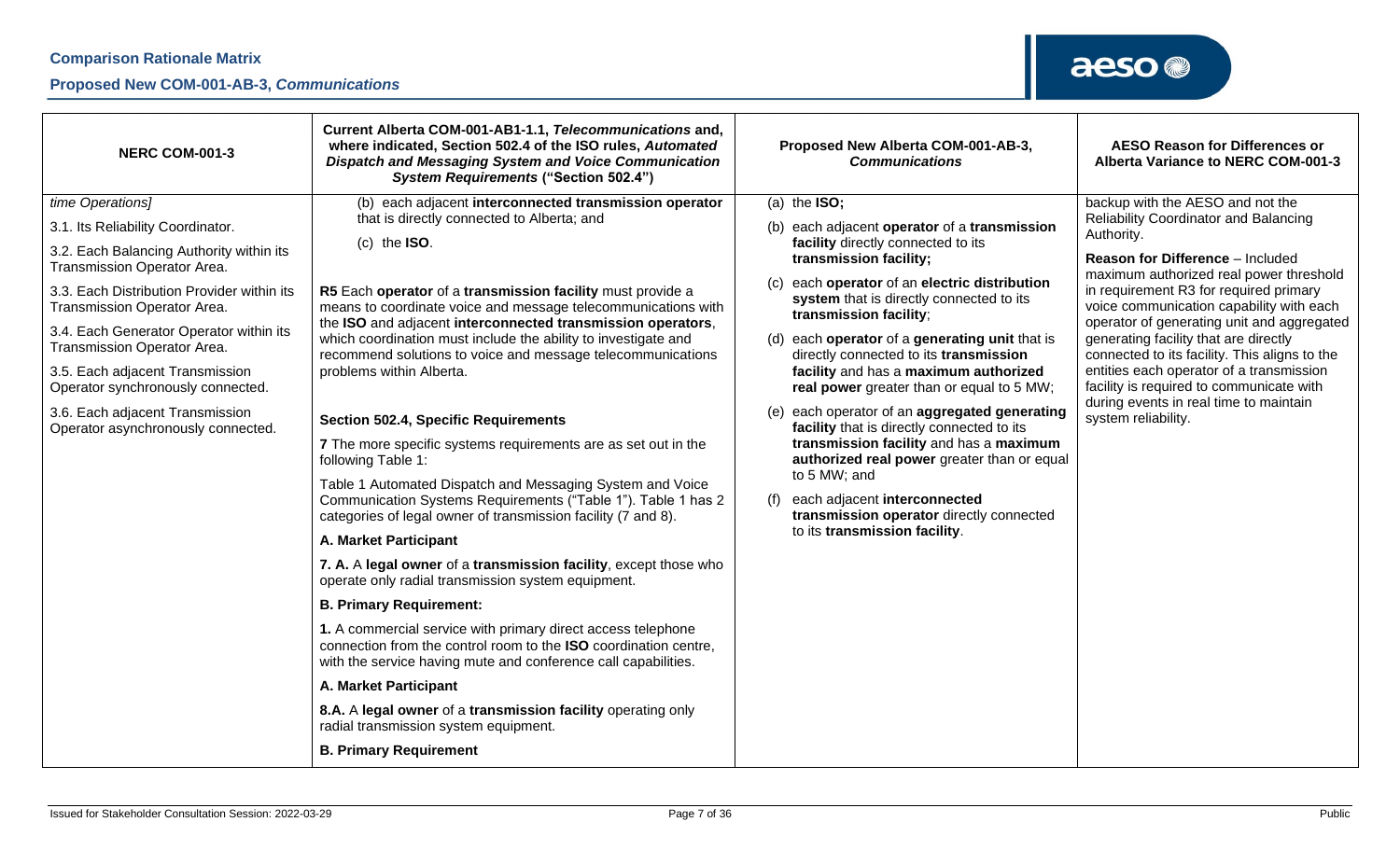| <b>NERC COM-001-3</b> | Current Alberta COM-001-AB1-1.1, Telecommunications and,<br>where indicated, Section 502.4 of the ISO rules, Automated<br><b>Dispatch and Messaging System and Voice Communication</b><br><b>System Requirements ("Section 502.4")</b>                                                                                                                                                                                                                                                                                                                                                                                                                                                                                                                                                                                                                                                                                                                                                                                                                                                                                                                                                                                                                                                                                                                                                                                    | Proposed New Alberta COM-001-AB-3,<br><b>Communications</b>                                                                                                                                                                                                                                                                                                                               | <b>AESO Reason for Differences or</b><br>Alberta Variance to NERC COM-001-3                                                                                                                                                                                                                                                                                                                                                                                                                                                                                                                                                                                                                                         |
|-----------------------|---------------------------------------------------------------------------------------------------------------------------------------------------------------------------------------------------------------------------------------------------------------------------------------------------------------------------------------------------------------------------------------------------------------------------------------------------------------------------------------------------------------------------------------------------------------------------------------------------------------------------------------------------------------------------------------------------------------------------------------------------------------------------------------------------------------------------------------------------------------------------------------------------------------------------------------------------------------------------------------------------------------------------------------------------------------------------------------------------------------------------------------------------------------------------------------------------------------------------------------------------------------------------------------------------------------------------------------------------------------------------------------------------------------------------|-------------------------------------------------------------------------------------------------------------------------------------------------------------------------------------------------------------------------------------------------------------------------------------------------------------------------------------------------------------------------------------------|---------------------------------------------------------------------------------------------------------------------------------------------------------------------------------------------------------------------------------------------------------------------------------------------------------------------------------------------------------------------------------------------------------------------------------------------------------------------------------------------------------------------------------------------------------------------------------------------------------------------------------------------------------------------------------------------------------------------|
|                       | 1. A commercial service with primary direct access telephone<br>connection from the control room to the ISO coordination centre.                                                                                                                                                                                                                                                                                                                                                                                                                                                                                                                                                                                                                                                                                                                                                                                                                                                                                                                                                                                                                                                                                                                                                                                                                                                                                          |                                                                                                                                                                                                                                                                                                                                                                                           |                                                                                                                                                                                                                                                                                                                                                                                                                                                                                                                                                                                                                                                                                                                     |
|                       | Section 502.4, New and Existing Systems<br>2(4) A market participant in a subcategory identified in<br>subsection 1 with a facility that has multiple control rooms must<br>ensure that each control room is in compliance with the<br>applicablevoice communication systems requirements of this<br>section 502.4.<br>Also partially covered in requirement R7.A1 and R8.A1.<br><b>Section 502.4 Dedicated Primary Direct Access Telephone</b><br>and Cell Phone Connections<br>5(1) If there is a requirement under this section 502.4 for one (1)<br>or more primary direct access telephone connections to the ISO<br>coordination centre from a market participant control room, then<br>the connection must be dedicated for the exclusive use of the ISO<br>and the market participant, and must not be degraded by any<br>other communication or data transfer activities if there is any<br>shared equipment or functionality associated with the connection.<br>(3) Each primary direct access telephone number must be a<br>primary number with automatic forwarding to another number if<br>the primary number is busy or otherwise not available, and the<br>use of voice mail is prohibited.<br>(4) Cell phone service may be used as a primary direct access<br>telephone connection if it satisfies the requirements of<br>subsections 4 and 5.<br>Also partially covered in requirement R7.A1 and R8.A1. | R3.A1 <sup>3</sup> Each operator of a transmission facility<br>must use primary voice communication capability<br>that is:<br>(a) a direct access telephone on the public<br>telephone network;<br>(b) not degraded by any other communication<br>functionality or any other data transfer<br>activities if there is any shared equipment;<br>and<br>located at each control room.<br>(C) | Alberta Variance: This is an Alberta-<br>specific requirement. To improve clarity,<br>the primary voice communication<br>requirements currently included in Section<br>502.4 have been moved to COM-001-AB-3<br>to consolidate all voice communication<br>requirements into one AESO authoritative<br>document. The AESO has not included<br>some of the existing Section 502.4<br>prescriptive requirements for primary voice<br>communication systems to simplify and<br>allow for more telecommunication<br>technologies to be used by each operator<br>of a transmission facility. Requirement<br>R3.A1 partially replaces the requirements<br>outlined in subsection 2(4), 5, and Table 1<br>of Section 502.4. |

<sup>&</sup>lt;sup>3</sup> Any requirement that contains an A in the designation, such as R3.A1, is an additional ISO requirement that was established by the ISO for use in its balancing authority area and was not derived from a NERC COM-001-3 requirement.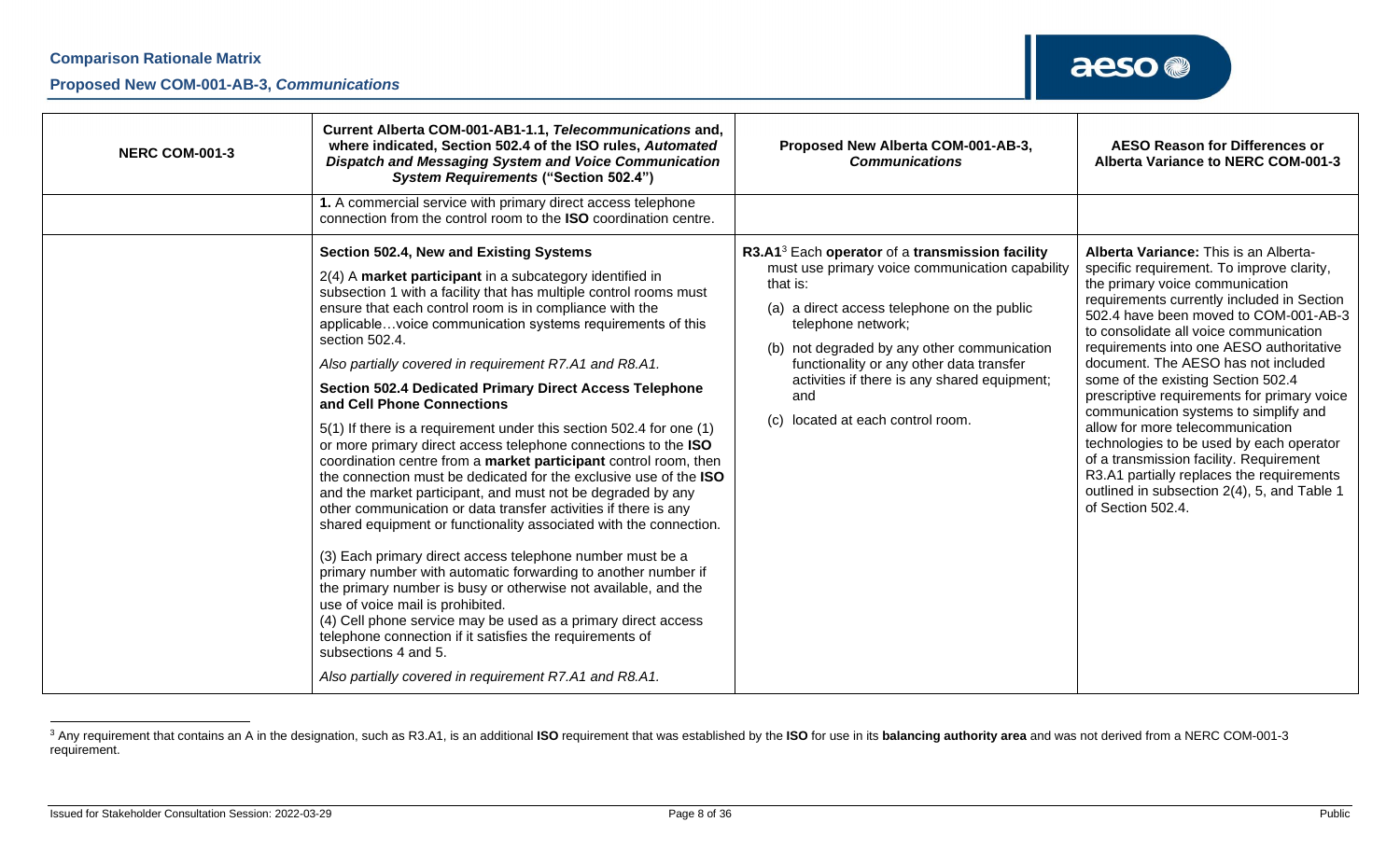### **Proposed New COM-001-AB-3,** *Communications*

| <b>NERC COM-001-3</b>                                                                                                                                                                                                                                                                                                                                                                                                                                                                                                                                                                                                                                  | Current Alberta COM-001-AB1-1.1, Telecommunications and,<br>where indicated, Section 502.4 of the ISO rules, Automated<br>Dispatch and Messaging System and Voice Communication<br><b>System Requirements ("Section 502.4")</b>                                                                                                                                                                                                                                                                                                                                                                                                                                                                                          | Proposed New Alberta COM-001-AB-3,<br><b>Communications</b>                                                                                                                                                                                                                                                                                                                                                                                                                                                                                                                                                                                                                                                                                                        | <b>AESO Reason for Differences or</b><br>Alberta Variance to NERC COM-001-3                                                                                                                                                                                                            |
|--------------------------------------------------------------------------------------------------------------------------------------------------------------------------------------------------------------------------------------------------------------------------------------------------------------------------------------------------------------------------------------------------------------------------------------------------------------------------------------------------------------------------------------------------------------------------------------------------------------------------------------------------------|--------------------------------------------------------------------------------------------------------------------------------------------------------------------------------------------------------------------------------------------------------------------------------------------------------------------------------------------------------------------------------------------------------------------------------------------------------------------------------------------------------------------------------------------------------------------------------------------------------------------------------------------------------------------------------------------------------------------------|--------------------------------------------------------------------------------------------------------------------------------------------------------------------------------------------------------------------------------------------------------------------------------------------------------------------------------------------------------------------------------------------------------------------------------------------------------------------------------------------------------------------------------------------------------------------------------------------------------------------------------------------------------------------------------------------------------------------------------------------------------------------|----------------------------------------------------------------------------------------------------------------------------------------------------------------------------------------------------------------------------------------------------------------------------------------|
| <b>M3</b> Each Transmission Operator shall                                                                                                                                                                                                                                                                                                                                                                                                                                                                                                                                                                                                             | <b>Section 502.4, Specific Requirements</b><br>7 Table 1 (see requirement R3 row above for additional legal<br>owner of transmission facility primary voice communication<br>system requirements)<br><b>MR2</b> Evidence of providing voice and message                                                                                                                                                                                                                                                                                                                                                                                                                                                                  | MR3 Evidence of having primary voice                                                                                                                                                                                                                                                                                                                                                                                                                                                                                                                                                                                                                                                                                                                               |                                                                                                                                                                                                                                                                                        |
| have and provide upon request evidence<br>that it has Interpersonal Communication<br>capability with its Reliability Coordinator,<br>each Balancing Authority, Distribution<br>Provider, and Generator Operator within<br>its Transmission Operator Area, and<br>each adjacent Transmission Operator<br>asynchronously or synchronously<br>connected, which could include, but is<br>not limited to:<br>• Physical assets, or<br>• Dated evidence, such as, equipment<br>specifications and installation<br>documentation, test records, operator<br>logs, voice recordings, transcripts of<br>voice recordings, or electronic<br>communication. (R3.) | telecommunication facilities as required in requirement R2 exists.<br>Evidence may include:<br>(a) a list identifying each telecommunication facility for the<br>exchange of interconnection and Alberta operating<br>information; and<br>(b) documentation demonstrating the implementation of<br>diverse routing and redundancy capability, if applicable.<br>MR5 Evidence of providing a means to coordinate voice and<br>message telecommunications as required in requirement R4<br>exists. Evidence may include a documented procedure in place<br>which identifies a process for coordinating telecommunications<br>and a process for investigating and recommending solutions to<br>telecommunications problems. | communication capability as required in<br>requirement R3 exists. Evidence may include<br>physical assets, dated evidence, such as,<br>equipment specifications and installation<br>documentation, test records, operator logs,<br>voice recordings, transcripts of voice<br>recordings, or electronic communications or<br>other equivalent evidence.<br>MR3.A1 Evidence of using a primary voice<br>communication capability as required in<br>requirement R3.A1 exists. Evidence may<br>include physical assets, dated evidence,<br>such as, equipment specifications and<br>installation documentation, test records,<br>operator logs, voice recordings, transcripts<br>of voice recordings, or electronic<br>communications or other equivalent<br>evidence. |                                                                                                                                                                                                                                                                                        |
| R4 Each Transmission Operator shall<br>designate an Alternative Interpersonal<br>Communication capability with the<br>following entities: [Violation Risk Factor:<br>High] [Time Horizon: Real-time<br>Operations]                                                                                                                                                                                                                                                                                                                                                                                                                                     | Section 502.4<br>Subsection 7, Table 1 (7B and 8B) transmission facility backup<br>voice communication requirement provided in Table A below with<br>proposed new COM-001-AB-3 Appendix 1                                                                                                                                                                                                                                                                                                                                                                                                                                                                                                                                | R4 Each operator of a transmission facility must<br>designate a backup voice communication<br>capability with the following entities:<br>(a) the $ISO$ ;<br>each adjacent operator of a transmission<br>(b)<br>facility that is directly connected to its                                                                                                                                                                                                                                                                                                                                                                                                                                                                                                          | Alberta Variance: COM-001-AB-3<br>Requirement R4 was expanded. Each<br>operator of a transmission facility is<br>required to have backup voice<br>communication capability with entities that<br>are not included in the NERC requirement<br>R4, including each operator of generating |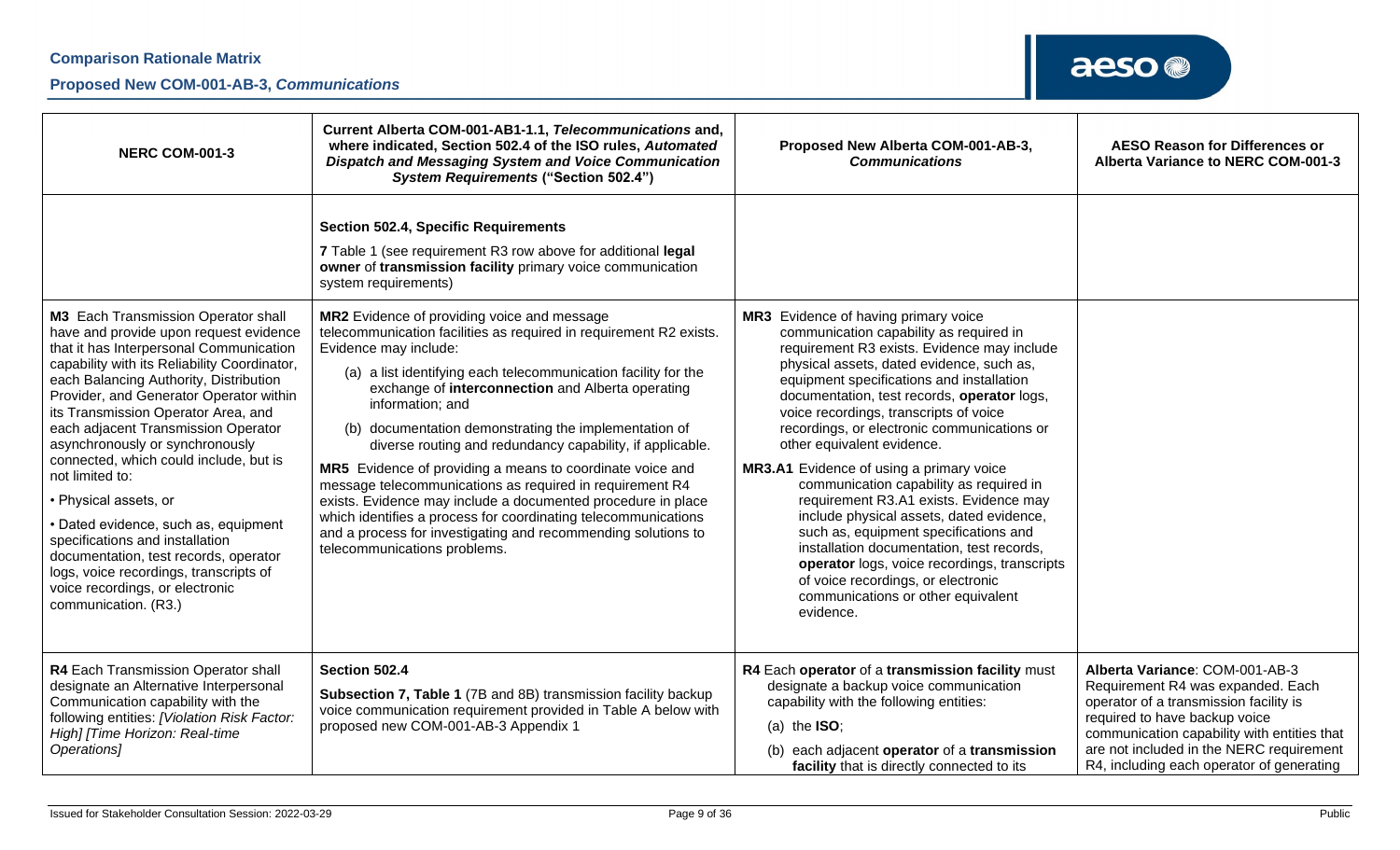| <b>NERC COM-001-3</b>                                                                                                                                                                                  | Current Alberta COM-001-AB1-1.1, Telecommunications and,<br>where indicated, Section 502.4 of the ISO rules, Automated<br><b>Dispatch and Messaging System and Voice Communication</b><br><b>System Requirements ("Section 502.4")</b> | Proposed New Alberta COM-001-AB-3,<br><b>Communications</b>                                                                                                                                                                                                                                                | <b>AESO Reason for Differences or</b><br>Alberta Variance to NERC COM-001-3                                                                                                                                                                                                                                                                                                                                                                                                  |
|--------------------------------------------------------------------------------------------------------------------------------------------------------------------------------------------------------|----------------------------------------------------------------------------------------------------------------------------------------------------------------------------------------------------------------------------------------|------------------------------------------------------------------------------------------------------------------------------------------------------------------------------------------------------------------------------------------------------------------------------------------------------------|------------------------------------------------------------------------------------------------------------------------------------------------------------------------------------------------------------------------------------------------------------------------------------------------------------------------------------------------------------------------------------------------------------------------------------------------------------------------------|
| 4.1. Its Reliability Coordinator.                                                                                                                                                                      |                                                                                                                                                                                                                                        | transmission facility;                                                                                                                                                                                                                                                                                     | unit and operator of an aggregated                                                                                                                                                                                                                                                                                                                                                                                                                                           |
| 4.2. Each Balancing Authority within its<br><b>Transmission Operator Area.</b>                                                                                                                         |                                                                                                                                                                                                                                        | each operator of an electric distribution<br>(c)<br>system that is directly connected to its                                                                                                                                                                                                               | generating facility that is directly<br>connected to its transmission facility. This<br>helps maintain the reliable operation of the                                                                                                                                                                                                                                                                                                                                         |
| 4.3. Each adjacent Transmission<br>Operator synchronously connected.                                                                                                                                   |                                                                                                                                                                                                                                        | transmission facility;<br>each operator of a generating unit that is<br>(d)                                                                                                                                                                                                                                | interconnected electric system and ensure<br>effective restoration in the event of a                                                                                                                                                                                                                                                                                                                                                                                         |
| 4.4. Each adjacent Transmission<br>Operator asynchronously connected.                                                                                                                                  |                                                                                                                                                                                                                                        | directly connected to its transmission<br>facility and has a maximum authorized<br>real power greater than or equal to 5 MW;                                                                                                                                                                               | severe power system outage. This is also<br>an expansion from existing Section 502.4<br>requirements. Currently, there is only                                                                                                                                                                                                                                                                                                                                               |
|                                                                                                                                                                                                        |                                                                                                                                                                                                                                        | each operator of an aggregated<br>(e)<br>generating facility that is directly connected<br>to its transmission facility and has a<br>maximum authorized real power greater<br>than or equal to 5 MW; and                                                                                                   | specific requirements for the owner of a<br>transmission facility to have a backup<br>voice communication capability with the<br>AESO.                                                                                                                                                                                                                                                                                                                                       |
|                                                                                                                                                                                                        |                                                                                                                                                                                                                                        | each adjacent interconnected<br>transmission operator that is directly<br>connected to its transmission facility.                                                                                                                                                                                          |                                                                                                                                                                                                                                                                                                                                                                                                                                                                              |
|                                                                                                                                                                                                        | Section 502.4<br>Subsection 7, Table 1 (7B and 8B) transmission facility backup<br>voice communication requirement provided in Table A below with<br>proposed new COM-001-AB-3 Appendix 1                                              | R4.A1 Each operator of a transmission facility<br>must have the type of backup voice communication<br>capability, at each control room, as identified in:<br>(a) Appendix 1 for communicating with the ISO;<br>and<br>Appendix 2 for communicating with each<br>(b)<br>entity specified in requirement R4. | Alberta Variance: This is an Alberta-<br>specific requirement. Requirement R4.A1<br>was added to ensure the type of backup<br>voice communication capability being used<br>by each operator of a transmission facility<br>is reliable and compatible with other<br>entities that it is required to maintain<br>backup voice communication capability<br>with. See the comparison of Section 502.4<br>Table 1 and Appendix 1 and Appendix 3<br>below for further information. |
| M4 Each Transmission Operator shall<br>have and provide upon request evidence<br>that it designated an Alternative<br>Interpersonal Communication capability<br>with its Reliability Coordinator, each |                                                                                                                                                                                                                                        | MR4 Evidence of designating a backup voice<br>communication capability as required in<br>requirement R4 exists. Evidence may include<br>physical assets, or dated evidence, such as,<br>equipment specifications and installation                                                                          |                                                                                                                                                                                                                                                                                                                                                                                                                                                                              |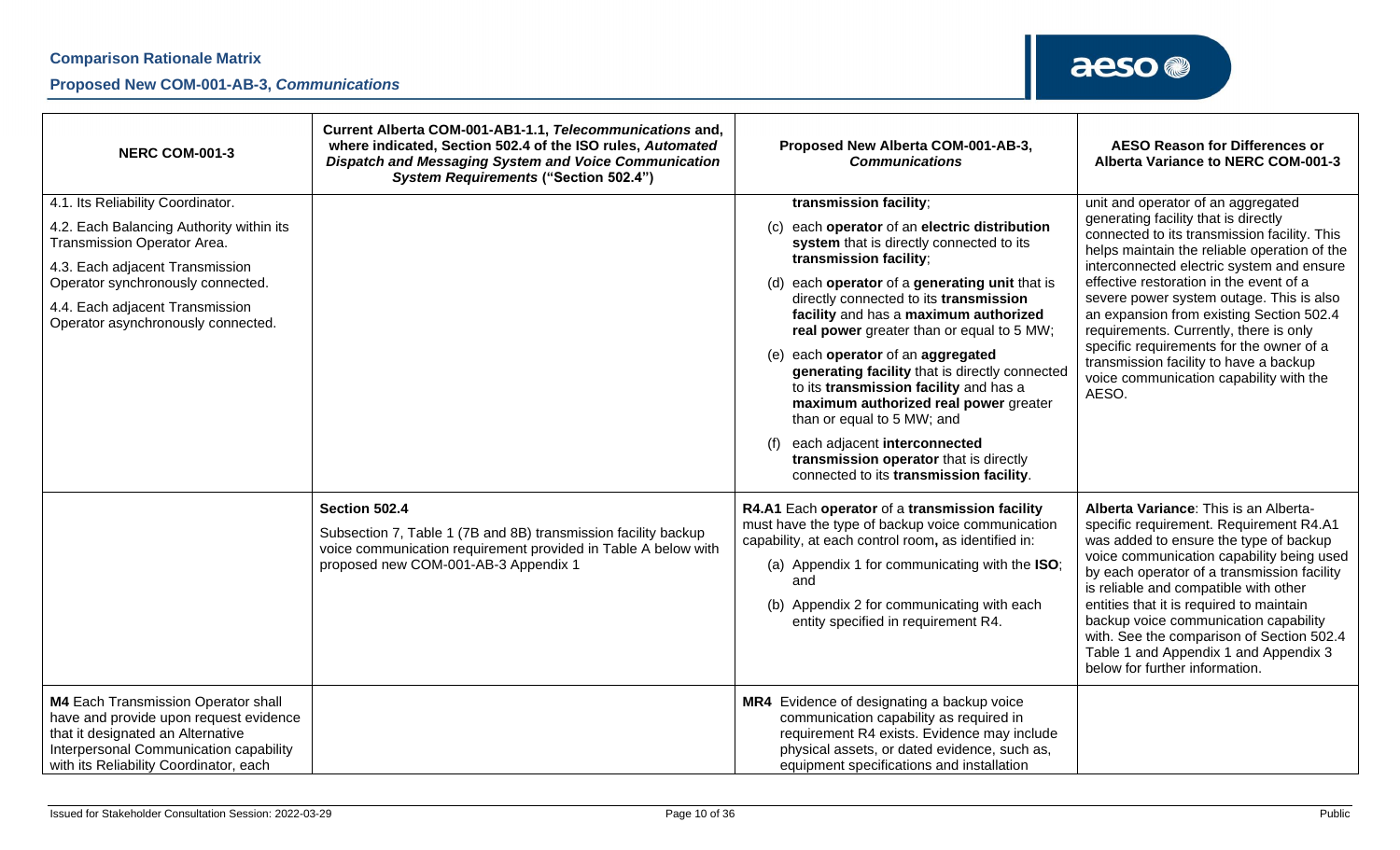| <b>NERC COM-001-3</b>                                                                                                                                                                                                                                                                                                                                                                                                                                        | Current Alberta COM-001-AB1-1.1, Telecommunications and,<br>where indicated, Section 502.4 of the ISO rules, Automated<br><b>Dispatch and Messaging System and Voice Communication</b><br><b>System Requirements ("Section 502.4")</b> | Proposed New Alberta COM-001-AB-3,<br><b>Communications</b>                                                                                                                                                                                                                                                                                                                                                                                                                                                                                                                  | <b>AESO Reason for Differences or</b><br>Alberta Variance to NERC COM-001-3 |
|--------------------------------------------------------------------------------------------------------------------------------------------------------------------------------------------------------------------------------------------------------------------------------------------------------------------------------------------------------------------------------------------------------------------------------------------------------------|----------------------------------------------------------------------------------------------------------------------------------------------------------------------------------------------------------------------------------------|------------------------------------------------------------------------------------------------------------------------------------------------------------------------------------------------------------------------------------------------------------------------------------------------------------------------------------------------------------------------------------------------------------------------------------------------------------------------------------------------------------------------------------------------------------------------------|-----------------------------------------------------------------------------|
| Balancing Authority within its<br>Transmission Operator Area, and each<br>adjacent Transmission Operator<br>asynchronously and synchronously<br>connected, which could include, but is<br>not limited to:<br>· Physical assets, or<br>· Dated evidence, such as, equipment<br>specifications and installation<br>documentation, test records, operator<br>logs, voice recordings, transcripts of<br>voice recordings, or electronic<br>communications. (R4.) |                                                                                                                                                                                                                                        | documentation, test records, operator logs,<br>voice recordings, transcripts of voice<br>recordings, or electronic communications or<br>other equivalent evidence.<br>MR4.A 1 Evidence of having a backup voice<br>communication capability as required in<br>requirement R4.A1 exists. Evidence may<br>include physical assets, dated evidence, such<br>as, equipment specifications and installation<br>documentation, test records, operator logs,<br>voice recordings, transcripts of voice<br>recordings, or electronic communications or<br>other equivalent evidence. |                                                                             |
| R5 Each Balancing Authority shall have<br>Interpersonal Communication capability<br>with the following entities (unless the<br>Balancing Authority detects a failure of<br>its Interpersonal Communication<br>capability in which case Requirement<br>R10 shall apply): [Violation Risk Factor:<br>High] [Time Horizon: Real-time<br>Operations]                                                                                                             | No equivalent                                                                                                                                                                                                                          | R5 Intentionally left blank.                                                                                                                                                                                                                                                                                                                                                                                                                                                                                                                                                 | See Requirement R1                                                          |
| 5.1. Its Reliability Coordinator.                                                                                                                                                                                                                                                                                                                                                                                                                            |                                                                                                                                                                                                                                        |                                                                                                                                                                                                                                                                                                                                                                                                                                                                                                                                                                              |                                                                             |
| 5.2. Each Transmission Operator that<br>operates Facilities within its Balancing<br>Authority Area.                                                                                                                                                                                                                                                                                                                                                          |                                                                                                                                                                                                                                        |                                                                                                                                                                                                                                                                                                                                                                                                                                                                                                                                                                              |                                                                             |
| 5.3. Each Distribution Provider within its<br>Balancing Authority Area.                                                                                                                                                                                                                                                                                                                                                                                      |                                                                                                                                                                                                                                        |                                                                                                                                                                                                                                                                                                                                                                                                                                                                                                                                                                              |                                                                             |
| 5.4. Each Generator Operator that<br>operates Facilities within its Balancing<br>Authority Area.                                                                                                                                                                                                                                                                                                                                                             |                                                                                                                                                                                                                                        |                                                                                                                                                                                                                                                                                                                                                                                                                                                                                                                                                                              |                                                                             |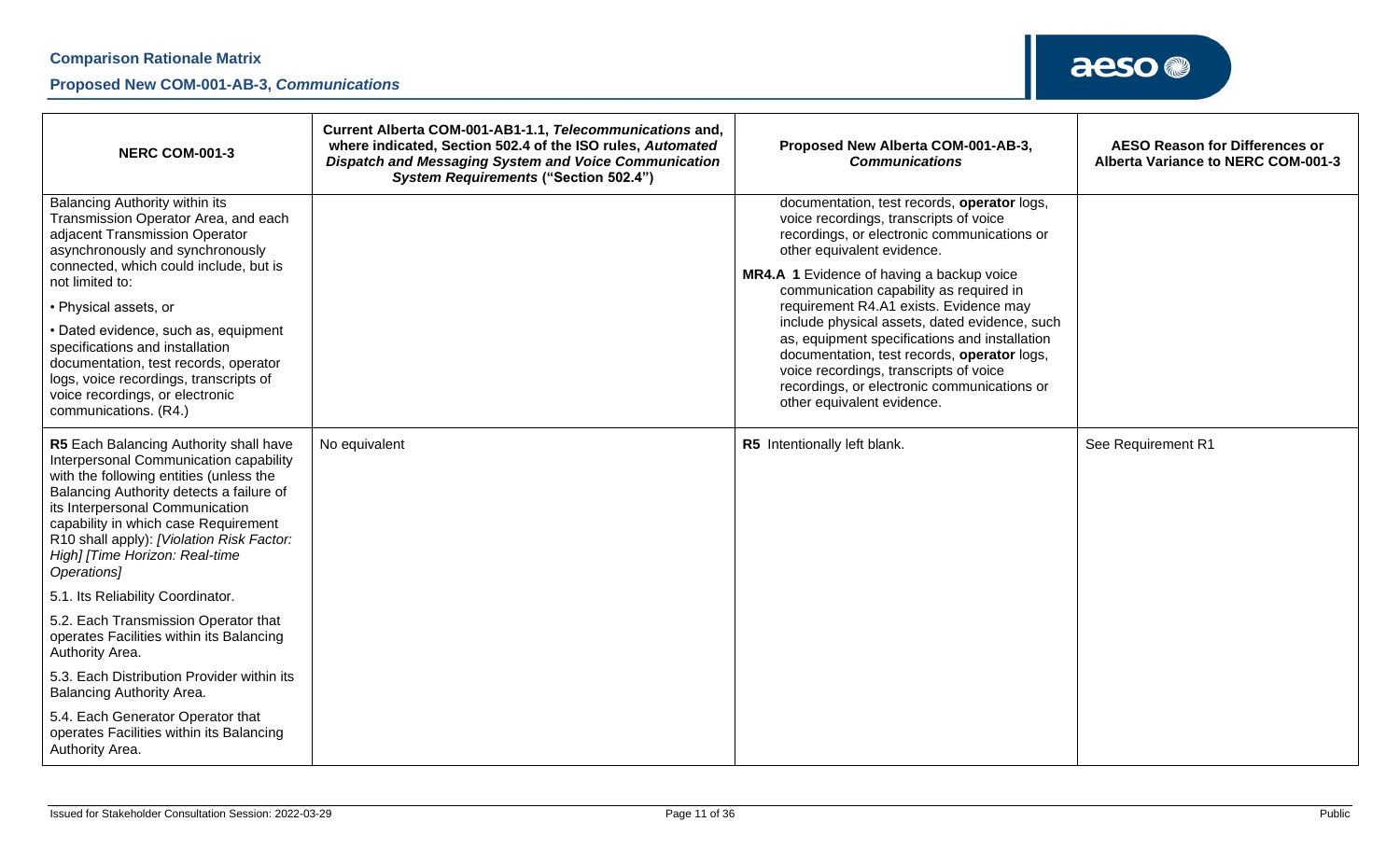### **Proposed New COM-001-AB-3,** *Communications*

| <b>NERC COM-001-3</b>                                                                                                                                                                                                                                                                                                                                                                                                                                          | Current Alberta COM-001-AB1-1.1, Telecommunications and,<br>where indicated, Section 502.4 of the ISO rules, Automated<br>Dispatch and Messaging System and Voice Communication<br><b>System Requirements ("Section 502.4")</b> | Proposed New Alberta COM-001-AB-3,<br><b>Communications</b> | <b>AESO Reason for Differences or</b><br>Alberta Variance to NERC COM-001-3 |
|----------------------------------------------------------------------------------------------------------------------------------------------------------------------------------------------------------------------------------------------------------------------------------------------------------------------------------------------------------------------------------------------------------------------------------------------------------------|---------------------------------------------------------------------------------------------------------------------------------------------------------------------------------------------------------------------------------|-------------------------------------------------------------|-----------------------------------------------------------------------------|
| 5.5. Each Adjacent Balancing Authority.                                                                                                                                                                                                                                                                                                                                                                                                                        |                                                                                                                                                                                                                                 |                                                             |                                                                             |
| M5 Each Balancing Authority shall have<br>and provide upon request evidence that<br>it has Interpersonal Communication<br>capability with its Reliability Coordinator,<br>each Transmission Operator and<br>Generator Operator that operates<br>Facilities within its Balancing Authority<br>Area, each Distribution Provider within its<br>Balancing Authority Area, and each<br>adjacent Balancing Authority, which<br>could include, but is not limited to: | No equivalent                                                                                                                                                                                                                   | MR5 Intentionally left blank.                               |                                                                             |
| • Physical assets, or                                                                                                                                                                                                                                                                                                                                                                                                                                          |                                                                                                                                                                                                                                 |                                                             |                                                                             |
| • Dated evidence, such as, equipment<br>specifications and installation<br>documentation, test records, operator<br>logs, voice recordings, transcripts of<br>voice recordings, or electronic<br>communications. (R5.)                                                                                                                                                                                                                                         |                                                                                                                                                                                                                                 |                                                             |                                                                             |
| R6 Each Balancing Authority shall<br>designate an Alternative Interpersonal<br>Communication capability with the<br>following entities: [Violation Risk Factor:<br>High] [Time Horizon: Real-time<br>Operations]                                                                                                                                                                                                                                               | No equivalent                                                                                                                                                                                                                   | R6 Intentionally left blank.                                | See Requirement R2                                                          |
| 6.1. Its Reliability Coordinator.                                                                                                                                                                                                                                                                                                                                                                                                                              |                                                                                                                                                                                                                                 |                                                             |                                                                             |
| 6.2. Each Transmission Operator that<br>operates Facilities within its Balancing<br>Authority Area.                                                                                                                                                                                                                                                                                                                                                            |                                                                                                                                                                                                                                 |                                                             |                                                                             |
| 6.3. Each Adjacent Balancing Authority.                                                                                                                                                                                                                                                                                                                                                                                                                        |                                                                                                                                                                                                                                 |                                                             |                                                                             |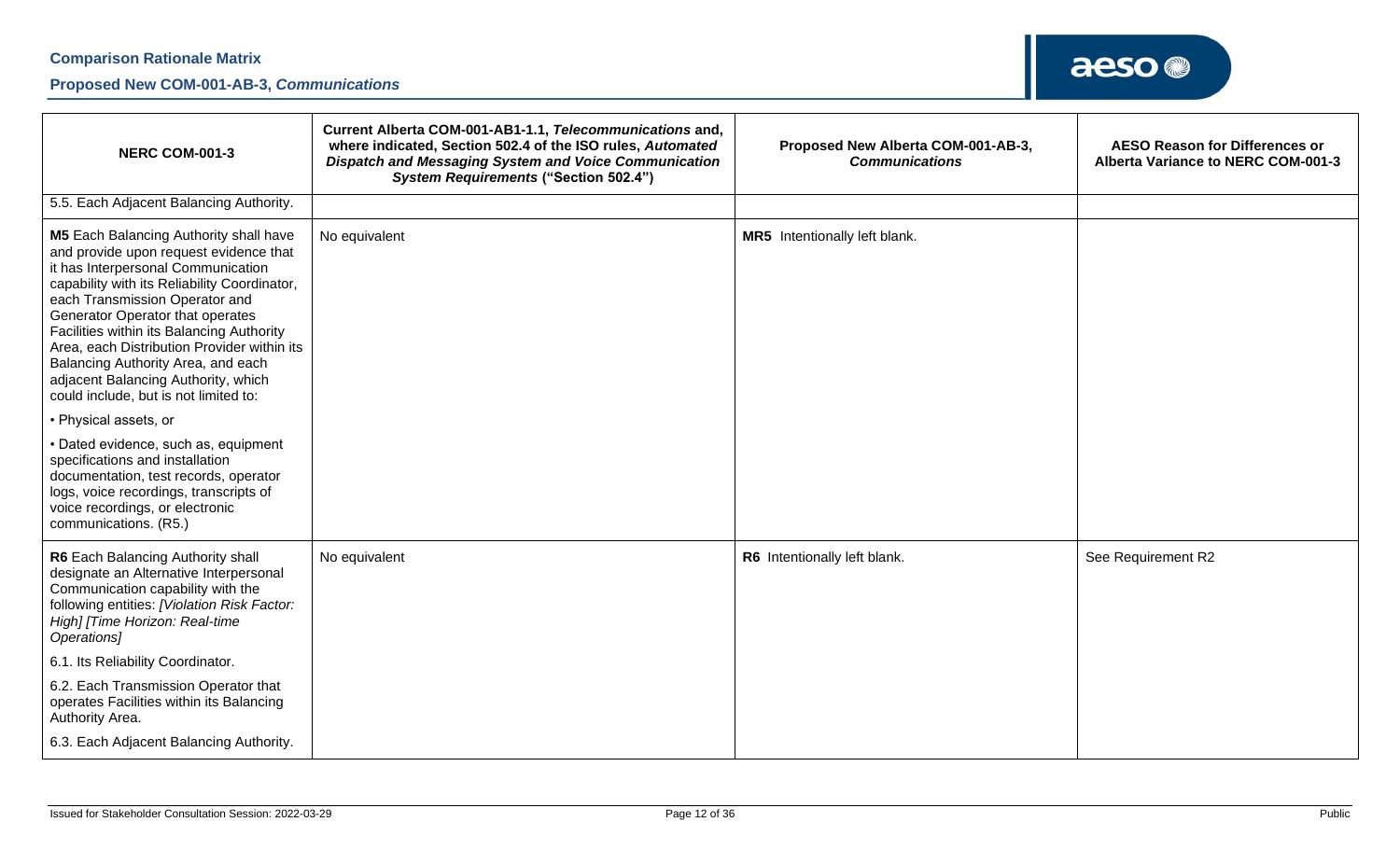| <b>NERC COM-001-3</b>                                                                                                                                                                                                                                                                                                                                                                                                                                                                                                                                                                                                                         | Current Alberta COM-001-AB1-1.1, Telecommunications and,<br>where indicated, Section 502.4 of the ISO rules, Automated<br>Dispatch and Messaging System and Voice Communication<br><b>System Requirements ("Section 502.4")</b>                                                                                                                                                                                                                                                                                                                                                 | Proposed New Alberta COM-001-AB-3,<br><b>Communications</b>                                                                                                                                                                                                                                                                                                                                                                                                                      | <b>AESO Reason for Differences or</b><br>Alberta Variance to NERC COM-001-3                                                                                                                                                                                                                                                                                                                                                                                                                                                                                                                                                                       |
|-----------------------------------------------------------------------------------------------------------------------------------------------------------------------------------------------------------------------------------------------------------------------------------------------------------------------------------------------------------------------------------------------------------------------------------------------------------------------------------------------------------------------------------------------------------------------------------------------------------------------------------------------|---------------------------------------------------------------------------------------------------------------------------------------------------------------------------------------------------------------------------------------------------------------------------------------------------------------------------------------------------------------------------------------------------------------------------------------------------------------------------------------------------------------------------------------------------------------------------------|----------------------------------------------------------------------------------------------------------------------------------------------------------------------------------------------------------------------------------------------------------------------------------------------------------------------------------------------------------------------------------------------------------------------------------------------------------------------------------|---------------------------------------------------------------------------------------------------------------------------------------------------------------------------------------------------------------------------------------------------------------------------------------------------------------------------------------------------------------------------------------------------------------------------------------------------------------------------------------------------------------------------------------------------------------------------------------------------------------------------------------------------|
| M6 Each Balancing Authority shall have<br>and provide upon request evidence that<br>it designated an Alternative Interpersonal<br>Communication capability with its<br>Reliability Coordinator, each<br>Transmission Operator that operates<br>Facilities within its Balancing Authority<br>Area, and each adjacent Balancing<br>Authority, which could include, but is not<br>limited to:<br>• Physical assets, or<br>• Dated evidence, such as, equipment<br>specifications and installation<br>documentation, test records, operator<br>logs, voice recordings, transcripts of<br>voice recordings, or electronic<br>communications. (R6.) |                                                                                                                                                                                                                                                                                                                                                                                                                                                                                                                                                                                 | MR6 Intentionally left blank.                                                                                                                                                                                                                                                                                                                                                                                                                                                    | <b>M6</b> Each Balancing Authority shall have<br>and provide upon request evidence that it<br>designated an Alternative Interpersonal<br>Communication capability with its<br>Reliability Coordinator, each Transmission<br>Operator that operates Facilities within its<br>Balancing Authority Area, and each<br>adjacent Balancing Authority, which could<br>include, but is not limited to:<br>• Physical assets, or<br>• Dated evidence, such as, equipment<br>specifications and installation<br>documentation, test records, operator logs,<br>voice recordings, transcripts of voice<br>recordings, or electronic communications.<br>(R6.) |
| R7 Each Distribution Provider shall have<br>Interpersonal Communication capability<br>with the following entities (unless the<br>Distribution Provider detects a failure of<br>its Interpersonal Communication<br>capability in which case Requirement<br>R11 shall apply): [Violation Risk Factor:<br>Medium] [Time Horizon: Real-time<br>Operations]<br>7.1. Its Balancing Authority.<br>7.2. Its Transmission Operator.                                                                                                                                                                                                                    | <b>Section 502.4, Specific Requirements</b><br>7 The more specific systems requirements are as set out in the<br>following Table 1:<br>There are 2 categories of owners of electric distribution systems<br>$(9$ and $10)$ :<br>A. Market Participant<br>9. A legal owner of an electric distribution system.<br><b>B. Primary Requirement:</b><br>1. A commercial service with primary direct access telephone<br>connection from the control room to the ISO coordination centre.<br><b>A. Market Participant</b><br>10. A legal owner of an electric distribution system who | R7 Each operator of an electric distribution<br>system must have primary voice communication<br>capability to communicate with the following<br>entities, unless the operator of an electric<br>distribution system detects a failure of its<br>primary voice communication capability in which<br>case requirement R11 shall apply:<br>(a) the $ISO$ ; and<br>(b) the operator of a transmission facility that<br>is directly connected to its electric<br>distribution system. | R7 Each Distribution Provider shall have<br>Interpersonal Communication capability<br>with the following entities (unless the<br>Distribution Provider detects a failure of its<br>Interpersonal Communication capability in<br>which case Requirement R11 shall apply):<br>[Violation Risk Factor: Medium] [Time<br>Horizon: Real-time Operations]<br>7.1. Its Balancing Authority.<br>7.2. Its Transmission Operator.                                                                                                                                                                                                                           |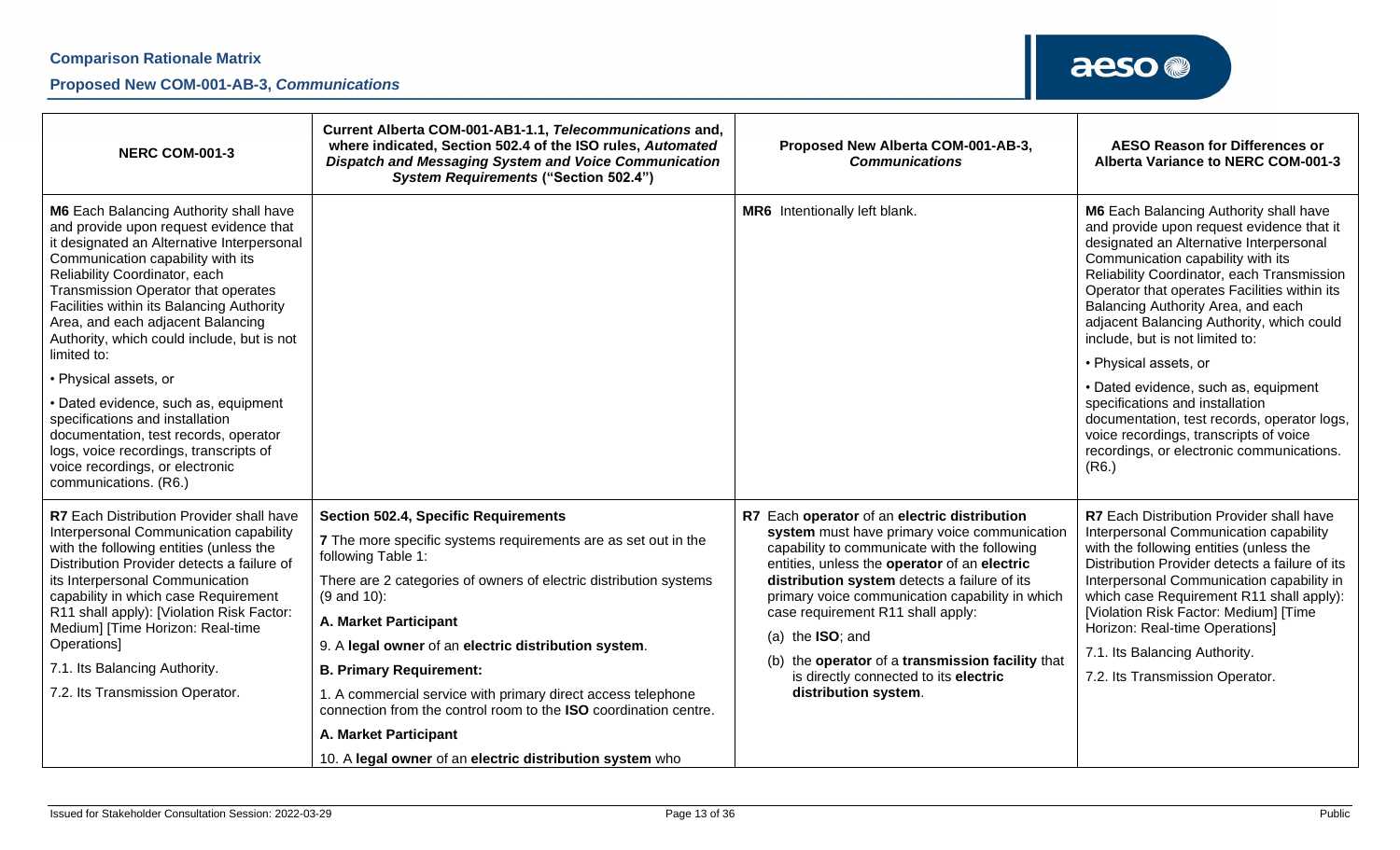| <b>NERC COM-001-3</b> | Current Alberta COM-001-AB1-1.1, Telecommunications and,<br>where indicated, Section 502.4 of the ISO rules, Automated<br>Dispatch and Messaging System and Voice Communication<br><b>System Requirements ("Section 502.4")</b>                                                                                                                                                                                                                                                                                                                                                                                                                                                                                                                                                                                                                             | Proposed New Alberta COM-001-AB-3,<br><b>Communications</b>                                                                                                                                                                                                                                                                                                                            | <b>AESO Reason for Differences or</b><br>Alberta Variance to NERC COM-001-3                                                                                                                                                                                                                                                                                                                                                                                                                                                                                                                                                                                                                                                                        |
|-----------------------|-------------------------------------------------------------------------------------------------------------------------------------------------------------------------------------------------------------------------------------------------------------------------------------------------------------------------------------------------------------------------------------------------------------------------------------------------------------------------------------------------------------------------------------------------------------------------------------------------------------------------------------------------------------------------------------------------------------------------------------------------------------------------------------------------------------------------------------------------------------|----------------------------------------------------------------------------------------------------------------------------------------------------------------------------------------------------------------------------------------------------------------------------------------------------------------------------------------------------------------------------------------|----------------------------------------------------------------------------------------------------------------------------------------------------------------------------------------------------------------------------------------------------------------------------------------------------------------------------------------------------------------------------------------------------------------------------------------------------------------------------------------------------------------------------------------------------------------------------------------------------------------------------------------------------------------------------------------------------------------------------------------------------|
|                       | contributes load additions for black start capability process<br>requirements.<br><b>B. Primary Requirement:</b><br>1. A commercial service with primary direct access telephone<br>connection from the control room to the ISO coordination centre.<br>Section 502.4, New and Existing Systems<br>2(4) provided above in R3.A1, partially covered by this<br>requirement R7.A1, and by requirement R8.A1 below.<br><b>Section 502.4 Dedicated Primary Direct Access Telephone</b><br>and Cell Phone Connections<br>5(1), (3), and (4) provided above in R3.A1, partially covered by<br>this requirement R7.A1, and by requirement R8.A1 below.<br><b>Section 502.4, Specific Requirements</b><br>7 Table 1 (see requirement R7 row above for additional legal<br>owner of electric distribution system primary voice communication<br>system requirements) | R7.A1 Each operator of an electric distribution<br>system must use a primary voice communication<br>capability that is:<br>(a) a direct access telephone on the public<br>telephone network;<br>(b) not degraded by any other communication<br>functionality or any other data transfer<br>activities if there is any shared equipment;<br>and<br>located in each control room.<br>(C) | Alberta Variance: This is an Alberta-<br>specific requirement. To improve clarity,<br>the primary voice communication<br>requirements currently included in Section<br>502.4 of the ISO rules have been moved<br>to COM-001-AB-3 to consolidate all voice<br>communication requirements into one<br>AESO authoritative document. The AESO<br>has not included some of the existing<br>Section 502.4 prescriptive requirements<br>for primary voice communication capability<br>to simplify and allow for more<br>telecommunication technologies to be<br>used by each operator of an electric<br>distribution system. Requirement R7.A1<br>partially replaces the requirements<br>outlined in subsection 2(4), 5, and Table 1<br>of Section 502.4. |
|                       | Section 502.4<br>Subsection 7, Table 1 (9B and 10B) electric distribution system<br>backup voice communication requirement provided in Table A<br>and Table B below with proposed new COM-001-AB-3 Appendix<br>1 and 2, respectively.                                                                                                                                                                                                                                                                                                                                                                                                                                                                                                                                                                                                                       | R7.A2 Each operator of an electric distribution<br>system must have the type of backup voice<br>communication capability, in each control room, as<br>identified in:<br>(a) Appendix 1 for communicating with the ISO;<br>and<br>Appendix 3 for communicating with each entity                                                                                                         | Alberta Variance: This is an Alberta-<br>specific requirement. Requirement R7.A2<br>was added to ensure the type of backup<br>voice communication capability being used<br>by each operator of an electric distribution<br>system is compatible with other entities<br>that it is required to have backup voice<br>communications capability with. See the                                                                                                                                                                                                                                                                                                                                                                                         |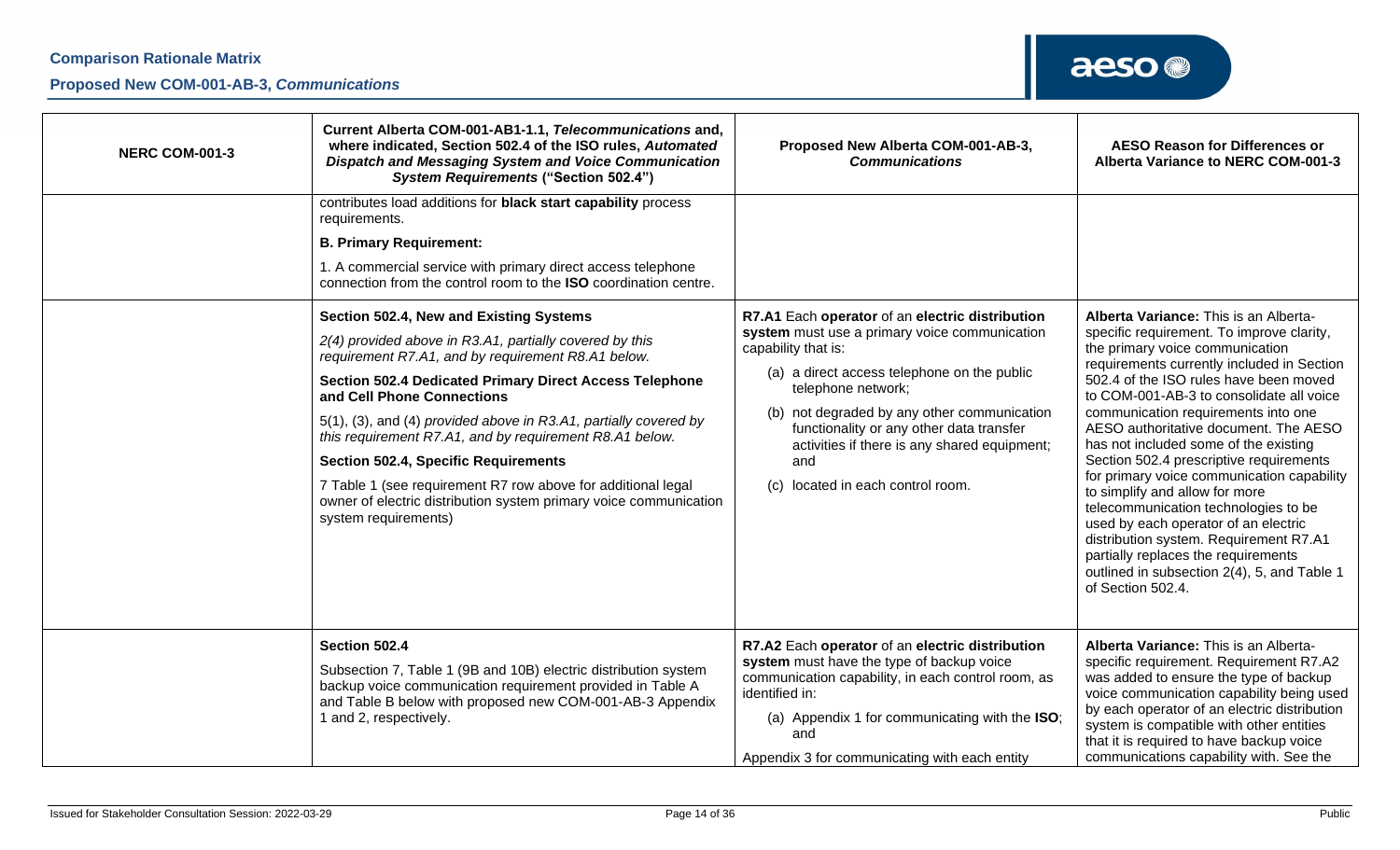### **Proposed New COM-001-AB-3,** *Communications*

| <b>NERC COM-001-3</b>                                                                                                                                                                                                                                                                                                                                                                                                                                                                                          | Current Alberta COM-001-AB1-1.1, Telecommunications and,<br>where indicated, Section 502.4 of the ISO rules, Automated<br><b>Dispatch and Messaging System and Voice Communication</b><br><b>System Requirements ("Section 502.4")</b> | Proposed New Alberta COM-001-AB-3,<br><b>Communications</b>                                                                                                                                                                                                                                                                                                                                                                                                                                                                                                                                                                                                                                                                                                                                                                                                                                                                                                                                                                                                                                                                                                                                                            | <b>AESO Reason for Differences or</b><br>Alberta Variance to NERC COM-001-3                            |
|----------------------------------------------------------------------------------------------------------------------------------------------------------------------------------------------------------------------------------------------------------------------------------------------------------------------------------------------------------------------------------------------------------------------------------------------------------------------------------------------------------------|----------------------------------------------------------------------------------------------------------------------------------------------------------------------------------------------------------------------------------------|------------------------------------------------------------------------------------------------------------------------------------------------------------------------------------------------------------------------------------------------------------------------------------------------------------------------------------------------------------------------------------------------------------------------------------------------------------------------------------------------------------------------------------------------------------------------------------------------------------------------------------------------------------------------------------------------------------------------------------------------------------------------------------------------------------------------------------------------------------------------------------------------------------------------------------------------------------------------------------------------------------------------------------------------------------------------------------------------------------------------------------------------------------------------------------------------------------------------|--------------------------------------------------------------------------------------------------------|
|                                                                                                                                                                                                                                                                                                                                                                                                                                                                                                                |                                                                                                                                                                                                                                        | specified in requirement R7.                                                                                                                                                                                                                                                                                                                                                                                                                                                                                                                                                                                                                                                                                                                                                                                                                                                                                                                                                                                                                                                                                                                                                                                           | comparison of Section 502.4 Table 1 and<br>Appendix 1 and Appendix 3 below for<br>further information. |
| <b>M7</b> Each Distribution Provider shall have<br>and provide upon request evidence that<br>it has Interpersonal Communication<br>capability with its Transmission Operator<br>and its Balancing Authority, which could<br>include, but is not limited to:<br>• Physical assets, or<br>• Dated evidence, such as, equipment<br>specifications and installation<br>documentation, test records, operator<br>logs, voice recordings, transcripts of<br>voice recordings, or electronic<br>communications. (R7.) |                                                                                                                                                                                                                                        | MR7 Evidence of having primary voice<br>communication capability as required in<br>requirement R7 exists. Evidence may include<br>physical assets, dated evidence, such as,<br>equipment specifications and installation<br>documentation, test records, operator logs,<br>voice recordings, transcripts of voice<br>recordings, or electronic communications or<br>other equivalent evidence.<br>MR7.A1 Evidence of using a primary voice<br>communication capability as required in<br>requirement R7.A1 exists. Evidence may<br>include physical assets, dated evidence,<br>such as, equipment specifications and<br>installation documentation, test records,<br>operator logs, voice recordings, transcripts<br>of voice recordings, or electronic<br>communications or other equivalent<br>evidence.<br>MR7.A2 Evidence of having a backup voice<br>communication capability as required in<br>requirement R7.A2 exists. Evidence may<br>include physical assets, dated evidence,<br>such as, equipment specifications and<br>installation documentation, test records,<br>operator logs, voice recordings, transcripts<br>of voice recordings, or electronic<br>communications or other equivalent<br>evidence. |                                                                                                        |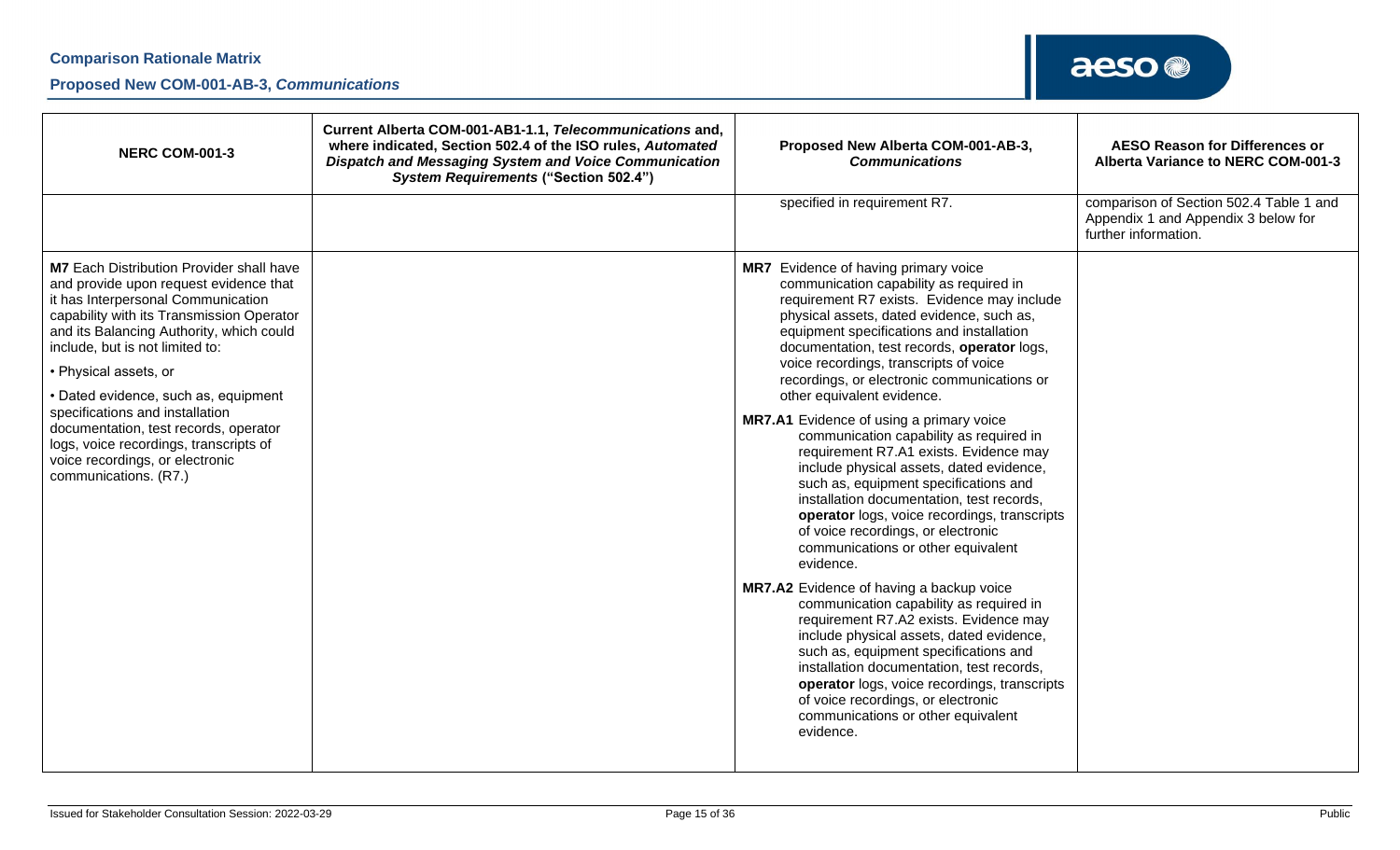### **Proposed New COM-001-AB-3,** *Communications*

| <b>Section 502.4, Specific Requirements</b><br>R8 Each Generator Operator shall have<br>R8 Each operator of a generating unit and<br>Interpersonal Communication capability<br>operator of an aggregated generating facility<br>7 The more specific systems requirements are as set out in the<br>with the following entities (unless the<br>must have primary voice communication<br>following Table 1:<br>capability to communicate with the following<br>Generator Operator detects a failure of                                                                                                                                                                                                                                                                                                                                                                                                                                                                                                                                                                                                                                                                                                                                                                                                                                                                                                                                                                                                                                                                                                                                                                                                                                                                                                                                                         | <b>NERC COM-001-3</b>           | Current Alberta COM-001-AB1-1.1, Telecommunications and,<br>where indicated, Section 502.4 of the ISO rules, Automated<br>Dispatch and Messaging System and Voice Communication<br><b>System Requirements ("Section 502.4")</b> | Proposed New Alberta COM-001-AB-3,<br><b>Communications</b> | <b>AESO Reason for Differences or</b><br>Alberta Variance to NERC COM-001-3 |
|-------------------------------------------------------------------------------------------------------------------------------------------------------------------------------------------------------------------------------------------------------------------------------------------------------------------------------------------------------------------------------------------------------------------------------------------------------------------------------------------------------------------------------------------------------------------------------------------------------------------------------------------------------------------------------------------------------------------------------------------------------------------------------------------------------------------------------------------------------------------------------------------------------------------------------------------------------------------------------------------------------------------------------------------------------------------------------------------------------------------------------------------------------------------------------------------------------------------------------------------------------------------------------------------------------------------------------------------------------------------------------------------------------------------------------------------------------------------------------------------------------------------------------------------------------------------------------------------------------------------------------------------------------------------------------------------------------------------------------------------------------------------------------------------------------------------------------------------------------------|---------------------------------|---------------------------------------------------------------------------------------------------------------------------------------------------------------------------------------------------------------------------------|-------------------------------------------------------------|-----------------------------------------------------------------------------|
| capability in which case Requirement<br>unit or operator of an aggregated generating<br>and aggregated generating facilities (3, 4, 5, and 6):<br>R11 shall apply): [Violation Risk Factor:<br>facility detects a failure of its primary voice<br>A. Market Participant<br>High] [Time Horizon: Real-time<br>communication capability in which case<br>Operations]<br>requirement R11 applies:<br>3. A legal owner of a generating unit or aggregated generating<br>facilities connecting to the interconnected electric system at a<br>8.1. Its Balancing Authority.<br>(a) the $ISO$ ; and<br>voltage of less than or equal to 25kV.<br>8.2. Its Transmission Operator.<br>(b) the operator of a transmission facility that<br>and<br>is directly connected to its generating unit<br>or aggregated generating facility.<br>4. A legal owner of a generating unit or aggregated generating<br>facilities connecting to the interconnected electric system at a<br>voltage of greater than 25kV where the aggregated electric<br>energy output at the point of connection is less than 50 MW.<br><b>B. Primary Requirement:</b><br>1. A commercial service with a primary direct access telephone<br>connection from the control room to the <b>ISO</b> coordination centre.<br>A. Market Participant<br>5. A legal owner of a generating unit or aggregated generating<br>facilities connecting to the interconnected electric system at a<br>voltage of greater than 25 kV where the aggregated electric<br>energy output at the point of connection is equal to or greater than<br>50 MW.<br>6. A legal owner of a generating unit providing a black start<br>capability service<br><b>B. Primary Requirement</b><br>1. A commercial service with a primary direct access telephone<br>connection from the control room to the ISO coordination centre, | its Interpersonal Communication | Table 1 has 4 categories of legal owners of generating units                                                                                                                                                                    | entities, unless the operator of a generating               |                                                                             |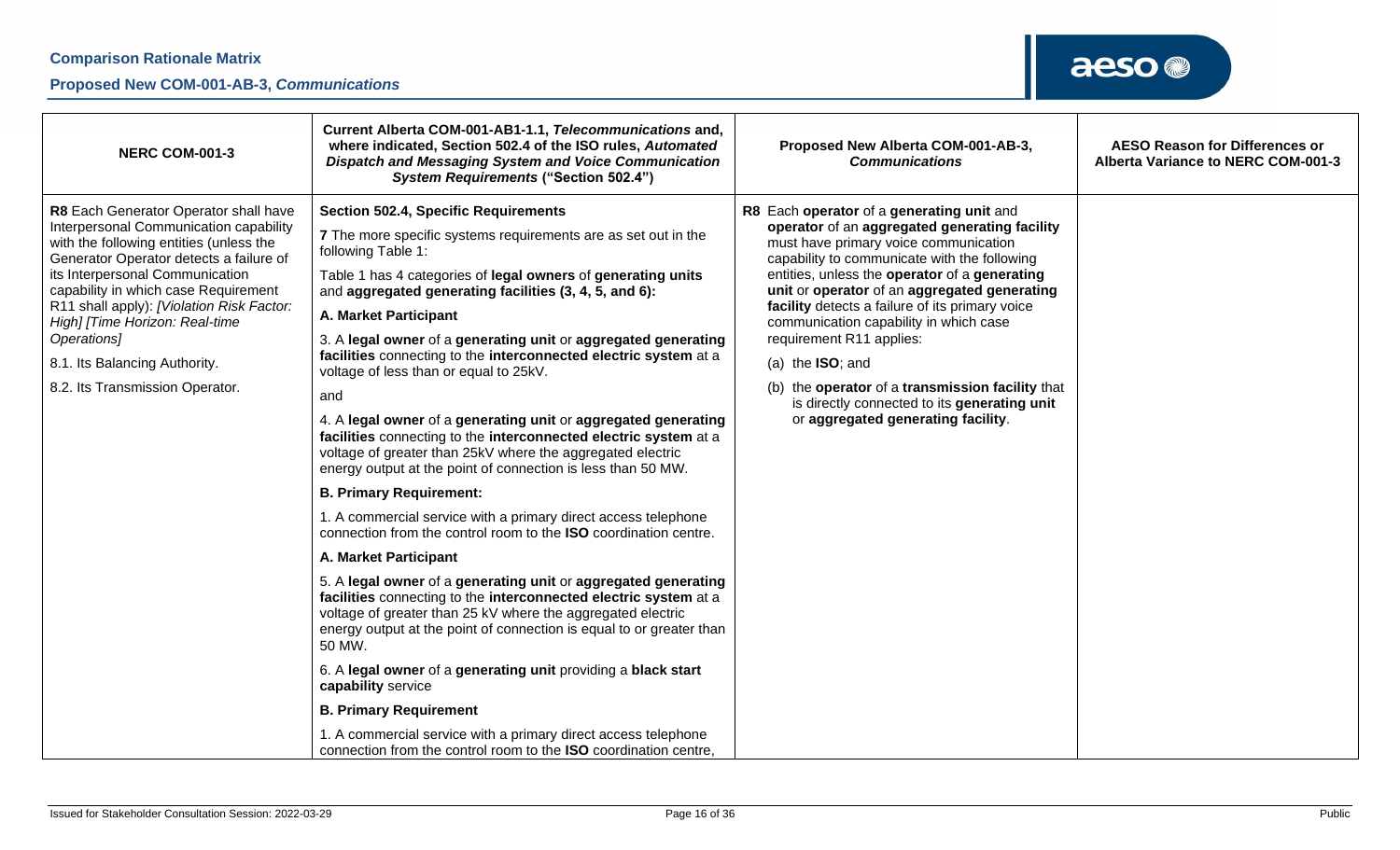| <b>NERC COM-001-3</b> | Current Alberta COM-001-AB1-1.1, Telecommunications and,<br>where indicated, Section 502.4 of the ISO rules, Automated<br>Dispatch and Messaging System and Voice Communication<br><b>System Requirements ("Section 502.4")</b>                                                                                                                                                                                                                                                                                                                                                                                                                                       | Proposed New Alberta COM-001-AB-3,<br><b>Communications</b>                                                                                                                                                                                                                                                                                                                                                                | <b>AESO Reason for Differences or</b><br>Alberta Variance to NERC COM-001-3                                                                                                                                                                                                                                                                                                                                                                                                                                                                                                                                                                                                                                                                          |
|-----------------------|-----------------------------------------------------------------------------------------------------------------------------------------------------------------------------------------------------------------------------------------------------------------------------------------------------------------------------------------------------------------------------------------------------------------------------------------------------------------------------------------------------------------------------------------------------------------------------------------------------------------------------------------------------------------------|----------------------------------------------------------------------------------------------------------------------------------------------------------------------------------------------------------------------------------------------------------------------------------------------------------------------------------------------------------------------------------------------------------------------------|------------------------------------------------------------------------------------------------------------------------------------------------------------------------------------------------------------------------------------------------------------------------------------------------------------------------------------------------------------------------------------------------------------------------------------------------------------------------------------------------------------------------------------------------------------------------------------------------------------------------------------------------------------------------------------------------------------------------------------------------------|
|                       | with the service having mute and conference call capabilities.<br>Section 502.4, New and Existing Systems<br>2(4) provided above in R3.A1, partially covered by this<br>requirement R8.A1, and by requirement R7.A1 above.<br><b>Section 502.4 Dedicated Primary Direct Access Telephone</b><br>and Cell Phone Connections<br>5(1), (3), and (4) provided above in R3.A1, partially covered by<br>this requirement R8.A1, and by requirement R7.A1 below.<br><b>Section 502.4, Specific Requirements</b><br>7 Table 1 (see requirement R8 row above for additional legal<br>owner of electric distribution system primary voice<br>communication system requirements) | R8.A1 Each operator of a generating unit and<br>operator of an aggregated generating facility must<br>use a primary voice communication capability that is:<br>(a) a direct access telephone on the public<br>telephone network;<br>(b) not degraded by any other communication<br>functionality or any other data transfer<br>activities if there is any shared equipment;<br>and<br>located in each control room.<br>(c) | Alberta Variance: This is an Alberta-<br>specific requirement. To improve clarity<br>the primary voice communication<br>requirements currently included in Section<br>502.4 have been moved to COM-001-AB-3<br>to consolidate all voice communication<br>requirements into one AESO authoritative<br>document. The AESO has not included<br>some of the existing Section 502.4<br>prescriptive requirements for primary voice<br>communication systems to simplify and<br>allow for more telecommunication<br>technologies to be used by each operator<br>of a generating unit or an aggregated<br>generating facility. Requirement R8.A1<br>partially replaces the requirements<br>outlined in subsection 2(4), 5, and Table 1<br>of Section 502.4. |
|                       | Section 502.4<br>Subsection 7, Table 1 (3B, 4B, 5B, and 6B) generating unit or<br>aggregated generating facilities backup voice communication<br>requirement provided in Table A and Table B below with<br>proposed new COM-001-AB-3 Appendix 1 and 2, respectively.                                                                                                                                                                                                                                                                                                                                                                                                  | R8.A2 Each operator of a generating unit and<br>operator of an aggregated generating<br>facility must have the type of backup voice<br>communication capability in each control<br>room as identified in:<br>(a) Appendix 1 for communicating with the<br>ISO: and<br>(b) Appendix 3 for communicating with each<br>entity specified in requirement R8.                                                                    | Alberta Variance: This is an Alberta-<br>specific requirement. Requirement R8.A2<br>was added to ensure the type of backup<br>voice communication capability being used<br>by each operator of a generating unit and<br>operator of an aggregated generating<br>facility is compatible with other entities it is<br>required to have backup voice<br>communications with. See the comparison<br>of Section 502.4 Table 1 and Appendix 1<br>and Appendix 3 below for further<br>information.                                                                                                                                                                                                                                                          |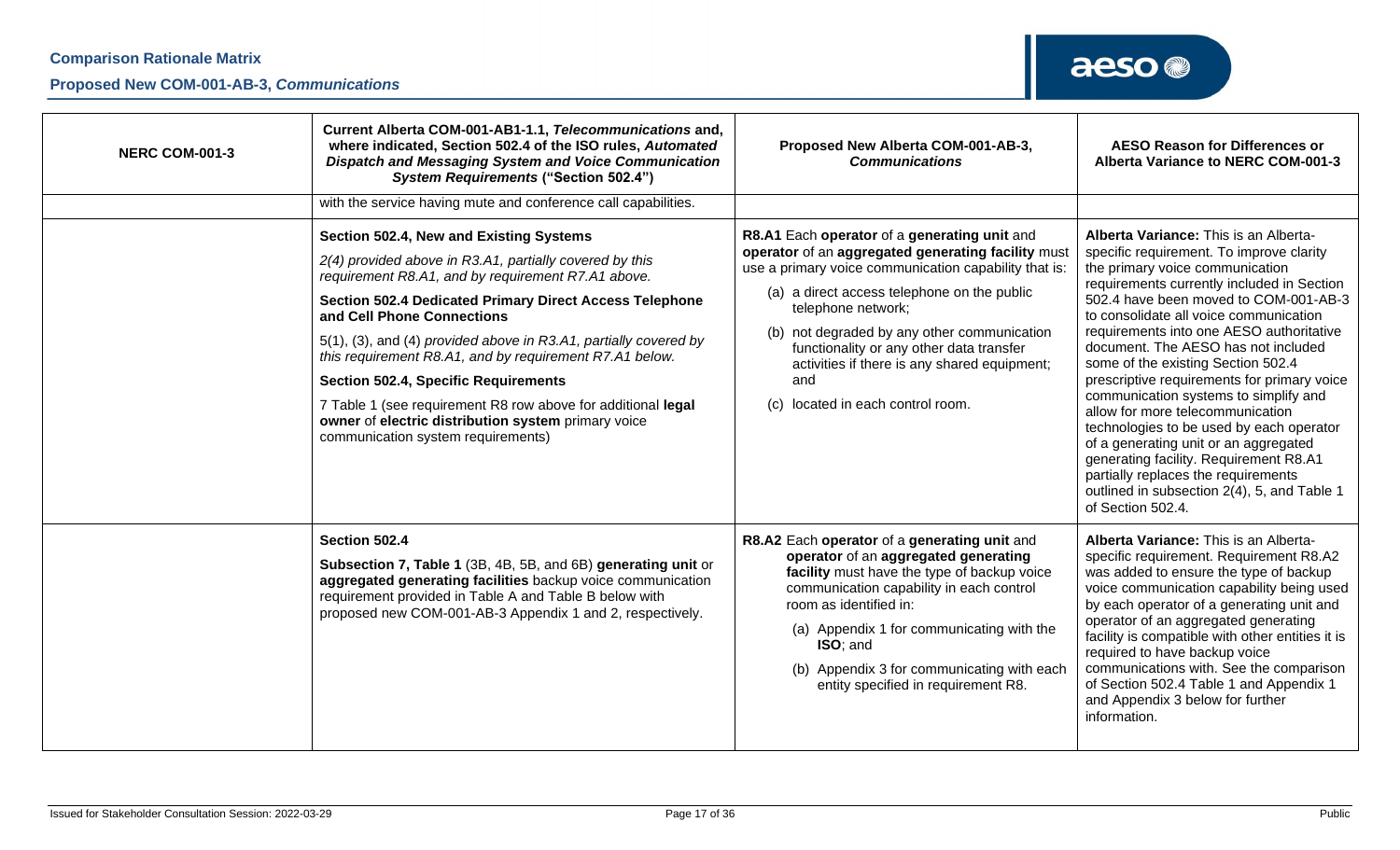| <b>NERC COM-001-3</b>                                                                                                                                                                                                                                                                                                                                                                                                                                                                                | Current Alberta COM-001-AB1-1.1, Telecommunications and,<br>where indicated, Section 502.4 of the ISO rules, Automated<br><b>Dispatch and Messaging System and Voice Communication</b><br><b>System Requirements ("Section 502.4")</b> | Proposed New Alberta COM-001-AB-3,<br><b>Communications</b>                                                                                                                                                                                                                                                                                                                                                                                                                                                                                                                                                                                                                                                                                                                                                                                                                                                                                                                                                                                                                                                                                                                                                              | <b>AESO Reason for Differences or</b><br>Alberta Variance to NERC COM-001-3                                                                                                                                                                                                                                                                                                                                                                                                                          |
|------------------------------------------------------------------------------------------------------------------------------------------------------------------------------------------------------------------------------------------------------------------------------------------------------------------------------------------------------------------------------------------------------------------------------------------------------------------------------------------------------|----------------------------------------------------------------------------------------------------------------------------------------------------------------------------------------------------------------------------------------|--------------------------------------------------------------------------------------------------------------------------------------------------------------------------------------------------------------------------------------------------------------------------------------------------------------------------------------------------------------------------------------------------------------------------------------------------------------------------------------------------------------------------------------------------------------------------------------------------------------------------------------------------------------------------------------------------------------------------------------------------------------------------------------------------------------------------------------------------------------------------------------------------------------------------------------------------------------------------------------------------------------------------------------------------------------------------------------------------------------------------------------------------------------------------------------------------------------------------|------------------------------------------------------------------------------------------------------------------------------------------------------------------------------------------------------------------------------------------------------------------------------------------------------------------------------------------------------------------------------------------------------------------------------------------------------------------------------------------------------|
| M8 Each Generator Operator shall have<br>and provide upon request evidence that<br>it has Interpersonal Communication<br>capability with its Balancing Authority<br>and its Transmission Operator, which<br>could include, but is not limited to:<br>• Physical assets, or<br>· Dated evidence, such as, equipment<br>specifications and installation<br>documentation, test records, operator<br>logs, voice recordings, transcripts of<br>voice recordings, or electronic<br>communications. (R8.) |                                                                                                                                                                                                                                        | MR8 Evidence of having primary voice<br>communication capability as required in<br>requirement R8 exists. Evidence may include<br>physical assets, dated evidence, such as,<br>equipment specifications and installation<br>documentation, test records, operator logs,<br>voice recordings, transcripts of voice<br>recordings, or electronic communications or<br>other equivalent evidence.<br><b>MR8.A1</b> Evidence of using primary voice<br>communication capability as required in<br>requirement R8.A1 exists. Evidence may<br>include physical assets, dated evidence,<br>such as, equipment specifications and<br>installation documentation, test records,<br>operator logs, voice recordings, transcripts<br>of voice recordings, or electronic<br>communications or other equivalent<br>evidence.<br>MR8.A2 Evidence of having a backup voice<br>communication capability as required in<br>requirement R8.A2 exists. Evidence may<br>include physical assets, dated evidence, such<br>as, equipment specifications and installation<br>documentation, test records, operator logs,<br>voice recordings, transcripts of voice<br>recordings, or electronic communications or<br>other equivalent evidence. | M8 Each Generator Operator shall have<br>and provide upon request evidence that it<br>has Interpersonal Communication<br>capability with its Balancing Authority and<br>its Transmission Operator, which could<br>include, but is not limited to:<br>• Physical assets, or<br>• Dated evidence, such as, equipment<br>specifications and installation<br>documentation, test records, operator logs,<br>voice recordings, transcripts of voice<br>recordings, or electronic communications.<br>(R8.) |
| R9 Each Reliability Coordinator,<br>Transmission Operator, and Balancing<br>Authority shall test its Alternative<br>Interpersonal Communication capability<br>at least once each calendar month. If the                                                                                                                                                                                                                                                                                              | R3 The ISO and each operator of a transmission facility must<br>manage and test its alternate voice and message<br>telecommunication facilities.<br>Section 502.4                                                                      | R9 The Responsible Entities must test each backup<br>voice communication capability, as specified in<br>Appendix 1, Appendix 2, and Appendix 3, at<br>least once each month. If the test is<br>unsuccessful, the Responsible Entity must                                                                                                                                                                                                                                                                                                                                                                                                                                                                                                                                                                                                                                                                                                                                                                                                                                                                                                                                                                                 | R9 Each Reliability Coordinator,<br>Transmission Operator, and Balancing<br>Authority shall test its Alternative<br>Interpersonal Communication capability at<br>least once each calendar month. If the test                                                                                                                                                                                                                                                                                         |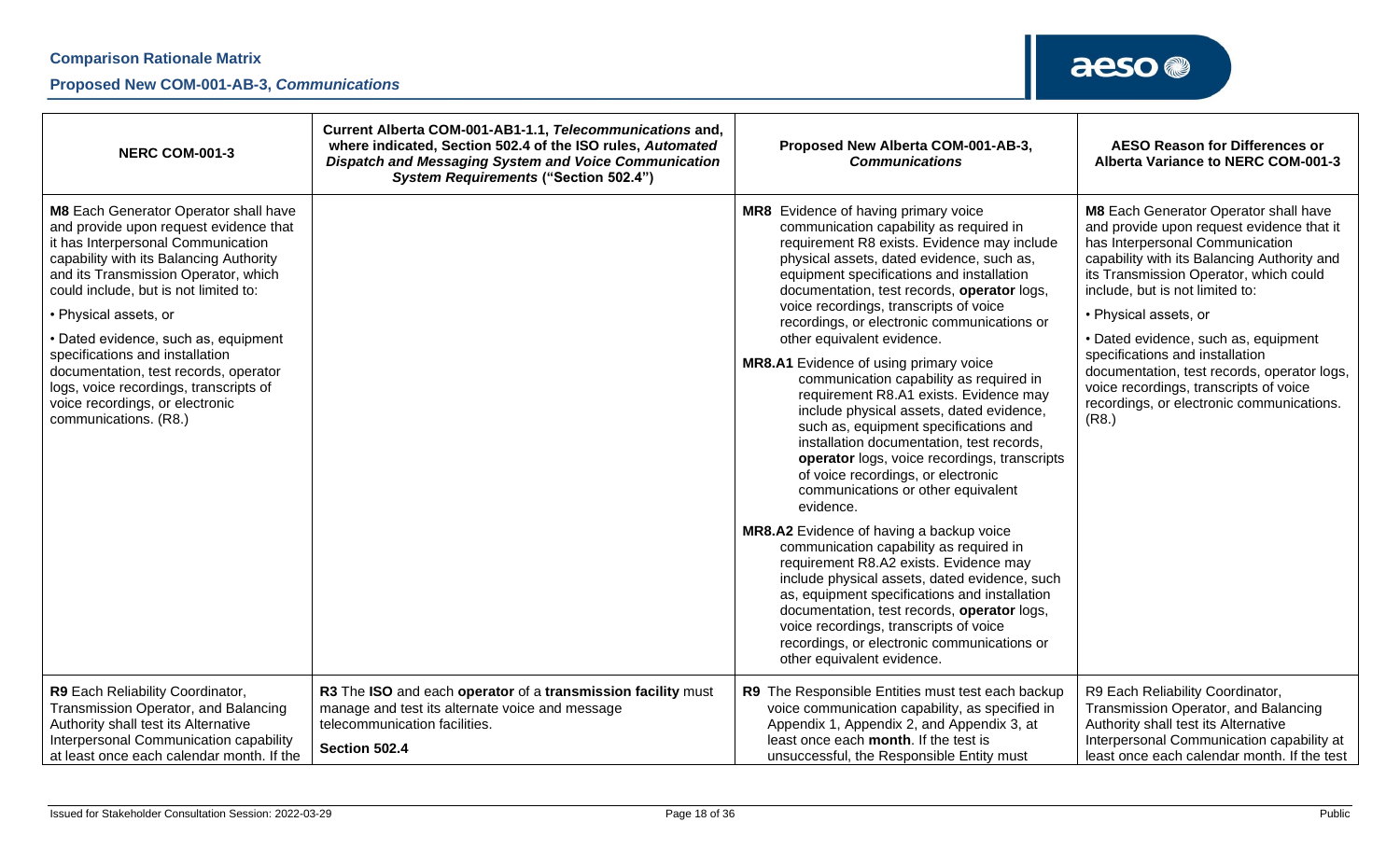| <b>NERC COM-001-3</b>                                                                                                                                                                                                                        | Current Alberta COM-001-AB1-1.1, Telecommunications and,<br>where indicated, Section 502.4 of the ISO rules, Automated<br><b>Dispatch and Messaging System and Voice Communication</b><br><b>System Requirements ("Section 502.4")</b>                                                                                                                       | Proposed New Alberta COM-001-AB-3,<br><b>Communications</b>                                                                    | <b>AESO Reason for Differences or</b><br>Alberta Variance to NERC COM-001-3                                                                                                                                                           |
|----------------------------------------------------------------------------------------------------------------------------------------------------------------------------------------------------------------------------------------------|--------------------------------------------------------------------------------------------------------------------------------------------------------------------------------------------------------------------------------------------------------------------------------------------------------------------------------------------------------------|--------------------------------------------------------------------------------------------------------------------------------|---------------------------------------------------------------------------------------------------------------------------------------------------------------------------------------------------------------------------------------|
| test is unsuccessful, the responsible                                                                                                                                                                                                        | <b>Testing of Emergency and Back Up Communication Systems</b>                                                                                                                                                                                                                                                                                                | initiate action to repair or designate a temporary                                                                             | is unsuccessful, the responsible entity                                                                                                                                                                                               |
| entity shall initiate action to repair or<br>designate a replacement Alternative<br>Interpersonal Communication capability<br>within 2 hours. [Violation Risk Factor:<br>Medium][Time Horizon: Real-time<br>Operations, Same-day Operations] | 9(1) The ISO must conduct tests for all emergency and back up<br>communication systems on a reasonable basis and the testing<br>schedule time and date must be made known reasonably in<br>advance to the operator of a market participant whose system will<br>be tested.                                                                                   | replacement backup voice communication<br>capability within 2 hours of the unsuccessful test.                                  | shall initiate action to repair or designate a<br>replacement Alternative Interpersonal<br>Communication capability within 2 hours.<br>[Violation Risk Factor: Medium][Time<br>Horizon: Real-time Operations, Same-day<br>Operations] |
|                                                                                                                                                                                                                                              | (2) If the test is a success then the <b>ISO</b> will not notify the<br>operator, but if the test is a failure then the ISO will verbally notify<br>the operator of the failure no later than twenty four (24) hours<br>after the test in completed.                                                                                                         |                                                                                                                                |                                                                                                                                                                                                                                       |
|                                                                                                                                                                                                                                              | (3) After the <b>ISO</b> notifies the <b>operator</b> of the testing schedule, the<br>operator must ensure that there are trained personnel available to<br>conduct and facilitate the test at the designated date and time.                                                                                                                                 |                                                                                                                                |                                                                                                                                                                                                                                       |
|                                                                                                                                                                                                                                              | (4) In accordance with the confidentiality provisions of subsection<br>2(1) of section 103.1 of the ISO rules Confidentiality, the ISO<br>must keep confidential the name of any facility that is subject to<br>testing, and the date and time of the tests.                                                                                                 |                                                                                                                                |                                                                                                                                                                                                                                       |
|                                                                                                                                                                                                                                              | (5) If there is a failure of a test, then the applicable market<br>participant or the ISO, depending on whose emergency and back<br>up communication system has failed, must ensure the cause is<br>investigated and repaired as soon as reasonably possible, but in<br>any event the system must be repaired no later than five (5)<br>business days after: |                                                                                                                                |                                                                                                                                                                                                                                       |
|                                                                                                                                                                                                                                              | (a) the date of the test failure, in the case of the ISO; or                                                                                                                                                                                                                                                                                                 |                                                                                                                                |                                                                                                                                                                                                                                       |
|                                                                                                                                                                                                                                              | (b) the date of delivery of notice of the test failure, in the case of<br>the market participant.                                                                                                                                                                                                                                                            |                                                                                                                                |                                                                                                                                                                                                                                       |
|                                                                                                                                                                                                                                              | (6) The ISO must keep a copy of any test results for no less than<br>two (2) calendar years after the date of the test.                                                                                                                                                                                                                                      |                                                                                                                                |                                                                                                                                                                                                                                       |
| M9 Each Reliability Coordinator,<br>Transmission Operator, and Balancing<br>Authority shall have and provide upon                                                                                                                            | MR3 Evidence of managing and testing its alternate voice and<br>message telecommunication facilities as required in requirement                                                                                                                                                                                                                              | MR9 Evidence of testing backup voice<br>communication capability as required in<br>requirement R9 exists. Evidence may include | M9 Each Reliability Coordinator,<br>Transmission Operator, and Balancing<br>Authority shall have and provide upon                                                                                                                     |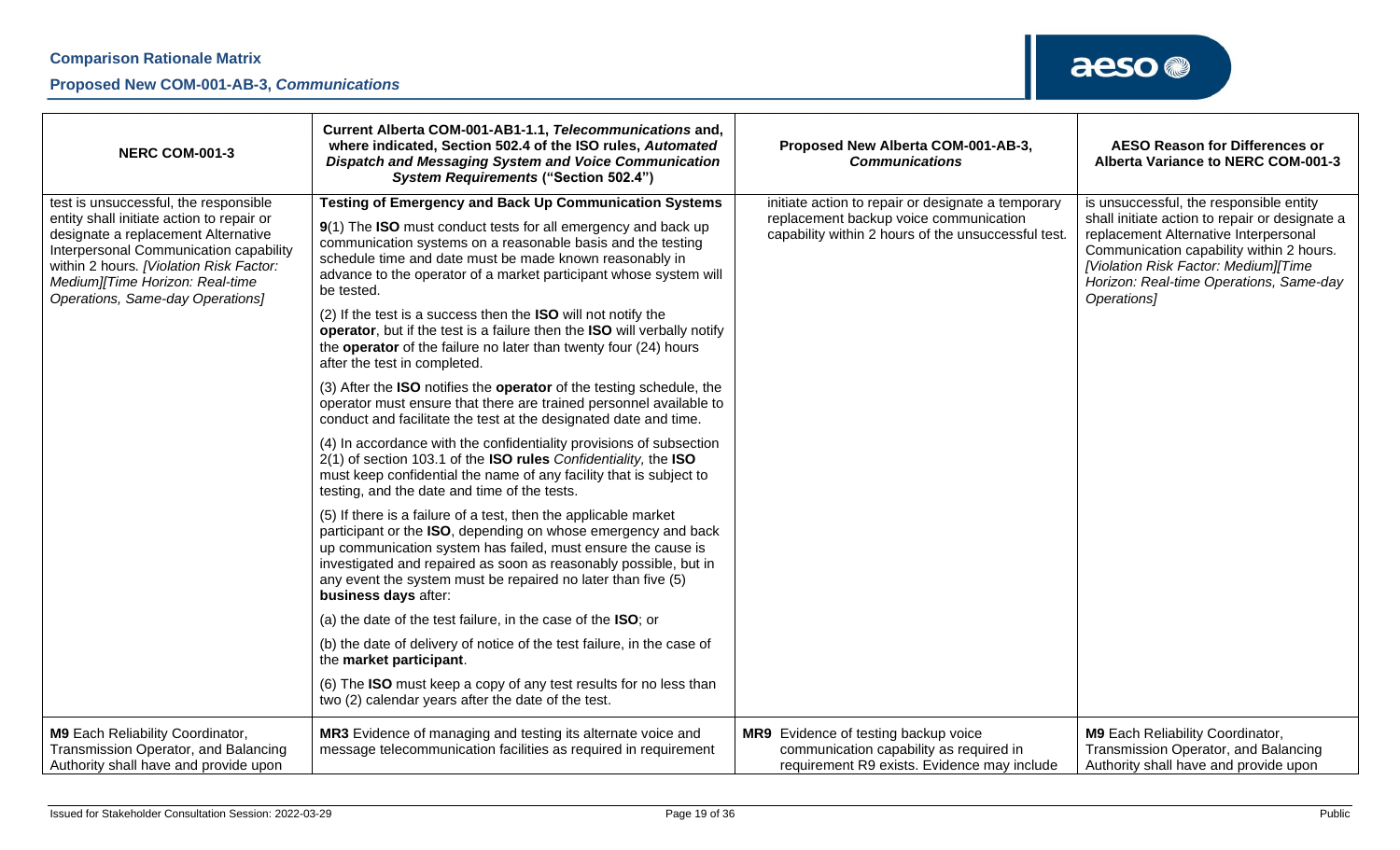### **Proposed New COM-001-AB-3,** *Communications*

| <b>NERC COM-001-3</b>                                                                                                                                                                                                                                                                                                                                                                                                                                                                                                                                                                                                            | Current Alberta COM-001-AB1-1.1, Telecommunications and,<br>where indicated, Section 502.4 of the ISO rules, Automated<br>Dispatch and Messaging System and Voice Communication<br><b>System Requirements ("Section 502.4")</b>                                          | Proposed New Alberta COM-001-AB-3,<br><b>AESO Reason for Differences or</b><br><b>Communications</b><br>Alberta Variance to NERC COM-001-3                                                                                                                                                                                                                                                                                                                                                                                                                                                                                                                                                                                                                                                                                                                                                                                                                                                                                                                                                                                                                                                                                                                                                  |
|----------------------------------------------------------------------------------------------------------------------------------------------------------------------------------------------------------------------------------------------------------------------------------------------------------------------------------------------------------------------------------------------------------------------------------------------------------------------------------------------------------------------------------------------------------------------------------------------------------------------------------|--------------------------------------------------------------------------------------------------------------------------------------------------------------------------------------------------------------------------------------------------------------------------|---------------------------------------------------------------------------------------------------------------------------------------------------------------------------------------------------------------------------------------------------------------------------------------------------------------------------------------------------------------------------------------------------------------------------------------------------------------------------------------------------------------------------------------------------------------------------------------------------------------------------------------------------------------------------------------------------------------------------------------------------------------------------------------------------------------------------------------------------------------------------------------------------------------------------------------------------------------------------------------------------------------------------------------------------------------------------------------------------------------------------------------------------------------------------------------------------------------------------------------------------------------------------------------------|
| request evidence that it tested, at least<br>once each calendar month, its<br>Alternative Interpersonal Communication<br>capability designated in<br>Requirements R2, R4, or R6. If the test<br>was unsuccessful, the entity shall have<br>and provide upon request evidence that<br>it initiated action to repair or designated<br>a replacement Alternative Interpersonal<br>Communication capability within 2 hours.<br>Evidence could include, but is not limited<br>to: dated and time-stamped test records,<br>operator logs, voice recordings,<br>transcripts of voice recordings, or<br>electronic communications. (R9.) | R3 exists. Evidence may include:<br>(a) a list identifying each telecommunication facility as<br>determined to be alternate;<br>documented procedures describing how to manage and<br>(b)<br>test its alternate telecommunication facilities; and<br>records of testing. | dated and time-stamped test records,<br>request evidence that it tested, at least<br>once each calendar month, its Alternative<br>operator logs, voice recordings, transcripts of<br>voice recordings, or electronic communications<br>Interpersonal Communication capability<br>or other equivalent evidence.<br>designated in<br>Requirements R2, R4, or R6. If the test<br>Evidence of initiating action to repair or<br>designate a replacement of backup voice<br>was unsuccessful, the entity shall have<br>communication capability, which does not<br>and provide upon request evidence that it<br>utilize the same infrastructure as voice<br>initiated action to repair or designated a<br>replacement Alternative Interpersonal<br>communication used for day-to-day operation,<br>Communication capability within 2 hours.<br>as required in requirement R9 exists. Evidence<br>may include dated and time-stamped test<br>Evidence could include, but is not limited<br>records, operator logs, voice recordings,<br>to: dated and time-stamped test records,<br>transcripts of voice recordings, or electronic<br>operator logs, voice recordings, transcripts<br>communications or other equivalent evidence.<br>of voice recordings, or electronic<br>communications. (R9.) |
| R10 Each Reliability Coordinator,<br>Transmission Operator, and Balancing<br>Authority shall notify entities as identified<br>in Requirements R1, R3, and R5,<br>respectively within 60 minutes of the<br>detection of a failure of its Interpersonal<br>Communication capability that lasts 30<br>minutes or longer. [Violation Risk Factor:<br>Medium] [Time Horizon: Real-time<br>Operations]                                                                                                                                                                                                                                 | No equivalent                                                                                                                                                                                                                                                            | R10 The ISO and each operator of a<br>R10 Each Reliability Coordinator,<br>transmission facility must notify entities as<br>Transmission Operator, and Balancing<br>Authority shall notify entities as identified<br>identified in requirements R1 and R3,<br>respectively within 60 minutes of the detection<br>in Requirements R1, R3, and R5,<br>of a failure of its primary voice communication<br>respectively within 60 minutes of the<br>capability that lasts 30 minutes or longer.<br>detection of a failure of its Interpersonal<br>Communication capability that lasts 30<br>minutes or longer. [Violation Risk Factor:<br>Medium] [Time Horizon: Real-time<br>Operations]                                                                                                                                                                                                                                                                                                                                                                                                                                                                                                                                                                                                       |
| M10. Each Reliability Coordinator,<br>Transmission Operator, and Balancing<br>Authority shall have and provide upon<br>request evidence that it notified entities<br>as identified in Requirements R1, R3,<br>and R5, respectively within 60 minutes of<br>the detection of a failure of its<br>Interpersonal Communication capability                                                                                                                                                                                                                                                                                           | No equivalent                                                                                                                                                                                                                                                            | MR10Evidence of notifying entities, within the<br>M10. Each Reliability Coordinator,<br>minimum timeframe, after a detection of a<br>Transmission Operator, and Balancing<br>Authority shall have and provide upon<br>failure of its primary voice communication<br>capability as required in requirement R10<br>request evidence that it notified entities as<br>exists. Evidence may include dated and time-<br>identified in Requirements R1, R3, and R5,<br>stamped test records, operator logs, voice<br>respectively within 60 minutes of the<br>recordings, transcripts of voice recordings, or<br>detection of a failure of its Interpersonal<br>electronic communications or other equivalent<br>Communication capability that lasted 30                                                                                                                                                                                                                                                                                                                                                                                                                                                                                                                                           |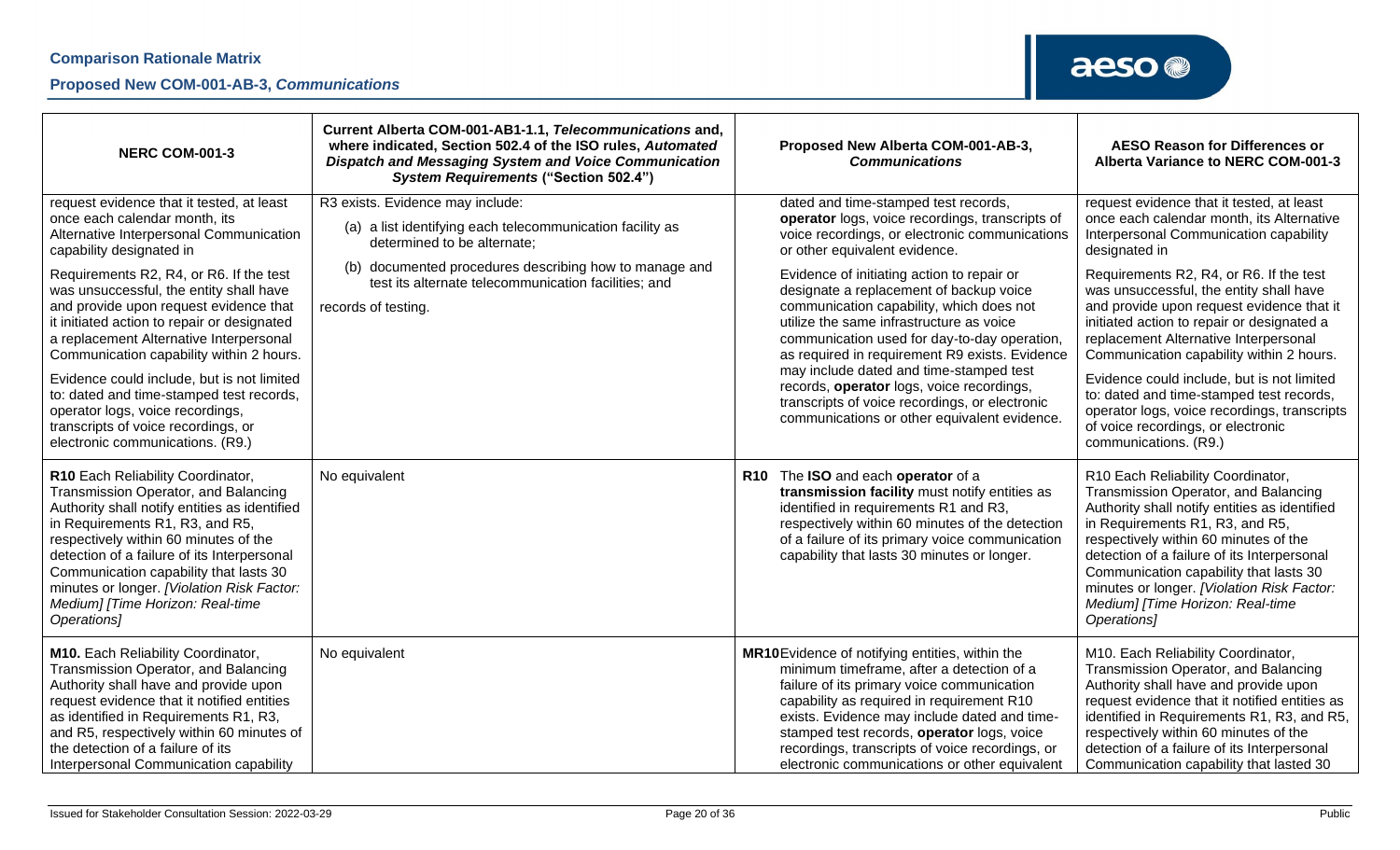| <b>NERC COM-001-3</b>                                                                                                                                                                                                                                                                                                                                                                                                                                                                                                                                                          | Current Alberta COM-001-AB1-1.1, Telecommunications and,<br>where indicated, Section 502.4 of the ISO rules, Automated<br><b>Dispatch and Messaging System and Voice Communication</b><br><b>System Requirements ("Section 502.4")</b> |            | Proposed New Alberta COM-001-AB-3,<br><b>Communications</b>                                                                                                                                                                                                                                                                                                                                                                                                                                                                                                                                                | <b>AESO Reason for Differences or</b><br>Alberta Variance to NERC COM-001-3                                                                                                                                                                                                                                                                                                                                                                                                                                                                                                                                 |
|--------------------------------------------------------------------------------------------------------------------------------------------------------------------------------------------------------------------------------------------------------------------------------------------------------------------------------------------------------------------------------------------------------------------------------------------------------------------------------------------------------------------------------------------------------------------------------|----------------------------------------------------------------------------------------------------------------------------------------------------------------------------------------------------------------------------------------|------------|------------------------------------------------------------------------------------------------------------------------------------------------------------------------------------------------------------------------------------------------------------------------------------------------------------------------------------------------------------------------------------------------------------------------------------------------------------------------------------------------------------------------------------------------------------------------------------------------------------|-------------------------------------------------------------------------------------------------------------------------------------------------------------------------------------------------------------------------------------------------------------------------------------------------------------------------------------------------------------------------------------------------------------------------------------------------------------------------------------------------------------------------------------------------------------------------------------------------------------|
| that lasted 30 minutes or longer.<br>Evidence could include, but is not limited<br>to: dated and time-stamped test records,<br>operator logs, voice recordings,<br>transcripts of voice recordings, or<br>electronic communications. (R10.)                                                                                                                                                                                                                                                                                                                                    |                                                                                                                                                                                                                                        |            | evidence.                                                                                                                                                                                                                                                                                                                                                                                                                                                                                                                                                                                                  | minutes or longer. Evidence could include,<br>but is not limited to: dated and time-<br>stamped test records, operator logs, voice<br>recordings, transcripts of voice recordings,<br>or electronic communications. (R10.)                                                                                                                                                                                                                                                                                                                                                                                  |
| R11 Each Distribution Provider and<br>Generator Operator that detects a failure<br>of its Interpersonal Communication<br>capability shall consult each entity<br>affected by the failure, as identified in<br>Requirement R7 for a Distribution<br>Provider or Requirement R8 for a<br>Generator Operator, to determine a<br>mutually agreeable action for the<br>restoration of its Interpersonal<br>Communication capability. [Violation<br>Risk Factor: Medium] [Time Horizon:<br>Real-time Operations]                                                                     | No equivalent                                                                                                                                                                                                                          | <b>R11</b> | Each operator of an electric distribution<br>system, operator of a generating unit, and<br>operator of an aggregated generating<br>facility that detects a failure of its primary<br>voice communication capability must consult<br>with each entity affected by the failure, as<br>identified in requirement R7 for an operator of<br>an electric distribution system or<br>requirement R8 for an operator of a<br>generating unit or operator of an<br>aggregated generating facility, to determine<br>a mutually agreeable action for the restoration<br>of its primary voice communication capability. | R11 Each Distribution Provider and<br>Generator Operator that detects a failure<br>of its Interpersonal Communication<br>capability shall consult each entity affected<br>by the failure, as identified in Requirement<br>R7 for a Distribution Provider or<br>Requirement R8 for a Generator Operator,<br>to determine a mutually agreeable action<br>for the restoration of its Interpersonal<br>Communication capability. [Violation Risk<br>Factor: Medium] [Time Horizon: Real-time<br>Operations]                                                                                                     |
| <b>M11</b> Each Distribution Provider and<br>Generator Operator that detected a<br>failure of its Interpersonal<br>Communication capability shall have and<br>provide upon request evidence that it<br>consulted with each entity affected by<br>the failure, as identified in Requirement<br>R7 for a Distribution Provider or<br>Requirement R8 for a Generator<br>Operator, to determine mutually<br>agreeable action to restore the<br>Interpersonal Communication capability.<br>Evidence could include, but is not limited<br>to: dated operator logs, voice recordings, | No equivalent                                                                                                                                                                                                                          |            | MR11 Evidence of consulting with each entity<br>affected by the failure of its primary voice<br>communication capability as required in<br>requirement R11 exists. Evidence may include<br>dated operator logs, voice recordings,<br>transcripts of voice recordings, or electronic<br>communications or other equivalent evidence.                                                                                                                                                                                                                                                                        | M11 Each Distribution Provider and<br>Generator Operator that detected a failure<br>of its Interpersonal Communication<br>capability shall have and provide upon<br>request evidence that it consulted with<br>each entity affected by the failure, as<br>identified in Requirement R7 for a<br>Distribution Provider or Requirement R8<br>for a Generator Operator, to determine<br>mutually agreeable action to restore the<br>Interpersonal Communication capability.<br>Evidence could include, but is not limited<br>to: dated operator logs, voice recordings,<br>transcripts of voice recordings, or |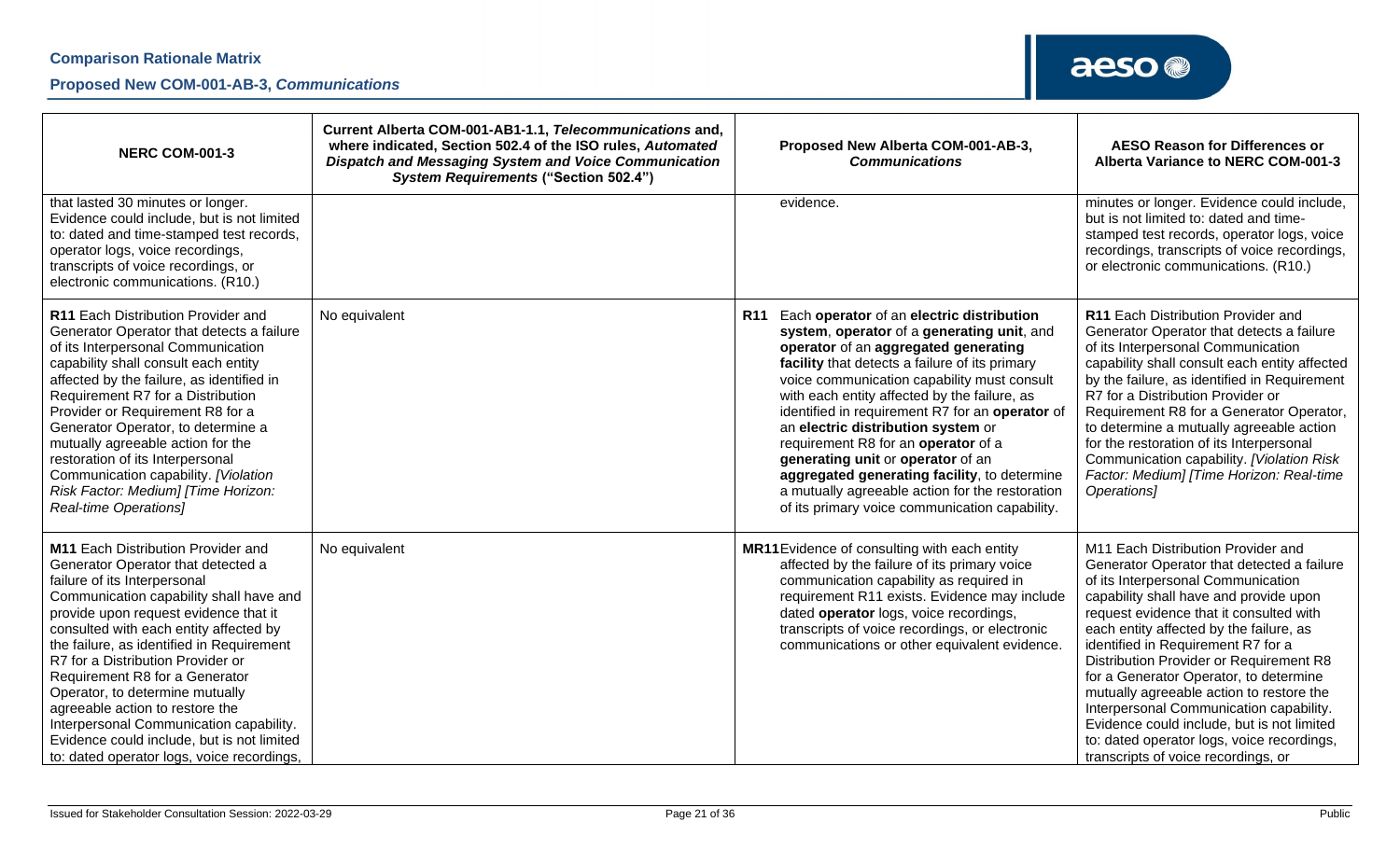### **Proposed New COM-001-AB-3,** *Communications*

| <b>NERC COM-001-3</b>                                                                                                                                                                                                                                                                                                                                                                                                                                                                                                                                      | Current Alberta COM-001-AB1-1.1, Telecommunications and,<br>where indicated, Section 502.4 of the ISO rules, Automated<br><b>Dispatch and Messaging System and Voice Communication</b><br><b>System Requirements ("Section 502.4")</b> | Proposed New Alberta COM-001-AB-3,<br><b>Communications</b>                                                                                                                                                                                                                                                                                                                                                                                                                                    | <b>AESO Reason for Differences or</b><br>Alberta Variance to NERC COM-001-3                                                                                                                                                                                                                                                                                                                                                                                                                                                                      |
|------------------------------------------------------------------------------------------------------------------------------------------------------------------------------------------------------------------------------------------------------------------------------------------------------------------------------------------------------------------------------------------------------------------------------------------------------------------------------------------------------------------------------------------------------------|----------------------------------------------------------------------------------------------------------------------------------------------------------------------------------------------------------------------------------------|------------------------------------------------------------------------------------------------------------------------------------------------------------------------------------------------------------------------------------------------------------------------------------------------------------------------------------------------------------------------------------------------------------------------------------------------------------------------------------------------|--------------------------------------------------------------------------------------------------------------------------------------------------------------------------------------------------------------------------------------------------------------------------------------------------------------------------------------------------------------------------------------------------------------------------------------------------------------------------------------------------------------------------------------------------|
| transcripts of voice recordings, or<br>electronic communications.                                                                                                                                                                                                                                                                                                                                                                                                                                                                                          |                                                                                                                                                                                                                                        |                                                                                                                                                                                                                                                                                                                                                                                                                                                                                                | electronic communications.                                                                                                                                                                                                                                                                                                                                                                                                                                                                                                                       |
| R12 Each Reliability Coordinator,<br><b>Transmission Operator, Generator</b><br>Operator, and Balancing Authority shall<br>have internal Interpersonal<br>Communication capabilities for the<br>exchange of information necessary for<br>the Reliable Operation of the BES. This<br>includes communication capabilities<br>between Control Centers within the<br>same functional entity, and/or between a<br>Control Center and field personnel.<br>[Violation Risk Factor: High] [Time<br>Horizon: Real-time Operations]                                  | No equivalent                                                                                                                                                                                                                          | R12 The ISO and each operator of a<br>transmission facility, operator of a<br>generating unit, and operator of an<br>aggregated generating facility must have<br>internal primary voice communication<br>capabilities for the exchange of information<br>necessary for the reliable operation of the<br>interconnected electric system. This<br>includes internal primary voice communication<br>capabilities between its control rooms, and<br>between its control rooms and field personnel. | R12 Each Reliability Coordinator,<br>Transmission Operator, Generator<br>Operator, and Balancing Authority shall<br>have internal Interpersonal<br>Communication capabilities for the<br>exchange of information necessary for the<br>Reliable Operation of the BES. This<br>includes communication capabilities<br>between Control Centers within the same<br>functional entity, and/or between a Control<br>Center and field personnel. [Violation Risk<br>Factor: High] [Time Horizon: Real-time<br>Operations]                               |
| M12. Each Reliability Coordinator,<br><b>Transmission Operator, Generator</b><br>Operator, and Balancing Authority shall<br>have and provide upon request evidence<br>that it has internal Interpersonal<br>Communication capability, which could<br>include, but is not limited to:<br>• physical assets, or<br>· dated evidence, such as, equipment<br>specifications and installation<br>documentation, operating procedures,<br>test records, operator logs, voice<br>recordings, transcripts of voice<br>recordings, or electronic<br>communications. | No equivalent                                                                                                                                                                                                                          | MR12 Evidence of having internal primary voice<br>communication capability as required in<br>requirement R12 exists. Evidence may<br>include physical assets, or dated evidence,<br>such as, equipment specifications and<br>installation documentation, operating<br>procedures, test records, operator logs,<br>voice recordings, transcripts of voice<br>recordings, or electronic communications or<br>other equivalent evidence.                                                          | M12. Each Reliability Coordinator,<br>Transmission Operator, Generator<br>Operator, and Balancing Authority shall<br>have and provide upon request evidence<br>that it has internal Interpersonal<br>Communication capability, which could<br>include, but is not limited to:<br>• physical assets, or<br>· dated evidence, such as, equipment<br>specifications and installation<br>documentation, operating procedures, test<br>records, operator logs, voice recordings,<br>transcripts of voice recordings, or<br>electronic communications. |
| R13 Each Distribution Provider shall<br>have internal Interpersonal                                                                                                                                                                                                                                                                                                                                                                                                                                                                                        | No equivalent                                                                                                                                                                                                                          | Each operator of an electric distribution<br><b>R13</b><br>system must have internal primary voice                                                                                                                                                                                                                                                                                                                                                                                             | Alberta Variance: Replaced "control<br>center" with "control room" to ensure each                                                                                                                                                                                                                                                                                                                                                                                                                                                                |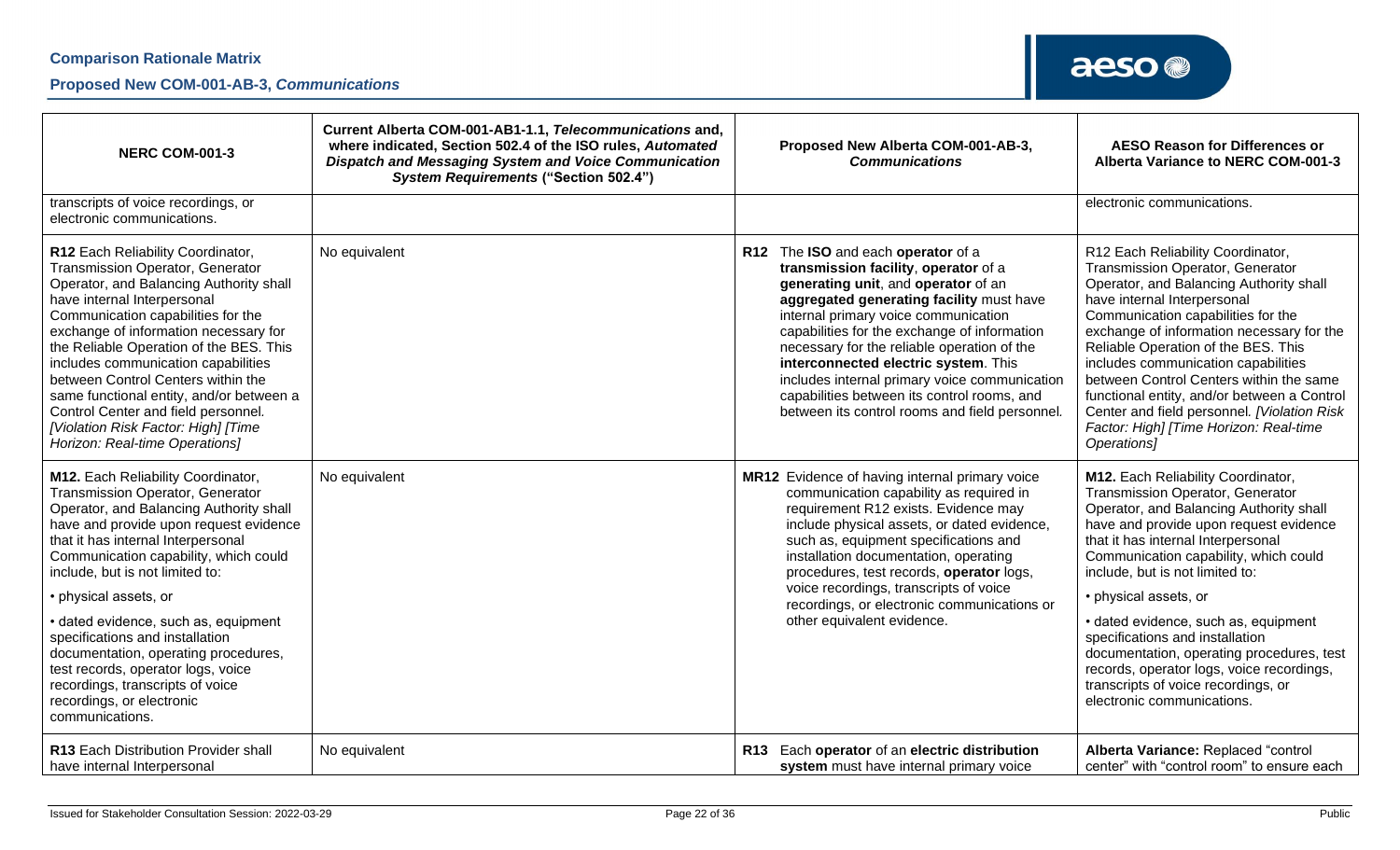| NERC COM-001-3                                                                                                                                                                                                                                                                                                                                                                                                                                                                | Current Alberta COM-001-AB1-1.1, Telecommunications and,<br>where indicated, Section 502.4 of the ISO rules, Automated<br><b>Dispatch and Messaging System and Voice Communication</b><br><b>System Requirements ("Section 502.4")</b>                                                                                                                                                                                                                                                                          | Proposed New Alberta COM-001-AB-3,<br><b>Communications</b>                                                                                                                                                                                                                                                                                                                                                                       | <b>AESO Reason for Differences or</b><br>Alberta Variance to NERC COM-001-3                                                                                                                                                                                                                                                                                                                     |
|-------------------------------------------------------------------------------------------------------------------------------------------------------------------------------------------------------------------------------------------------------------------------------------------------------------------------------------------------------------------------------------------------------------------------------------------------------------------------------|-----------------------------------------------------------------------------------------------------------------------------------------------------------------------------------------------------------------------------------------------------------------------------------------------------------------------------------------------------------------------------------------------------------------------------------------------------------------------------------------------------------------|-----------------------------------------------------------------------------------------------------------------------------------------------------------------------------------------------------------------------------------------------------------------------------------------------------------------------------------------------------------------------------------------------------------------------------------|-------------------------------------------------------------------------------------------------------------------------------------------------------------------------------------------------------------------------------------------------------------------------------------------------------------------------------------------------------------------------------------------------|
| Communication<br>capabilities for the exchange of<br>information necessary for the Reliable<br>Operation of the BES. This includes<br>communication capabilities between<br>control centers within the same<br>functional entity, and/or between a<br>control center and field personnel.<br>[Violation Risk Factor: Medium] [Time<br>Horizon: Real-time Operations]                                                                                                          |                                                                                                                                                                                                                                                                                                                                                                                                                                                                                                                 | communication capabilities for the exchange of<br>information necessary for the reliable<br>operation of the interconnected electric<br>system. This includes internal primary<br>communication capabilities between its control<br>rooms, and between its control rooms and field<br>personnel.                                                                                                                                  | control room that control and monitor an<br>electric distribution system are captured by<br>this requirement.                                                                                                                                                                                                                                                                                   |
| <b>M13 Each Distribution Provider shall</b><br>have and provide upon request evidence<br>that it has internal Interpersonal<br>Communication capability, which could<br>include, but is not limited to:<br>• physical assets, or<br>· dated evidence, such as, equipment<br>specifications and installation<br>documentation, operating procedures,<br>test records, operator logs, voice<br>recordings, transcripts of voice<br>recordings, or electronic<br>communications. | No equivalent                                                                                                                                                                                                                                                                                                                                                                                                                                                                                                   | MR13Evidence of having internal primary voice<br>communication capability as required in<br>requirement R13 exists. Evidence may include<br>physical assets, or dated evidence, such as,<br>equipment specifications and installation<br>documentation, operating procedures, test<br>records, operator logs, voice recordings,<br>transcripts of voice recordings, or electronic<br>communications or other equivalent evidence. |                                                                                                                                                                                                                                                                                                                                                                                                 |
|                                                                                                                                                                                                                                                                                                                                                                                                                                                                               | Subsection 502.4, Mobile Satellite Telephone Service<br>6(1) If there is a requirement under this section 502.4 for mobile<br>satellite network telephone service to the ISO from a market<br>participant, then the service must be commercially available for<br>one-to-one communications with the ISO.<br>(2) If there is a requirement for such service to be available for<br>dispatch purposes, then the service must allow for multiple party<br>communications, including those between the ISO and the | R14.A1 Each Responsible Entity must, where its<br>backup voice communication capability is a<br>satellite telephone service, use a satellite<br>network system, as approved by the ISO.                                                                                                                                                                                                                                           | Reason for Difference: This is an Alberta-<br>specific requirement. Requirement R14.A1<br>was added to ensure the type of satellite<br>network system being used by each<br>Responsible Entity is compatible and<br>effective with other entities they have a<br>backup satellite network system with. This<br>is a modified version of what is in the<br>currently required in subsection 6 of |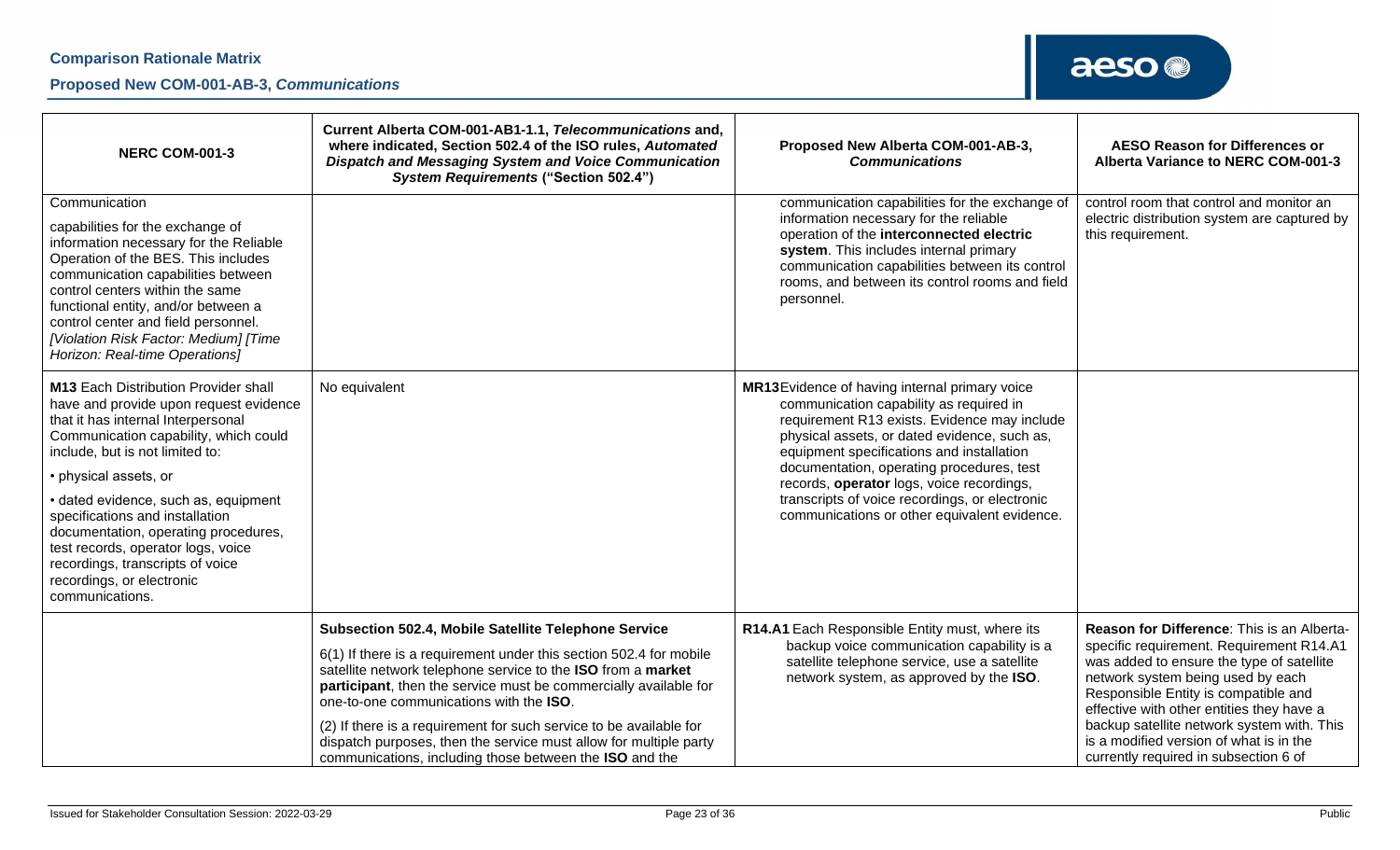| <b>NERC COM-001-3</b> | Current Alberta COM-001-AB1-1.1, Telecommunications and,<br>where indicated, Section 502.4 of the ISO rules, Automated<br><b>Dispatch and Messaging System and Voice Communication</b><br><b>System Requirements ("Section 502.4")</b> | Proposed New Alberta COM-001-AB-3,<br><b>Communications</b>                                                                                                                                                                                                                                                                                                                                                                             | <b>AESO Reason for Differences or</b><br>Alberta Variance to NERC COM-001-3 |
|-----------------------|----------------------------------------------------------------------------------------------------------------------------------------------------------------------------------------------------------------------------------------|-----------------------------------------------------------------------------------------------------------------------------------------------------------------------------------------------------------------------------------------------------------------------------------------------------------------------------------------------------------------------------------------------------------------------------------------|-----------------------------------------------------------------------------|
|                       | market participant.                                                                                                                                                                                                                    |                                                                                                                                                                                                                                                                                                                                                                                                                                         | Section 502.4.                                                              |
|                       |                                                                                                                                                                                                                                        | MR14.A1 Evidence of using a satellite network<br>system as a backup voice communication<br>capability as required in requirement<br>R14.A1 exists. Evidence may include<br>physical assets, dated evidence, such as,<br>equipment specifications and installation<br>documentation, test records, operator logs,<br>voice recordings, transcripts of voice<br>recordings, or electronic communications or<br>other equivalent evidence. |                                                                             |
|                       | No equivalent                                                                                                                                                                                                                          | R15.A1 Each Responsible Entity must, where its<br>backup voice communication capability is a<br>satellite telephone service or utility orderwire<br>service, <sup>4</sup> have backup voice communication<br>equipment that remains operational for a<br>minimum of 8 hours in the event of an<br>extended power outage to its facilities.                                                                                              | No equivalent                                                               |
|                       |                                                                                                                                                                                                                                        | MR15.A1 Evidence of ensuring a backup voice<br>communication capability complies with the<br>minimum operation in the event of an<br>extended power outage as required in<br>requirement R15.A1 exists. Evidence may<br>include dated and time-stamped records of                                                                                                                                                                       |                                                                             |

<sup>4</sup> "utility orderwire service" means a private voice communications system that is operated and controlled by one or more **market participant** and the **ISO**. The utility orderwire service: leverages utility telecommunication network infrastructure owned by a **market participant** and the **ISO**; and may also leverage passive telecommunication infrastructure owned by a third-party.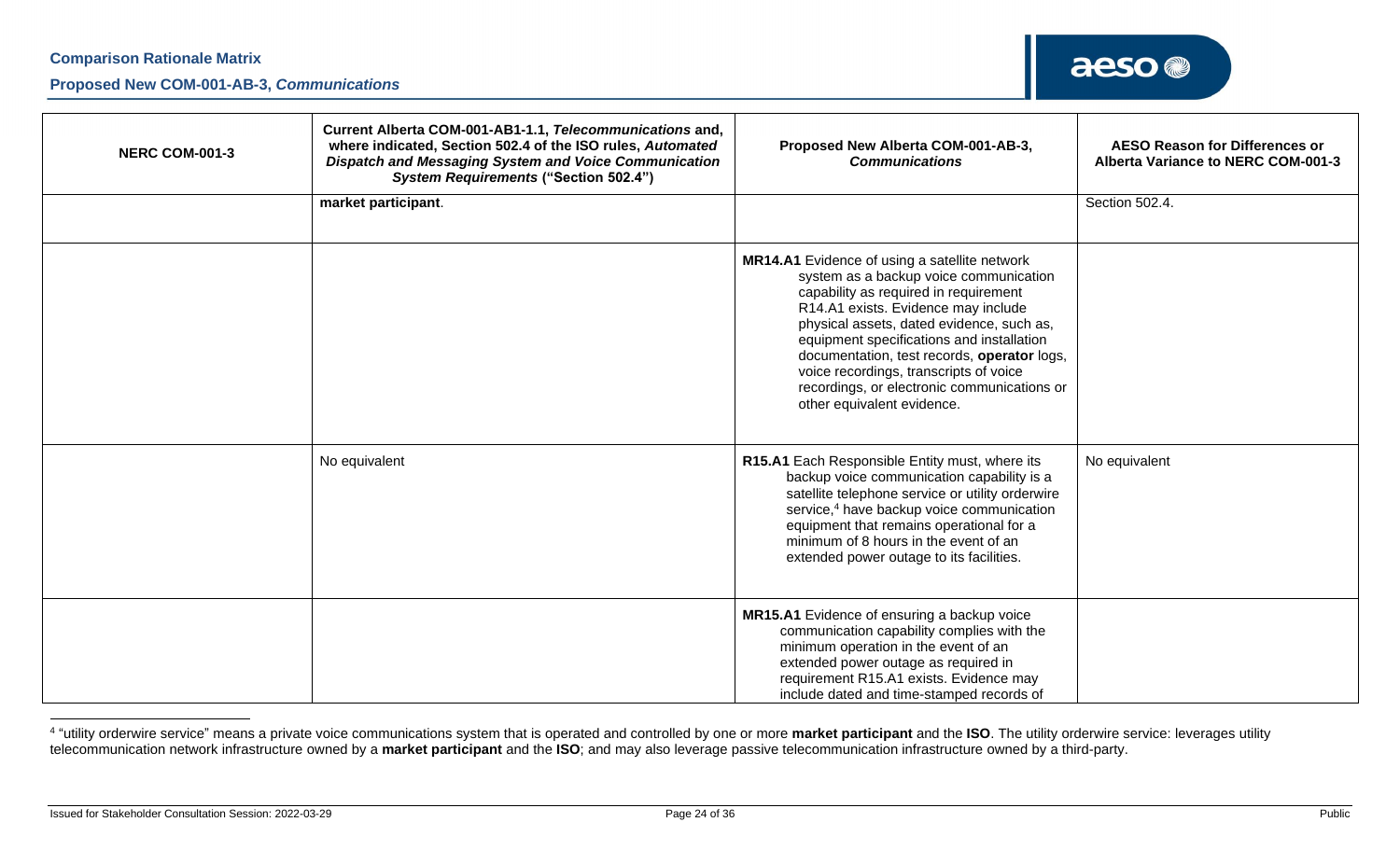| <b>NERC COM-001-3</b> | Current Alberta COM-001-AB1-1.1, Telecommunications and,<br>where indicated, Section 502.4 of the ISO rules, Automated<br>Dispatch and Messaging System and Voice Communication<br><b>System Requirements ("Section 502.4")</b> | Proposed New Alberta COM-001-AB-3,<br><b>Communications</b>                                                                                                                                                                                                                                                                                                                                                                     | <b>AESO Reason for Differences or</b><br>Alberta Variance to NERC COM-001-3 |
|-----------------------|---------------------------------------------------------------------------------------------------------------------------------------------------------------------------------------------------------------------------------|---------------------------------------------------------------------------------------------------------------------------------------------------------------------------------------------------------------------------------------------------------------------------------------------------------------------------------------------------------------------------------------------------------------------------------|-----------------------------------------------------------------------------|
|                       |                                                                                                                                                                                                                                 | operations, such as, operator logs, voice<br>recordings, transcripts of voice recordings, or<br>electronic communications or other equivalent<br>evidence.                                                                                                                                                                                                                                                                      |                                                                             |
|                       |                                                                                                                                                                                                                                 | MR15.A1 Evidence of ensuring a backup voice<br>communication capability complies with the<br>minimum operation in the event of an<br>extended power outage as required in<br>requirement R15.A1 exists. Evidence may<br>include dated and time-stamped records of<br>operations, such as, operator logs, voice<br>recordings, transcripts of voice recordings, or<br>electronic communications or other equivalent<br>evidence. |                                                                             |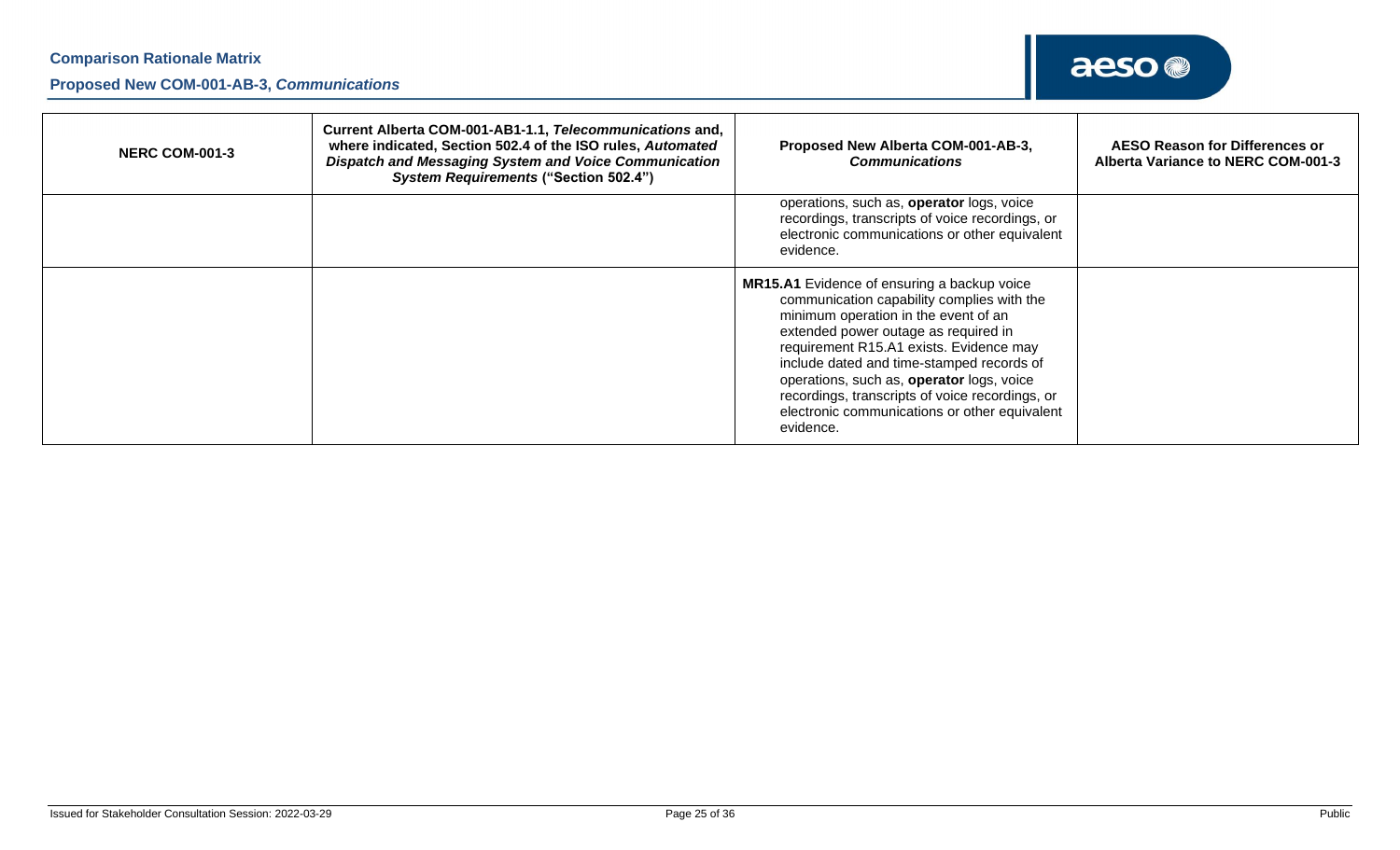## **Comparison Rationale Matrix Proposed New COM-001-AB-3,** *Communications*

#### **Table A: Comparison of Section 502.4, Table 1, Columns A and C & Proposed New COM-001-AB-3, Appendix 1,**  *Responsible Entity Requirements for Each Backup Voice Communication Capability with the ISO*

| Section 502.4, subsection 7, Table 1, Automated Dispatch and Messaging                                                                           |                                                                                                                                                                                                                                                                                                                                                                                                                                                  | COM-001-AB-3, Appendix 1, Responsible Entity Requirements for Each |                                                                                       |                                                                                                                                      | <b>AESO Reason for Differences or</b>                                                                                                                                                                                                                                                                                                                                           |
|--------------------------------------------------------------------------------------------------------------------------------------------------|--------------------------------------------------------------------------------------------------------------------------------------------------------------------------------------------------------------------------------------------------------------------------------------------------------------------------------------------------------------------------------------------------------------------------------------------------|--------------------------------------------------------------------|---------------------------------------------------------------------------------------|--------------------------------------------------------------------------------------------------------------------------------------|---------------------------------------------------------------------------------------------------------------------------------------------------------------------------------------------------------------------------------------------------------------------------------------------------------------------------------------------------------------------------------|
| <b>System and Voice Communication Systems Requirements</b>                                                                                       |                                                                                                                                                                                                                                                                                                                                                                                                                                                  | <b>Backup Voice Communication Capability with the ISO</b>          |                                                                                       |                                                                                                                                      | <b>Alberta Variance</b>                                                                                                                                                                                                                                                                                                                                                         |
| A. Market Participant<br>Subcategory                                                                                                             | <b>C. Emergency and Backup Requirements</b>                                                                                                                                                                                                                                                                                                                                                                                                      | <b>Responsible</b><br><b>Entity</b><br>Category                    | <b>Responsible Entity</b><br>subcategory                                              | <b>Responsible Entity Backup</b><br><b>Voice Communication</b><br><b>Capability Options for</b><br><b>Communicating with the ISO</b> |                                                                                                                                                                                                                                                                                                                                                                                 |
| 7. A legal owner of a<br>transmission facility, except<br>those who operate only radial<br>transmission system<br>equipment.                     | One of the following additional services connecting<br>from the control room to the <b>ISO</b> coordination<br>centre:<br>1. A mobile satellite network telephone service;<br>2. A back up direct access telephone connection;<br>or<br>3. A utility orderwire service.                                                                                                                                                                          | Each<br>operator of a<br>transmissio<br>n facility                 | that operates a transmission<br>facility unless it only operates a<br>radial circuit. | (1) Utility orderwire service                                                                                                        | Alberta Variance: Establishing a<br>set of specific backup voice<br>communication capability options<br>for Responsible Entities is<br>necessary to ensure Responsible<br>Entities are using effective and<br>compatible backup voice capability                                                                                                                                |
| 8. A legal owner of a<br>transmission facility<br>operating only radial<br>transmission system<br>equipment.                                     | 1. A back up direct access telephone connection<br>from the control room to the ISO coordination<br>centre.                                                                                                                                                                                                                                                                                                                                      |                                                                    | that only operates a radial<br>circuit.                                               | (1) Utility orderwire service;<br>(2) Satellite telephone service; or<br>(3) Direct access telephone<br>service.                     | to help maintain the reliable<br>operation of the interconnected<br>electric system and ensure<br>effective restoration in the event of<br>a severe power system outage.                                                                                                                                                                                                        |
| 9. A legal owner of an electric<br>distribution system.                                                                                          | None required.                                                                                                                                                                                                                                                                                                                                                                                                                                   | Each<br>operator of<br>an electric<br>distribution<br>system       |                                                                                       | (1) Utility orderwire service;<br>(2) Satellite telephone service; or<br>(3) Direct access telephone<br>service.                     | Alberta differs from other<br>jurisdictions for the following<br>reasons: commercial telecom<br>systems cover a large                                                                                                                                                                                                                                                           |
| 10. A legal owner of an<br>electric distribution system<br>who contributes load additions<br>for black start capability<br>process requirements. | One of the following additional services connecting<br>from the control room:<br>1. A direct access telephone connection to the<br>legal owner of the transmission facility providing<br>the transmission system connection associated<br>with the black start capability service.<br>2. A mobile satellite network telephone service to<br>the ISO coordination centre; or<br>3. A utility orderwire service to the ISO coordination<br>centre. |                                                                    |                                                                                       |                                                                                                                                      | geographical area (large telecom<br>systems); there are many different<br>parties involved (several operators<br>of transmission facilities, several<br>operators of electric distribution<br>systems, and many operators of<br>generating units and operators of<br>aggregated generating facilities);<br>the economy heavily depends on<br>electricity (restoration delay has |
| 3. A legal owner of a<br>generating unit or<br>aggregated generating<br>facilities connecting to the                                             | None required.                                                                                                                                                                                                                                                                                                                                                                                                                                   | Each<br>operator of a<br>generating<br>unit and                    |                                                                                       |                                                                                                                                      | significant impact); there is one<br>effective intertie (to BC) for<br>restoration (generators are more<br>critical); the cold weather climate                                                                                                                                                                                                                                  |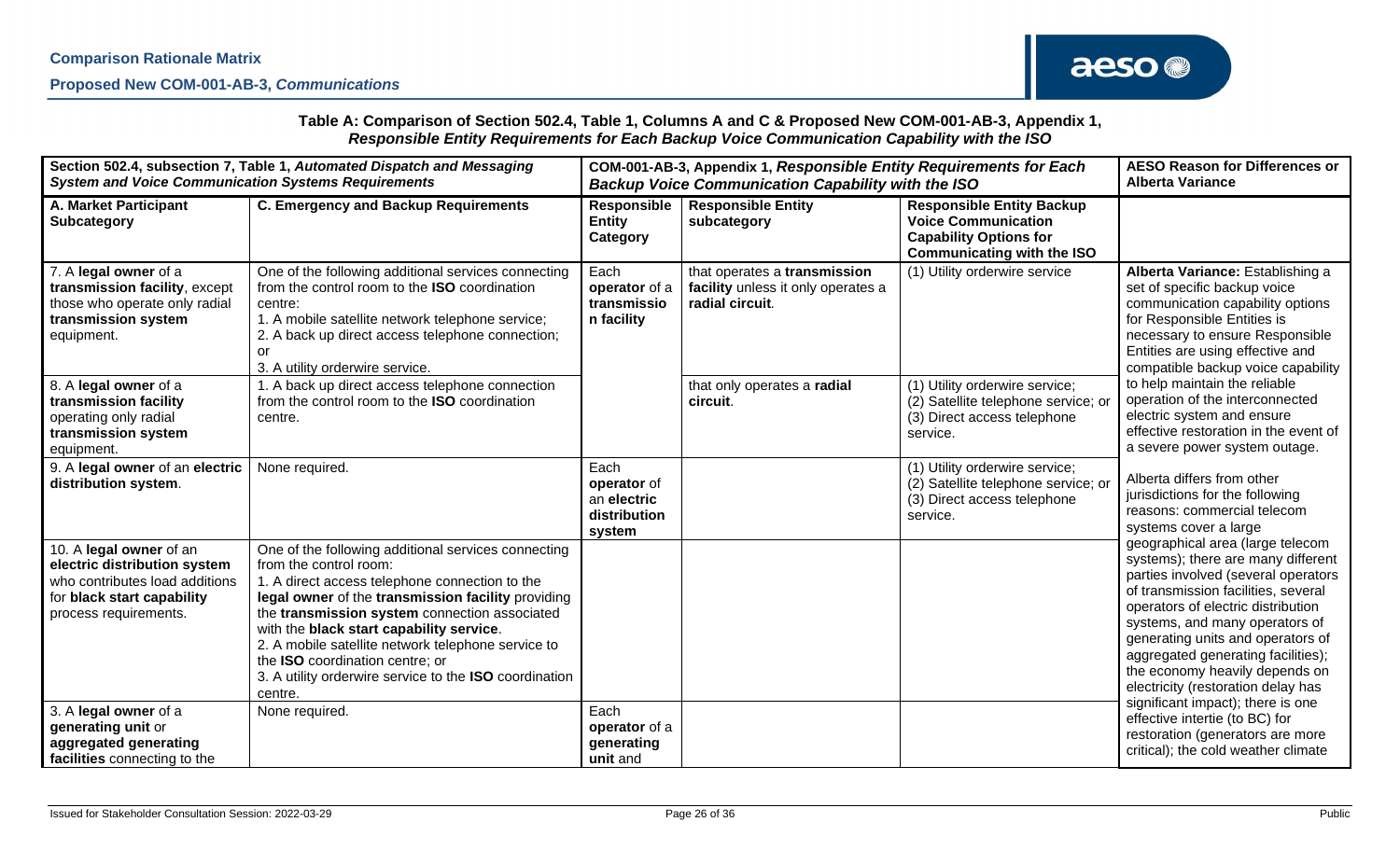

| interconnected electric<br>system at a voltage of less<br>than or equal to 25kV.<br>4. A legal owner of a<br>generating unit or<br>aggregated generating<br>facilities connecting to the<br>interconnected electric<br>system at a voltage of greater<br>than 25kV where the<br>aggregated electric energy<br>output at the point of<br>connection is less than 50 MW. | A back up direct access telephone connection from<br>the control room to the ISO coordination centre.                                                                                                                                                                                                                                                                                                                                                                                                                            | operator of<br>an<br>aggregated<br>generating<br>facility<br>connected to<br>the<br>transmissio<br>n system or<br>to<br>transmissio<br>n facilities<br>within the | less than 50 MW based on the<br>total amount of generation<br>operated by the control room,<br>unless the generating unit or<br>aggregated generating facility<br>is a blackstart resource.                                                                                                                                                                                                                                                                                                                            | (1) Utility orderwire service; or<br>(2) Direct access telephone<br>service.                                                                   | (restoration delays impact personal<br>safety); and there is an existing<br>utility telecommunication network<br>that can be leveraged to ensure<br>effective and reliable<br>telecommunications with critical<br>facilities during normal system<br>operations and in the event of a<br>severe power system outage.<br>Control rooms that operate more<br>than 300 MW of synchronous<br>generation and blackstart                                                                                                                            |
|------------------------------------------------------------------------------------------------------------------------------------------------------------------------------------------------------------------------------------------------------------------------------------------------------------------------------------------------------------------------|----------------------------------------------------------------------------------------------------------------------------------------------------------------------------------------------------------------------------------------------------------------------------------------------------------------------------------------------------------------------------------------------------------------------------------------------------------------------------------------------------------------------------------|-------------------------------------------------------------------------------------------------------------------------------------------------------------------|------------------------------------------------------------------------------------------------------------------------------------------------------------------------------------------------------------------------------------------------------------------------------------------------------------------------------------------------------------------------------------------------------------------------------------------------------------------------------------------------------------------------|------------------------------------------------------------------------------------------------------------------------------------------------|-----------------------------------------------------------------------------------------------------------------------------------------------------------------------------------------------------------------------------------------------------------------------------------------------------------------------------------------------------------------------------------------------------------------------------------------------------------------------------------------------------------------------------------------------|
| 5. A legal owner of a<br>generating unit or<br>aggregated generating<br>facilities connecting to the<br>interconnected electric<br>system at a voltage of greater<br>than 25 kV where the<br>aggregated electric energy<br>output at the point of<br>connection is equal to or<br>greater than 50 MW.                                                                  | One of the following additional services connecting<br>from the control room:<br>1. A direct access telephone connection to the<br>control room of the legal owner of the<br>transmission facility providing the<br>interconnected electric system connection;<br>2. A mobile satellite telephone service to the ISO<br>coordination centre;<br>3. A back up direct access telephone connection to<br>the <b>ISO</b> coordination centre; or<br>4. A utility orderwire service to the ISO coordination<br>centre.                | City of<br><b>Medicine Hat</b><br>where the<br>maximum<br>authorized<br>real power is                                                                             | equal to or greater than 50 MW<br>and less than 300 MW based on<br>the total amount of generation<br>operated by the control room,<br>unless the generating unit or<br>aggregated generating facility<br>is a blackstart resource.<br>equal to or greater than 300 MW<br>based on the total amount of<br>generation operated by the<br>control room, where the total<br>synchronous generation is less<br>than 300 MW, unless the<br>generating unit or aggregated<br>generating facility is a<br>blackstart resource. | (1) Utility orderwire service; or<br>(2) Satellite telephone service.<br>(1) Utility orderwire service; or<br>(2) Satellite telephone service. | resources are critical during<br>restoration events, as well as<br>control rooms that operate a<br>transmission facility, unless it only<br>operates a radial circuit. As a<br>result, utility orderwire service is<br>the only option available for these<br>control rooms.<br>Utility orderwire service is: quick<br>and effective dialing with dial tone;<br>has support for multiple lines and<br>handsets; has clear voice quality<br>with no latency; has known<br>extended power capabilities and<br>system alarming; and specifically |
| 6. A legal owner of a<br>generating unit providing a<br>black start capability service                                                                                                                                                                                                                                                                                 | One of the following additional services connecting<br>from the control room:<br>1. A direct access telephone connection from the<br>control room to the operations room of the legal<br>owner of the transmission facility providing the<br>interconnected electric system connection;<br>2. A back up direct access dedicated commercial<br>telephone connection from the control room to the<br><b>ISO</b> coordination centre; or<br>3. A utility orderwire service from the control room<br>to the ISO coordination centre. |                                                                                                                                                                   | equal to or greater than 300 MW<br>based on the total amount of<br>synchronous generation<br>operated by the control room or<br>a blackstart resource.                                                                                                                                                                                                                                                                                                                                                                 | (1) Utility orderwire service                                                                                                                  | designed for power system<br>operation.<br>Satellite telephone service and<br>commercial phones with enhanced<br>performance are the most common<br>backup systems:<br>Satellite telephone service is<br>preferred over commercial phones<br>because they rely on completely<br>independent infrastructure. As a                                                                                                                                                                                                                              |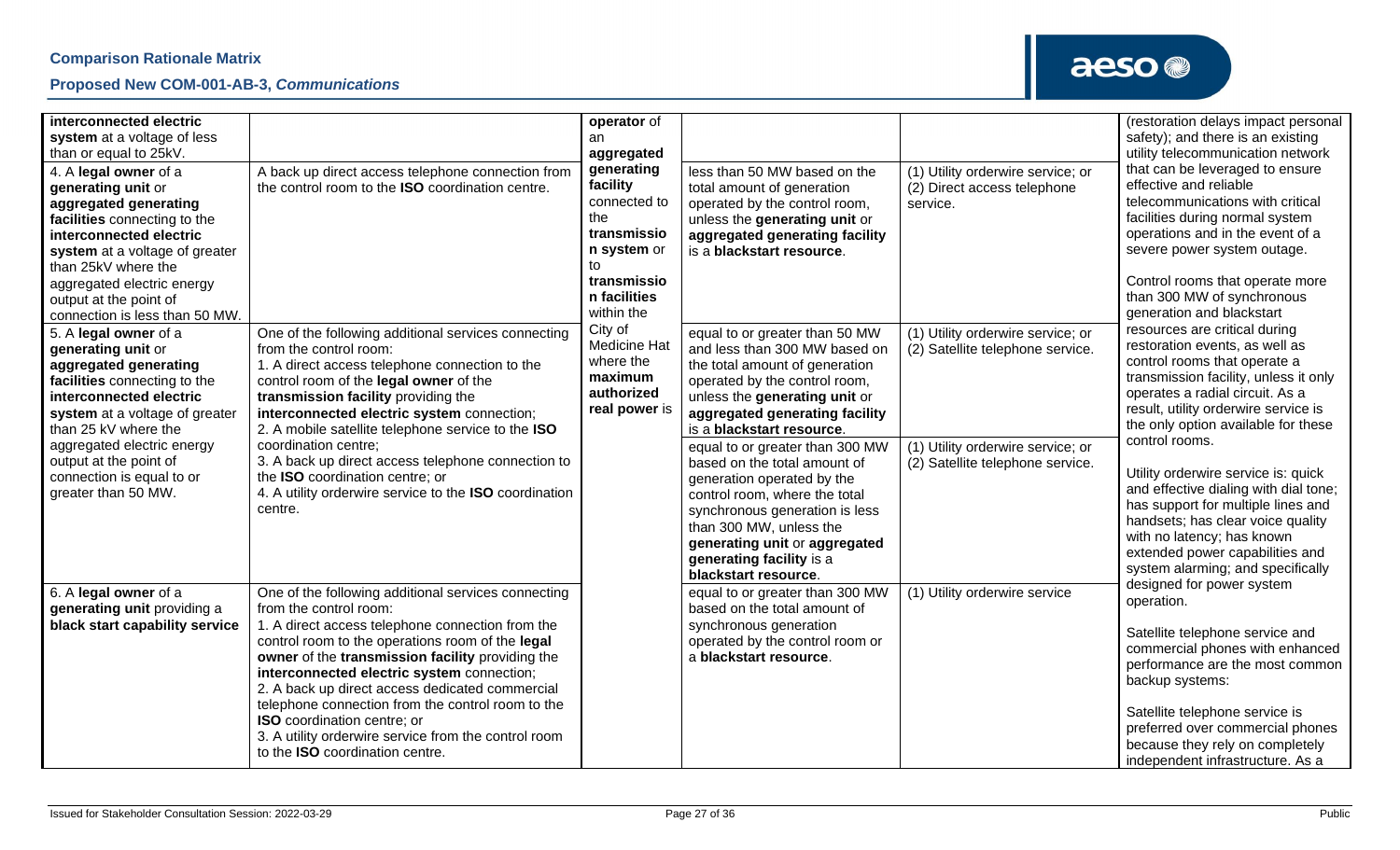|  | result, these are preferred for<br>generation control rooms that<br>control greater than or equal to 50<br>MW and less than 300 MW of<br>generation. |
|--|------------------------------------------------------------------------------------------------------------------------------------------------------|
|  | Commercial backup is acceptable<br>for control rooms that control<br>greater than or equal to 5 MW and<br>less than 50 MW of generation.             |
|  | (this rationale is applicable to<br>Appendix 2)                                                                                                      |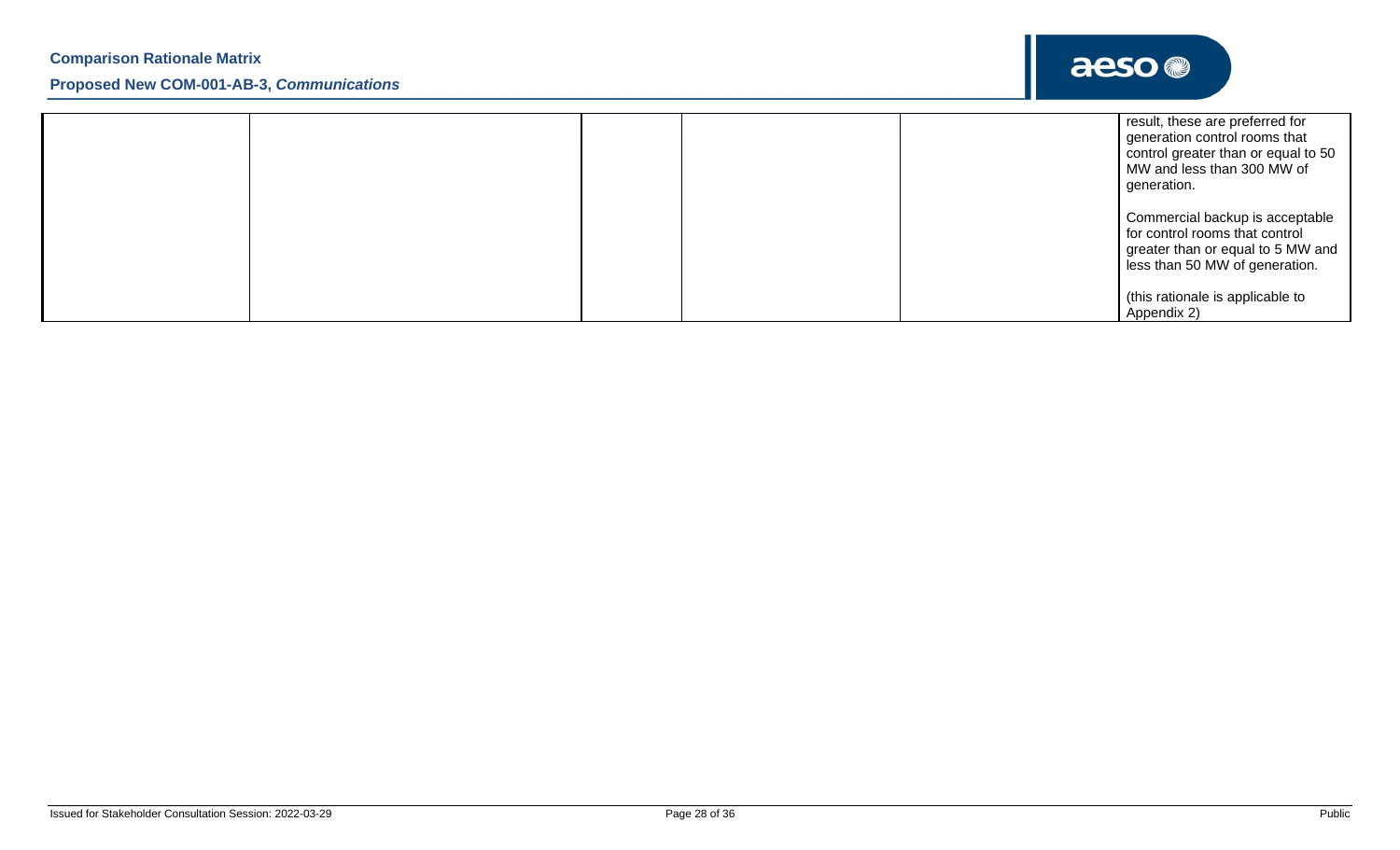

## **Table B: Comparison of Section 502.4, Table 1, Columns A and C & Proposed New COM-001-AB-3, Appendix 2 Operator of a Transmission Facility Requirements for Each Backup Voice Communication Capability with Adjacent Entities and Entities that are Directly Connected to Its Transmission Facility**

| Section 502.4, subsection 7,<br>and Messaging System and<br><b>Voice Communication</b><br><b>Systems Requirements</b>               | <b>Table 1, Automated Dispatch</b>                | COM-001-AB-3, Appendix 2, Operator of a Transmission Facility Requirements for Each Backup Voice Communication Capability with Adjacent Entities<br>and Entities that are Directly Connected to Its Transmission Facility |                                                                                                                                                                                                                                                                            |                                                                                                                                                                                                                                        |  |
|-------------------------------------------------------------------------------------------------------------------------------------|---------------------------------------------------|---------------------------------------------------------------------------------------------------------------------------------------------------------------------------------------------------------------------------|----------------------------------------------------------------------------------------------------------------------------------------------------------------------------------------------------------------------------------------------------------------------------|----------------------------------------------------------------------------------------------------------------------------------------------------------------------------------------------------------------------------------------|--|
| A. Market<br>Participant<br>Subcategory                                                                                             | C. Emergency<br>and Backup<br><b>Requirements</b> | <b>Entity</b>                                                                                                                                                                                                             | <b>Entity Subcategory</b><br><b>Responsible Entity Backup Voice Communication Capability</b><br><b>Options for Communicating with the ISO</b>                                                                                                                              | <b>Operator of a Transmission Facility Backup Voice Communication</b><br><b>Capability Options for Communicating with Each Entity</b>                                                                                                  |  |
| Each adjacent operator of<br>No equivalent<br>No equivalent<br>a transmission facility<br>requirement<br>that is directly connected |                                                   | to its transmission facility                                                                                                                                                                                              | that operates a transmission facility unless it only connects through<br>a radial circuit.                                                                                                                                                                                 | (1) Utility orderwire service; or<br>(2) An operator of a transmission facility that only operates a radial<br>circuit may use satellite telephone service or direct access telephone<br>service.                                      |  |
|                                                                                                                                     |                                                   |                                                                                                                                                                                                                           | that only operates a radial circuit.                                                                                                                                                                                                                                       | (1) Utility orderwire service;<br>(2) Satellite telephone service; or<br>(3) Direct access telephone service.                                                                                                                          |  |
|                                                                                                                                     |                                                   | Each operator of an<br>electric distribution<br>system that it is directly<br>connected to its<br>transmission facility                                                                                                   |                                                                                                                                                                                                                                                                            | (1) Utility orderwire service;<br>(2) Satellite telephone service; or<br>(3) An operator of electric distribution system connected only to a<br>substation that is part of a radial circuit may use direct access telephone<br>service |  |
|                                                                                                                                     |                                                   | Each operator of a<br>generating unit or<br>aggregated generating<br>facility that is directly                                                                                                                            | Equal to or greater than 5 MW and less than 50 MW based on the<br>total amount of generation controlled by the control room, unless the<br>generating unit or aggregated generating facility is a blackstart<br>resource:                                                  | (1) Utility orderwire service; or<br>(2) Direct access telephone service.                                                                                                                                                              |  |
|                                                                                                                                     |                                                   | connected to its<br>transmission facility<br>where the maximum<br>authorized real power is:                                                                                                                               | equal to or greater than 50 MW and less than 300 MW based on the<br>total amount of generation controlled by the control room, unless the<br>generating unit or aggregated generating facility is a blackstart<br>resource:                                                | (1) Utility orderwire service; or<br>(2) Satellite telephone service.                                                                                                                                                                  |  |
|                                                                                                                                     |                                                   |                                                                                                                                                                                                                           | equal to or greater than 300 MW based on the total amount of<br>generation controlled by the control room, where the total<br>synchronous generation is less than 300 MW, unless the generating<br>unit or aggregated generating facility is a blackstart resource;<br>and | (1) Utility orderwire service; or<br>(2) Satellite telephone service.                                                                                                                                                                  |  |
|                                                                                                                                     |                                                   |                                                                                                                                                                                                                           | equal to or greater than 300 MW based on the total amount of<br>synchronous generation controlled by the control room or a<br>blackstart resource.                                                                                                                         | (1) Utility orderwire service                                                                                                                                                                                                          |  |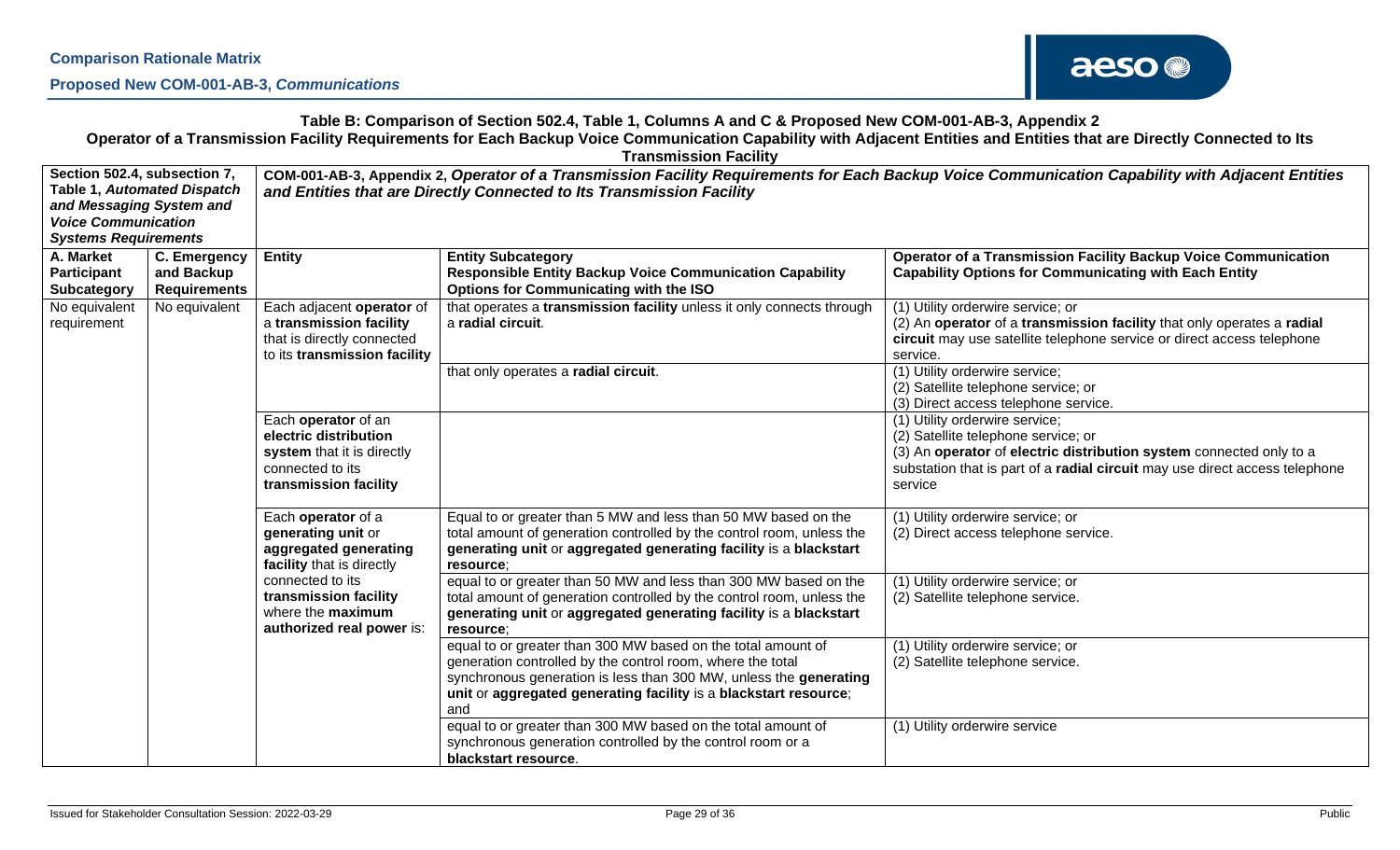| Each adjacent                | (1) Utility orderwire service; or |
|------------------------------|-----------------------------------|
| interconnected               | (2) Satellite telephone service.  |
| transmission operator        |                                   |
| that is directly connected   |                                   |
| to its transmission facility |                                   |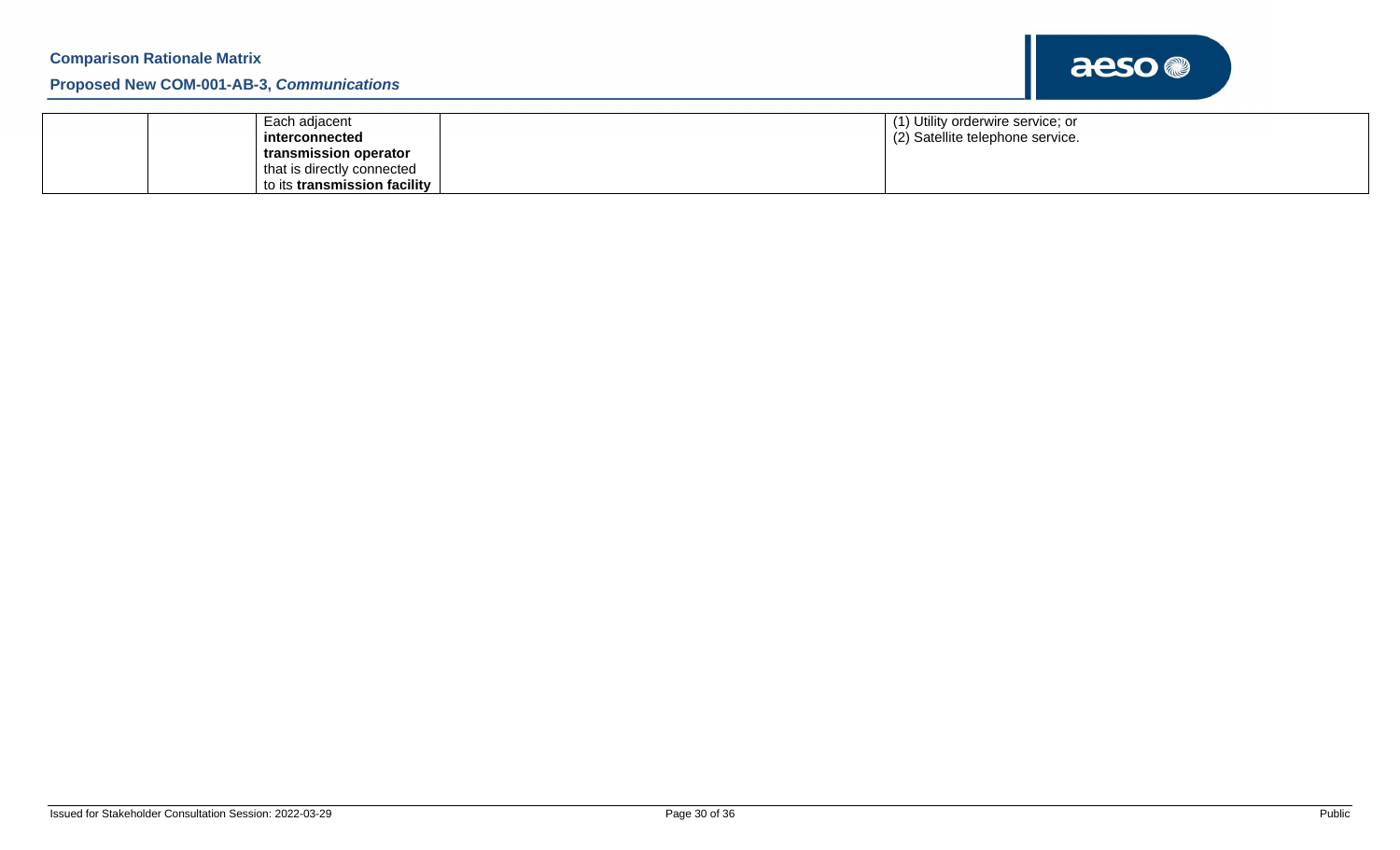

**Table C: Comparison of Section 502.4, Table 1, Columns A and C & Proposed New COM-001-AB-3, Appendix 3 Operator of an Electric Distribution System, Operator of a Generating Unit, and Operator of an Aggregated Generating Facility Requirements for Each Backup Voice Communication Capability with Operator of Transmission Facility that is directly connected to its electric distribution system, generating unit, or aggregated generating facility\***

| Section 502.4, subsection 7, Table 1, Automated Dispatch<br>and Messaging System and Voice Communication<br><b>Systems Requirements</b>                                                        |                                                                                                                                                                                                                                                                                                                                                                                                                                                               | COM-001-AB-3, Appendix 3, Operator of an Electric Distribution System, Operator of a Generating Unit,<br>and Operator of an Aggregated Generating Facility Requirements for its Backup Voice Communication<br>Capability with Operator of Transmission Facility That is Directly Connected to its Electric Distribution<br><b>System, Generating Unit, or Aggregated Generating Facility</b> | <b>AESO Reason for</b><br>Differences or<br><b>Alberta Variance</b> |                                                                                                                                                                                                                                         |                                                                                                                                                                                                                                                      |
|------------------------------------------------------------------------------------------------------------------------------------------------------------------------------------------------|---------------------------------------------------------------------------------------------------------------------------------------------------------------------------------------------------------------------------------------------------------------------------------------------------------------------------------------------------------------------------------------------------------------------------------------------------------------|----------------------------------------------------------------------------------------------------------------------------------------------------------------------------------------------------------------------------------------------------------------------------------------------------------------------------------------------------------------------------------------------|---------------------------------------------------------------------|-----------------------------------------------------------------------------------------------------------------------------------------------------------------------------------------------------------------------------------------|------------------------------------------------------------------------------------------------------------------------------------------------------------------------------------------------------------------------------------------------------|
| <b>A. Market Participant</b><br><b>Subcategory</b>                                                                                                                                             | <b>C. Emergency and Backup</b><br><b>Requirements</b>                                                                                                                                                                                                                                                                                                                                                                                                         | <b>Responsible Entity Category</b>                                                                                                                                                                                                                                                                                                                                                           | <b>Responsible Entity</b><br><b>Subcategory</b>                     | <b>Responsible Entity Backup Voice Communication</b><br><b>Capability Options for Communicating with the</b><br><b>Adjacent Operator of a Transmission Facility</b>                                                                     |                                                                                                                                                                                                                                                      |
| 9. A legal owner of an<br>electric distribution<br>system.                                                                                                                                     | None required.                                                                                                                                                                                                                                                                                                                                                                                                                                                | Each operator of an electric<br>distribution system                                                                                                                                                                                                                                                                                                                                          |                                                                     | (1) Utility orderwire service;<br>(2) Satellite telephone service; or<br>(3) An operator of electric distribution system<br>connected only to a substation that is part of a radial<br>circuit may use direct access telephone service. | <b>Alberta Variance:</b><br>For the same<br>reasons as provided<br>in Appendix 1,<br>backup voice                                                                                                                                                    |
| 10. A legal owner of an<br>electric distribution<br>system who<br>contributes load<br>additions for <b>black</b><br>start capability<br>process requirements.                                  | One of the following additional<br>services connecting from the control<br>room:<br>1. A direct access telephone<br>connection to the legal owner of<br>the transmission facility providing<br>the transmission system<br>connection associated with the<br>black start capability service.<br>2. A mobile satellite network<br>telephone service to the ISO<br>coordination centre; or.<br>3. A utility orderwire service to the<br>ISO coordination centre. |                                                                                                                                                                                                                                                                                                                                                                                              |                                                                     |                                                                                                                                                                                                                                         | communication<br>capability options<br>are specified to<br>ensure effective and<br>reliable<br>telecommunications<br>between critical<br>facilities during<br>normal system<br>operations and in<br>the event of a<br>severe power<br>system outage. |
| 3. A legal owner of a<br>generating unit or<br>aggregated<br>generating facilities<br>connecting to the<br>interconnected<br>electric system at a<br>voltage of less than or<br>equal to 25kV. | None required.                                                                                                                                                                                                                                                                                                                                                                                                                                                |                                                                                                                                                                                                                                                                                                                                                                                              |                                                                     |                                                                                                                                                                                                                                         |                                                                                                                                                                                                                                                      |
| 4. A legal owner of a                                                                                                                                                                          | A back up direct access telephone                                                                                                                                                                                                                                                                                                                                                                                                                             | Each operator of a generating                                                                                                                                                                                                                                                                                                                                                                | less than 50 MW based on                                            | (1) Utility orderwire service; or                                                                                                                                                                                                       |                                                                                                                                                                                                                                                      |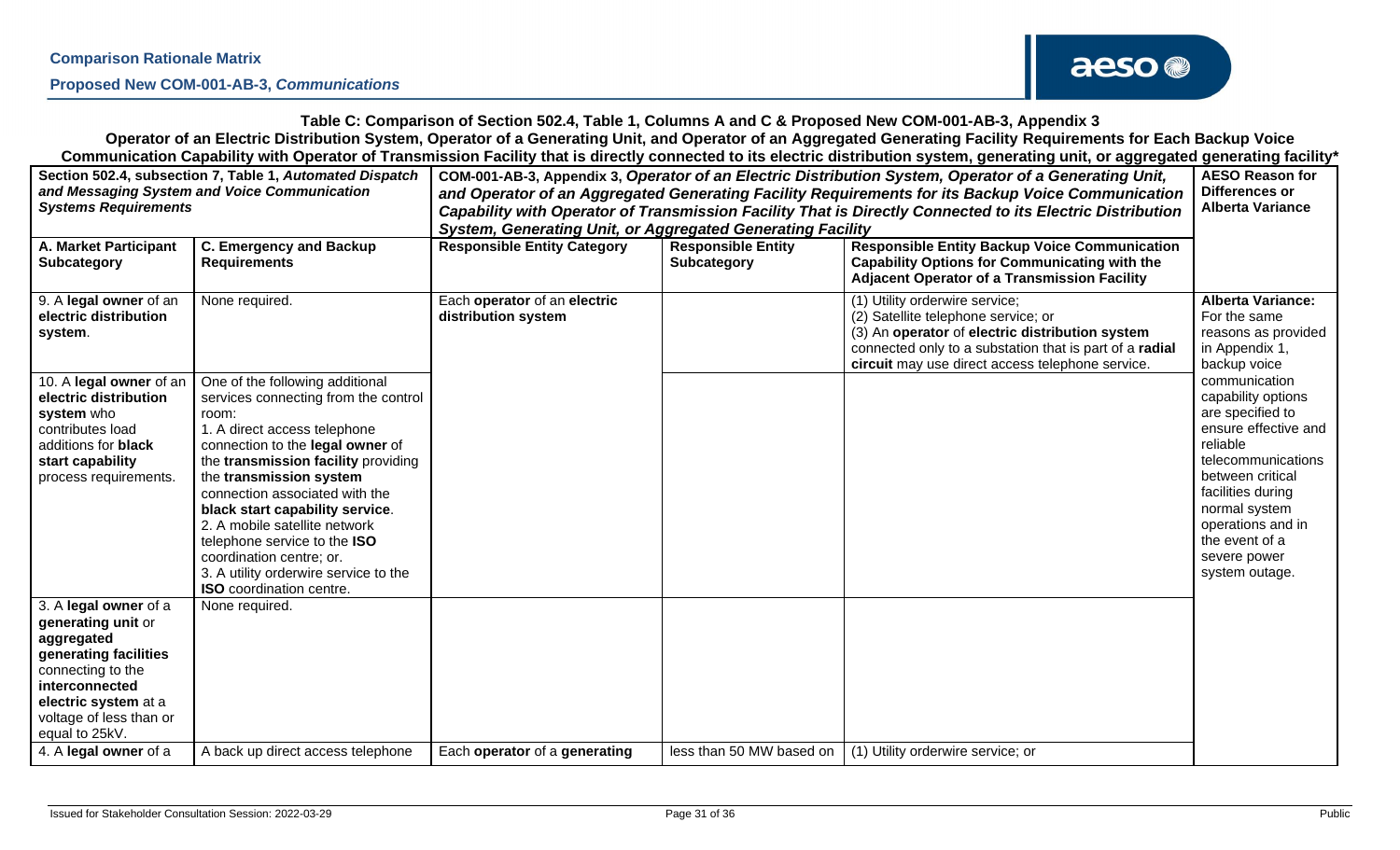

| generating unit or<br>aggregated<br>generating facilities<br>connecting to the<br>interconnected<br>electric system at a<br>voltage of greater than<br>25kV where the<br>aggregated electric<br>energy output at the<br>point of connection is<br>less than 50 MW. | connection from the control room to<br>the ISO coordination centre.                                                                                                                                                                                                                                        | unit and each operator of an<br>aggregated generating facility<br>connecting to the transmission<br>system or to transmission<br>facilities within the City of<br>Medicine Hat where the maximum<br>authorized real power is: | the total amount of<br>generation operated by the<br>control room, unless the<br>generating unit or<br>aggregated generating<br>facility is a blackstart<br>resource.                                                                                                                  | (2) Direct access telephone service.                                  |  |
|--------------------------------------------------------------------------------------------------------------------------------------------------------------------------------------------------------------------------------------------------------------------|------------------------------------------------------------------------------------------------------------------------------------------------------------------------------------------------------------------------------------------------------------------------------------------------------------|-------------------------------------------------------------------------------------------------------------------------------------------------------------------------------------------------------------------------------|----------------------------------------------------------------------------------------------------------------------------------------------------------------------------------------------------------------------------------------------------------------------------------------|-----------------------------------------------------------------------|--|
| 5. A legal owner of a<br>generating unit or<br>aggregated<br>generating facilities<br>connecting to the<br>interconnected<br>electric system at a<br>voltage of greater than<br>25 kV where the<br>aggregated electric                                             | One of the following additional<br>services connecting from the control<br>room:<br>1. A direct access telephone<br>connection to the control room of<br>the legal owner of the<br>transmission facility providing the<br>interconnected electric system<br>connection;<br>2. A mobile satellite telephone |                                                                                                                                                                                                                               | equal to or greater than 50<br>MW and less than 300<br>MW based on the total<br>amount of generation<br>operated by the control<br>room, unless the<br>generating unit or<br>aggregated generating<br>facility is a blackstart<br>resource.                                            | (1) Utility orderwire service; or<br>(2) Satellite telephone service. |  |
| energy output at the<br>point of connection is<br>equal to or greater than<br>50 MW.                                                                                                                                                                               | service to the ISO coordination<br>centre;<br>3. A back up direct access<br>telephone connection to the ISO<br>coordination centre; or<br>4. A utility orderwire service to the<br><b>ISO</b> coordination centre.                                                                                         |                                                                                                                                                                                                                               | equal to or greater than<br>300 MW based on the total<br>amount of generation<br>operated by the control<br>room, where the total<br>synchronous generation is<br>less than 300 MW, unless<br>the generating unit or<br>aggregated generating<br>facility is a blackstart<br>resource. | (1) Utility orderwire service; or<br>(2) Satellite telephone service. |  |
| 6. A legal owner of a<br>generating unit<br>providing a <b>black start</b><br>capability service                                                                                                                                                                   | One of the following additional<br>services connecting from the control<br>room:<br>1. A direct access telephone<br>connection from the control room to<br>the operations room of the legal<br>owner of the transmission facility<br>providing the interconnected                                          |                                                                                                                                                                                                                               | equal to or greater than<br>300 MW based on the total<br>amount of synchronous<br>generation operated by the<br>control room or is a<br>blackstart resource.                                                                                                                           | (1) Utility orderwire service                                         |  |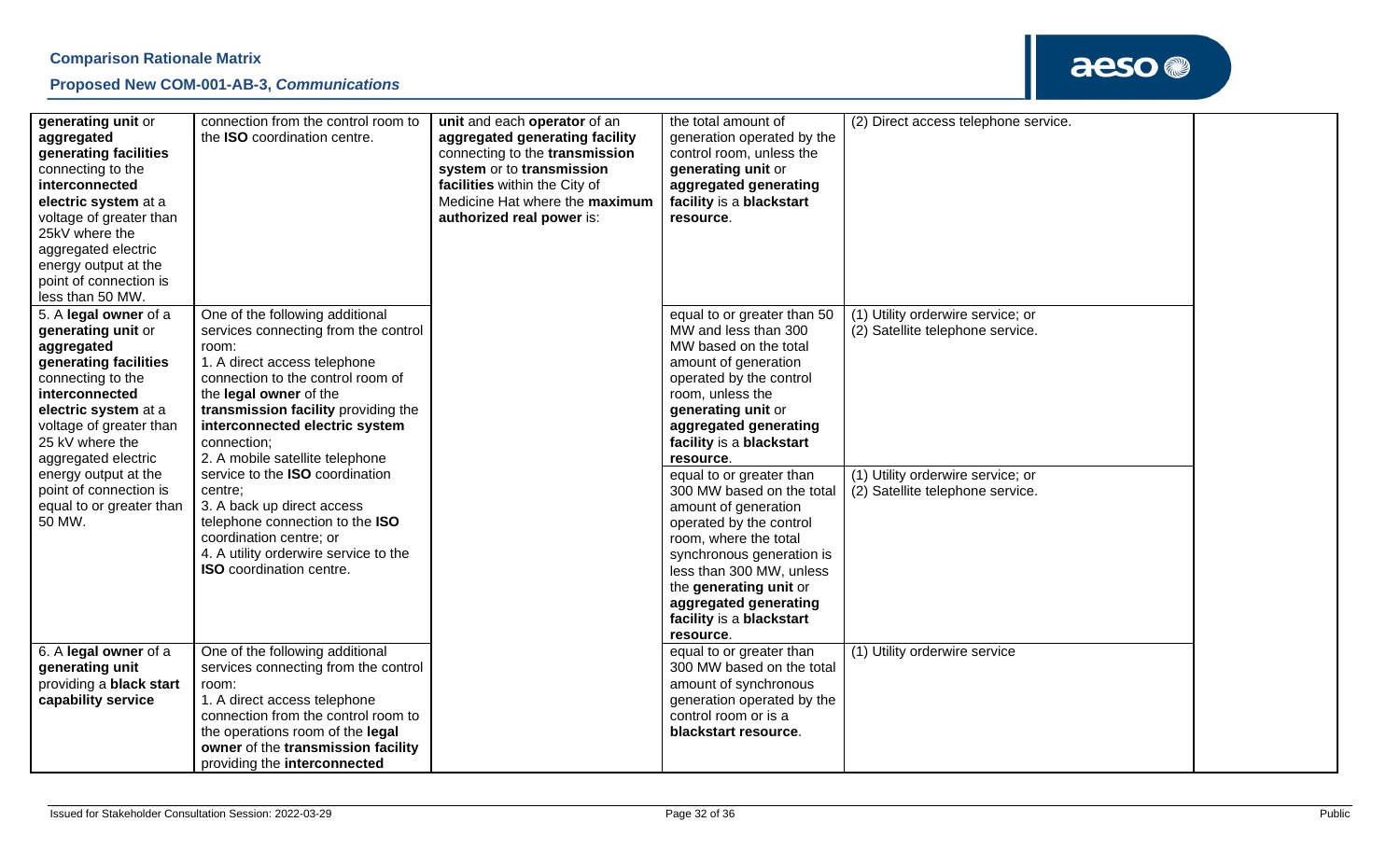

| electric system connection;            |  |  |
|----------------------------------------|--|--|
| 2. A back up direct access             |  |  |
| dedicated commercial telephone         |  |  |
| connection from the control room to    |  |  |
| the <b>ISO</b> coordination centre; or |  |  |
| 3. A utility orderwire service from    |  |  |
| the control room to the <b>ISO</b>     |  |  |
| coordination centre.                   |  |  |

\*Appendix 3 does not include requirements for each **operator** of a **transmission facility**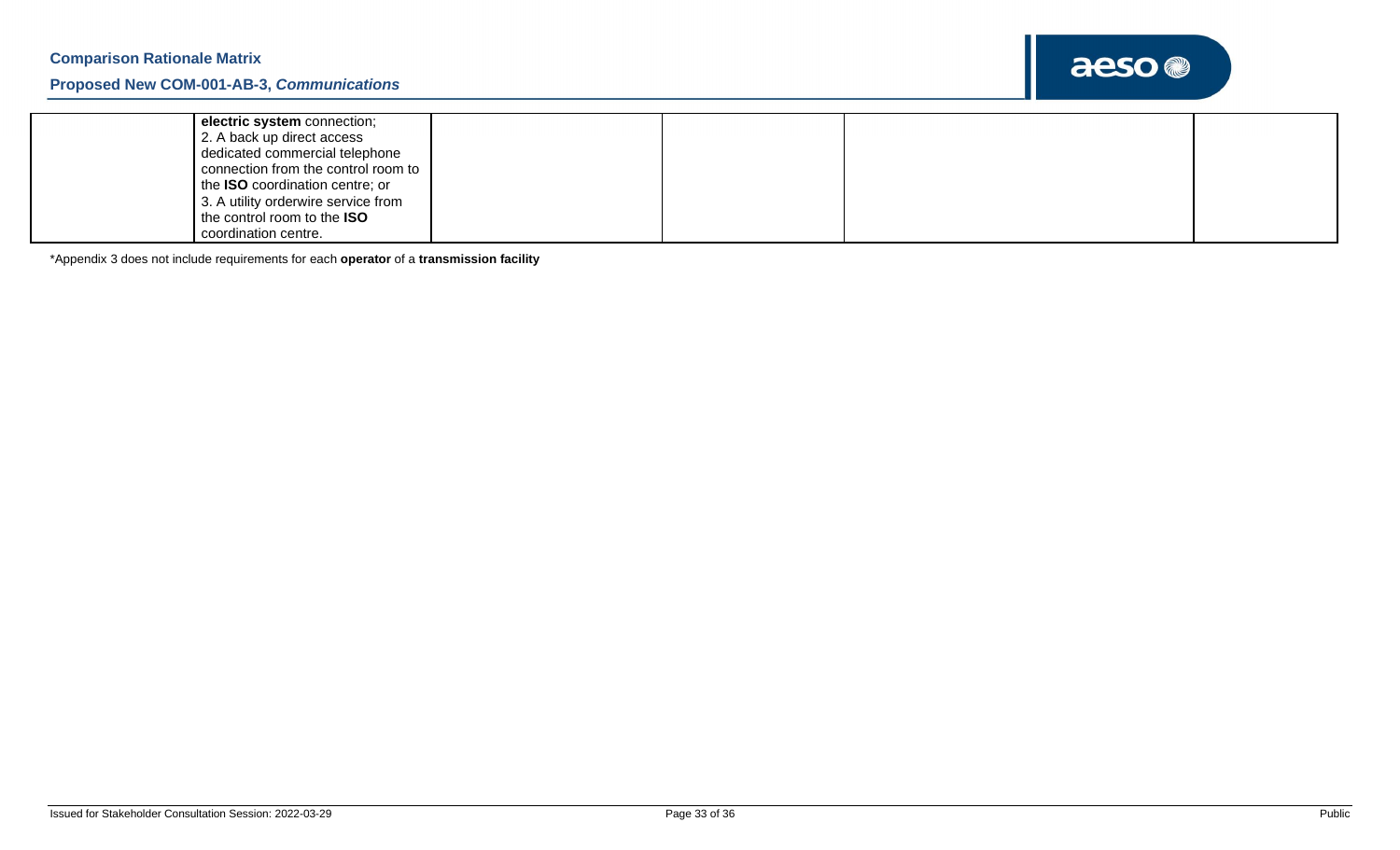| Requirement                                                                                                                                                                                                                                                   | <b>Modified and Moved to</b>                                                                                                                                                                                                                                                                     |  |
|---------------------------------------------------------------------------------------------------------------------------------------------------------------------------------------------------------------------------------------------------------------|--------------------------------------------------------------------------------------------------------------------------------------------------------------------------------------------------------------------------------------------------------------------------------------------------|--|
| R6 The ISO and each operator of a transmission facility must use the English language for all                                                                                                                                                                 | Proposed COM-002-AB-4 in alignment with NERC COM-002-AB-4.                                                                                                                                                                                                                                       |  |
| communications between their respective operating personnel responsible for the real-time generation<br>control and operation of the interconnected electric system.                                                                                          | R1 The ISO and the operator of a transmission facility must develop documented communication<br>protocols for its operating personnel that issue or receive operating instructions, including directives.                                                                                        |  |
| MR6 Evidence of using the English language as required in requirement R6 exists. Evidence may                                                                                                                                                                 | The protocol must, at a minimum:                                                                                                                                                                                                                                                                 |  |
| include operator logs, voice recordings, electronic communications or e-tag records.                                                                                                                                                                          | R1.1 require its operating personnel that issue or receives an oral or written operating instruction to use<br>the English language;                                                                                                                                                             |  |
|                                                                                                                                                                                                                                                               | MR1 Evidence of having developed documented communication protocols for operating personnel that<br>issue or receive operating instructions, including directives as required in requirement R1 exists.<br>Evidence may include documented communication protocols or other equivalent evidence. |  |
| R7 The ISO and each operator of a transmission facility must have written operating instructions and<br>procedures to enable continued operation of the interconnected electric system during the loss of<br>voice and message telecommunications facilities. | This was requirement R5 in NERC COM-001-1 and retired in NERC COM-001-2. NERC stated, "The RC<br>SDT proposes retiring COM-001-1.1, Requirement R5 as it is redundant with EOP-008-0, Requirement<br>R1                                                                                          |  |
| MR7 Evidence of having written operating instructions and procedures as required in requirement R7<br>exists. Evidence may include electronic or hard copy of the operating instructions and procedures.                                                      |                                                                                                                                                                                                                                                                                                  |  |

#### **Table D: Existing COM-001-AB-1.1 requirements that were modified and moved to a different authoritative document and rationale**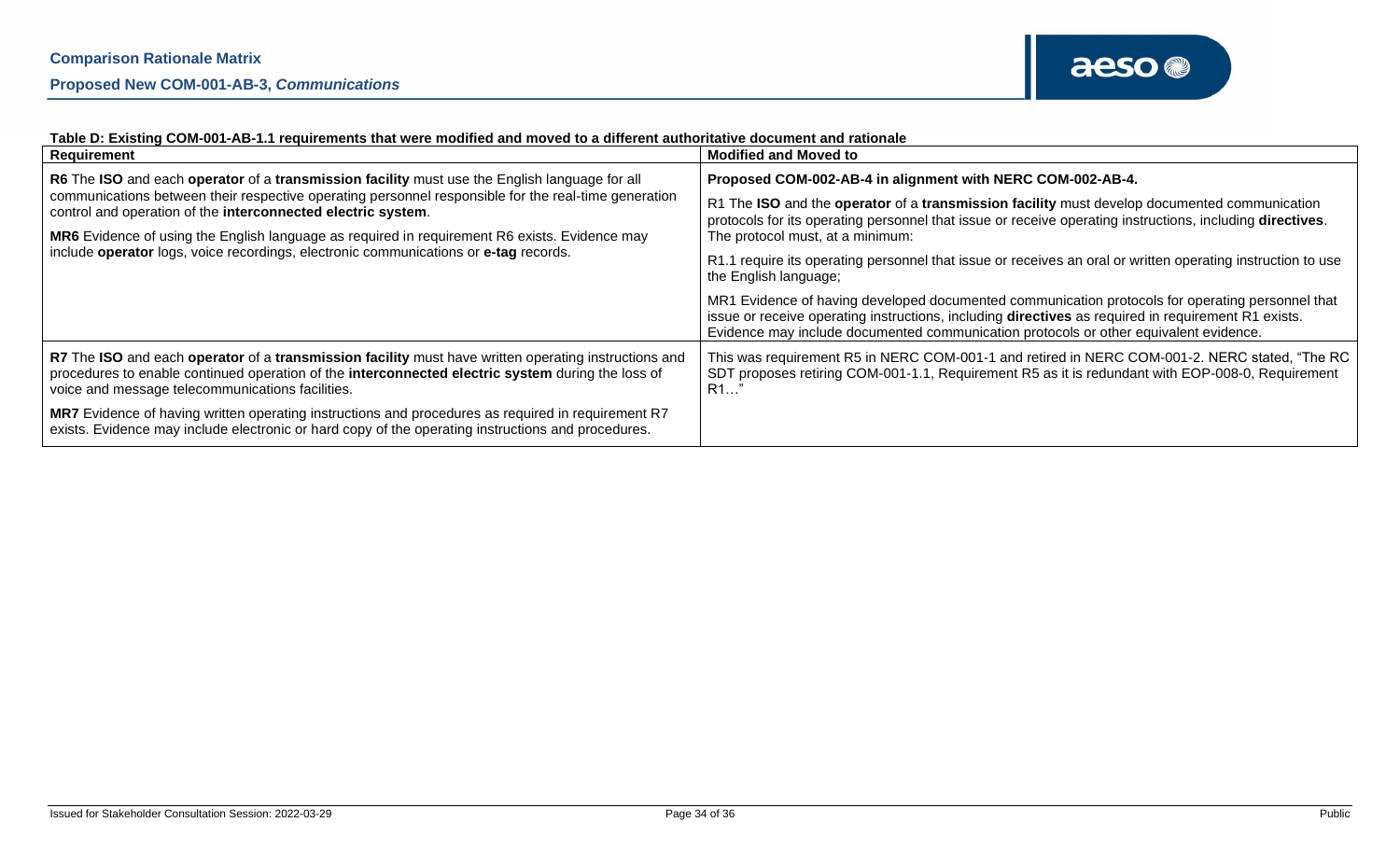### **Table E: Section 502.4 voice communication requirements that are not moving to COM-001 or are being retired and rationale for retirement**

| <b>Section 502.4 Subsection</b>                                                                                                                                                                                                                                                                                                                                                                      | Rationale                                                                                                                                                                                                                                                    |  |  |
|------------------------------------------------------------------------------------------------------------------------------------------------------------------------------------------------------------------------------------------------------------------------------------------------------------------------------------------------------------------------------------------------------|--------------------------------------------------------------------------------------------------------------------------------------------------------------------------------------------------------------------------------------------------------------|--|--|
| Section 502.4 applies to:                                                                                                                                                                                                                                                                                                                                                                            | The requirements regarding pool participant communication with the AESO remain in Section 502.4,                                                                                                                                                             |  |  |
| (c) a pool participant                                                                                                                                                                                                                                                                                                                                                                               | however the requirements have been modified. Please see proposed amended Section 502.4 for                                                                                                                                                                   |  |  |
| Related subsection 7 Table 1, rows 1 to 2 (1. A pool participant who may receive an energy market<br>dispatch or a directive; 2. A pool participant who may receive an ancillary service dispatch or a<br>directive.)                                                                                                                                                                                | further information.                                                                                                                                                                                                                                         |  |  |
| <b>New and Existing Systems</b>                                                                                                                                                                                                                                                                                                                                                                      | Retired. Subsection 2(1) and 2(2) relate to legacy treatment. Responsible Entities that operate                                                                                                                                                              |  |  |
| 2(1) On and after June 1, 2011, a market participant with any new facility which is to be directly<br>connected to the interconnected electric system must comply with the applicable minimum voice<br>communication systems requirements of this section 502.4.                                                                                                                                     | existing facilities, or have plans to operate a new facilities, and would like to request a waiver or<br>variance to any proposed new COM-001-AB-3 requirement can submit a request pursuant to reliability<br>standard ADM-002-AB-1, Waivers and Variances. |  |  |
| 2(2) Subject to subsection 2(3), the provisions of this section 502.4 do not apply to anyvoice<br>communication systems in existence as of June 1, 2011, but those systems must remain in compliance<br>with the technical specifications and operational requirements which were in effect as of the original date<br>of the commencement of the systems' operation, including those in Appendix 1. | Retired. Subsection 2(3) is unnecessary as the AESO does not see a need for voice communication,<br>above and beyond what is prescribed in proposed new COM-001-AB-3.                                                                                        |  |  |
| (3) The ISO may require a market participant to comply with any specific or all of thevoice<br>communication systems requirements of this section 502.4, if the ISO determines that such compliance is<br>critical for the safe and reliable operation of the interconnected electric system.                                                                                                        |                                                                                                                                                                                                                                                              |  |  |
| <b>Successor to Prior Requirements</b>                                                                                                                                                                                                                                                                                                                                                               | Retired. Subsection 3 is no longer needed. Section 502.4 has been in effect for 10 years.                                                                                                                                                                    |  |  |
| 3 Subject to subsection 2, this section 502.4 succeeds the Operational Voice Communications Standard in<br>effect as of September 7, 2005, and the prior standard or any drafts of it no longer will be in force and<br>effect as of June 1, 2011.                                                                                                                                                   |                                                                                                                                                                                                                                                              |  |  |
| 4(1) Alland voice communication systems under this section 502.4 must be continuously operational<br>twenty four (24) hours a day, seven (7) days a week.                                                                                                                                                                                                                                            | The intent remains in Section 502.4; however, it has been modified to clarify that pool participants<br>must be available 24/7 to respond to dispatches or directives, and related phone calls from the AESO.                                                |  |  |
| (2) Those systems must be maintained and serviced generally in accordance with good electric industry<br>practice to ensure they are continuously operational.                                                                                                                                                                                                                                       |                                                                                                                                                                                                                                                              |  |  |
| 8 Each applicable market participant and the ISO must use the specified [in Table 1] emergency and<br>back up communication systems when there is an event that causes a primary communication system to<br>be materially disrupted or impaired, including an event such as:                                                                                                                         | It is not necessary to explicitly specify when emergency and backup communication systems should<br>be used.                                                                                                                                                 |  |  |
| (a) a real time system emergency condition, as may be referenced in any reliability standard; or                                                                                                                                                                                                                                                                                                     |                                                                                                                                                                                                                                                              |  |  |
| (b) a disturbance or interruption of service by any provider of a primary communications system service.                                                                                                                                                                                                                                                                                             |                                                                                                                                                                                                                                                              |  |  |
| Loss of Emergency and Back Up Communication Systems                                                                                                                                                                                                                                                                                                                                                  | The AESO is of the view that this requirement is not needed. Failure of a backup voice communication                                                                                                                                                         |  |  |
| 10(1) If either the ISO or a market participant experiences a material disruption or complete loss of any                                                                                                                                                                                                                                                                                            | system is typically observed during testing. Therefore, requirement R9 of COM-001-AB-3 is sufficient.                                                                                                                                                        |  |  |